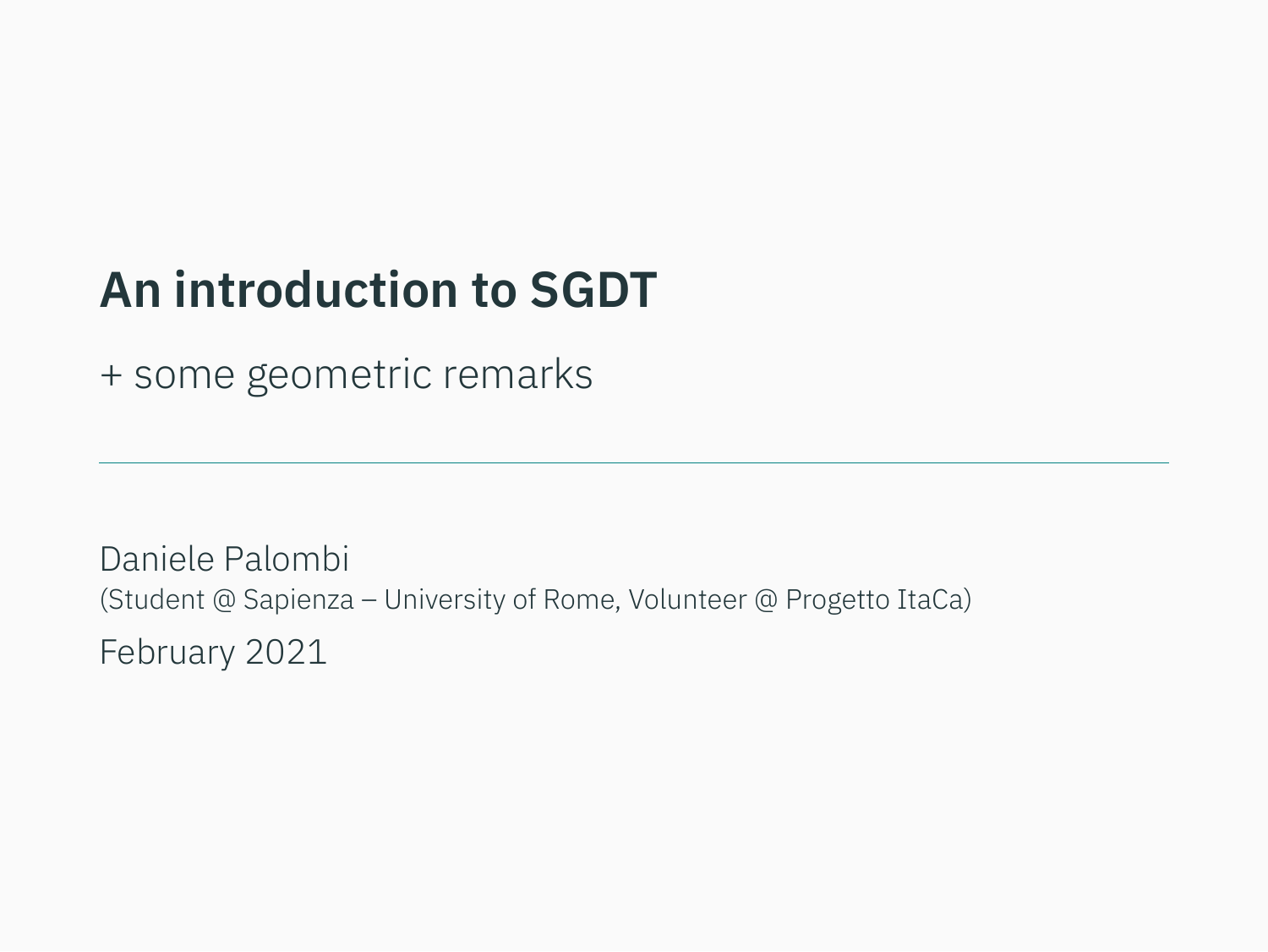We want to solve:

$$
X\cong X^X
$$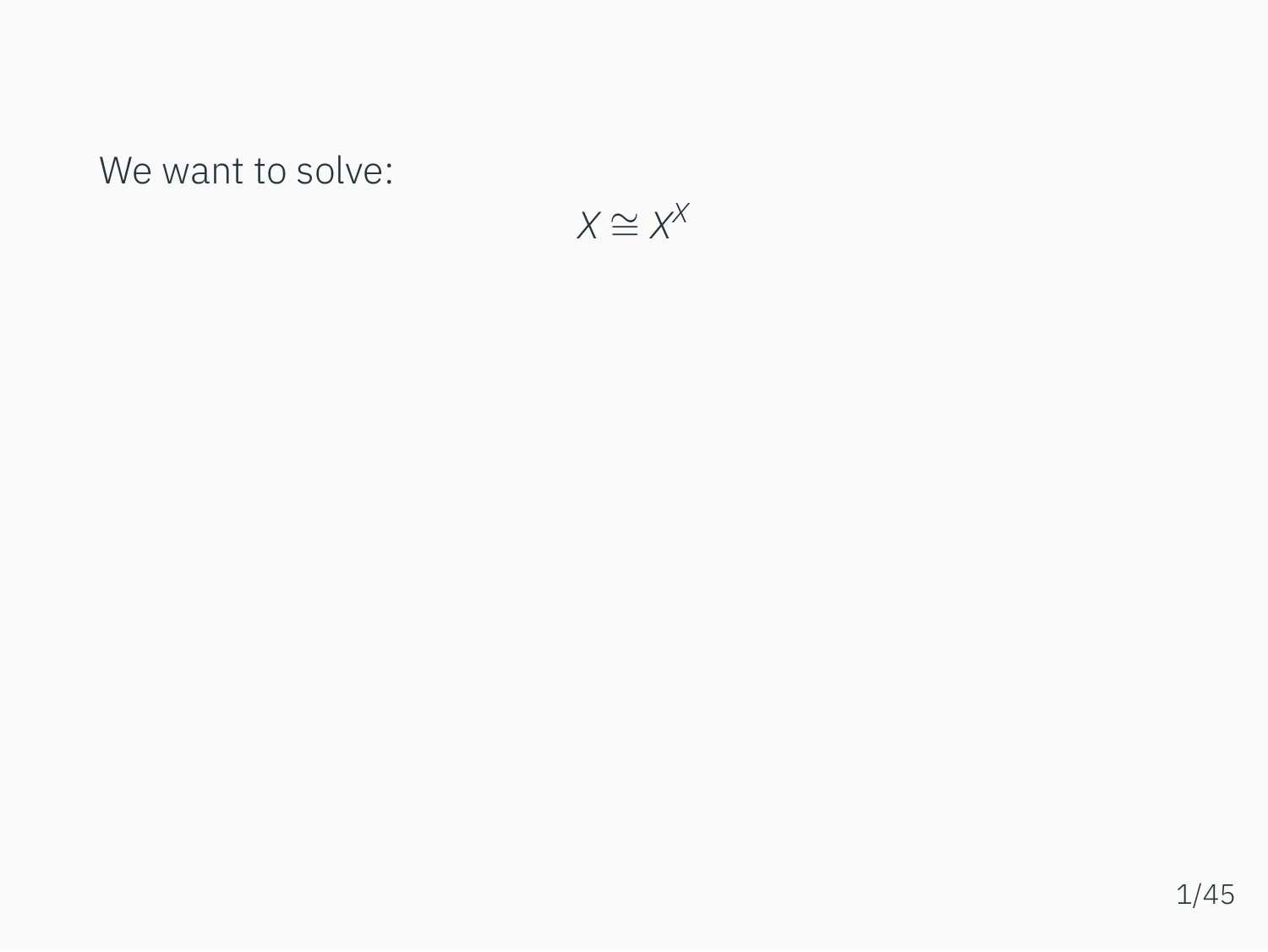We want to solve:

$$
X \cong X^X
$$

Unfortunately:

### **Theorem (Lawvere)**

*In a CCC, if there's an onto map X*  $\rightarrow$  *Y<sup>x</sup>, then every endomorphism f* : *Y → Y has a fixpoint.*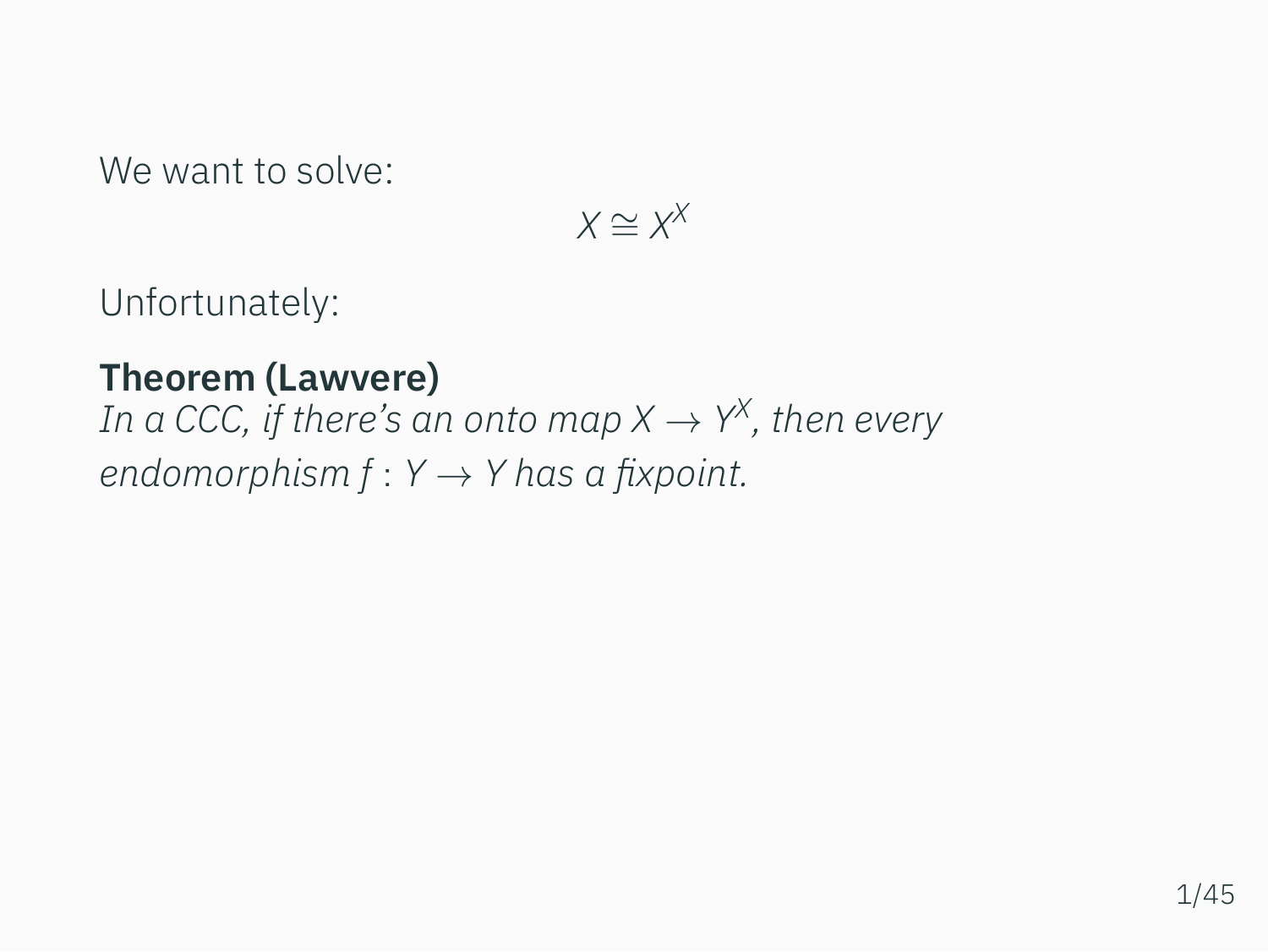We want to solve:

$$
X\cong X^X
$$

Unfortunately:

#### **Theorem (Lawvere)**

*In a CCC, if there's an onto map X*  $\rightarrow$  *Y<sup>x</sup>, then every endomorphism f* : *Y → Y has a fixpoint.*

# **No non-trivial sets satisfy this!**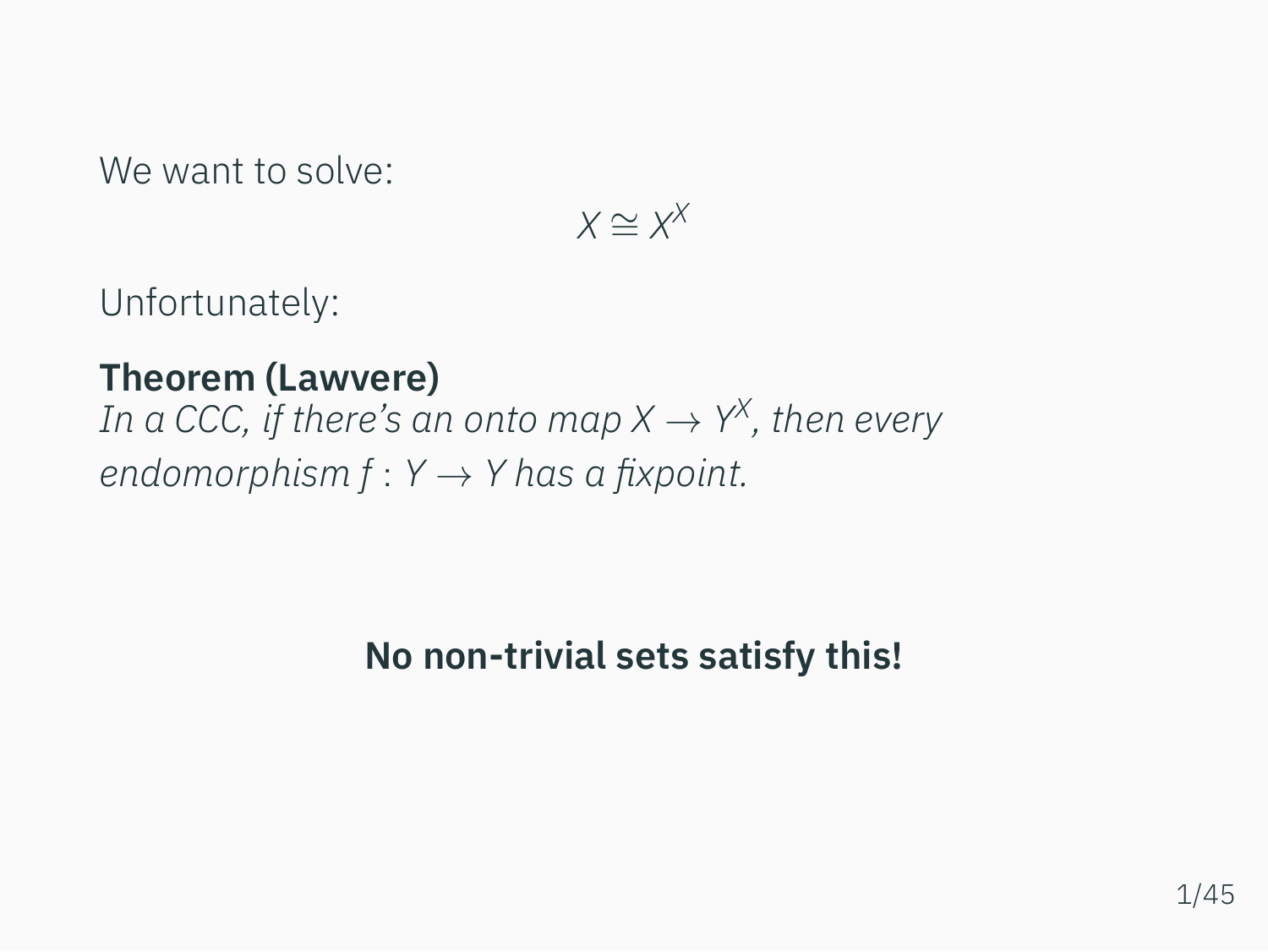**Scott's solution:** define domains as objects of a different category (pointed DCPOs).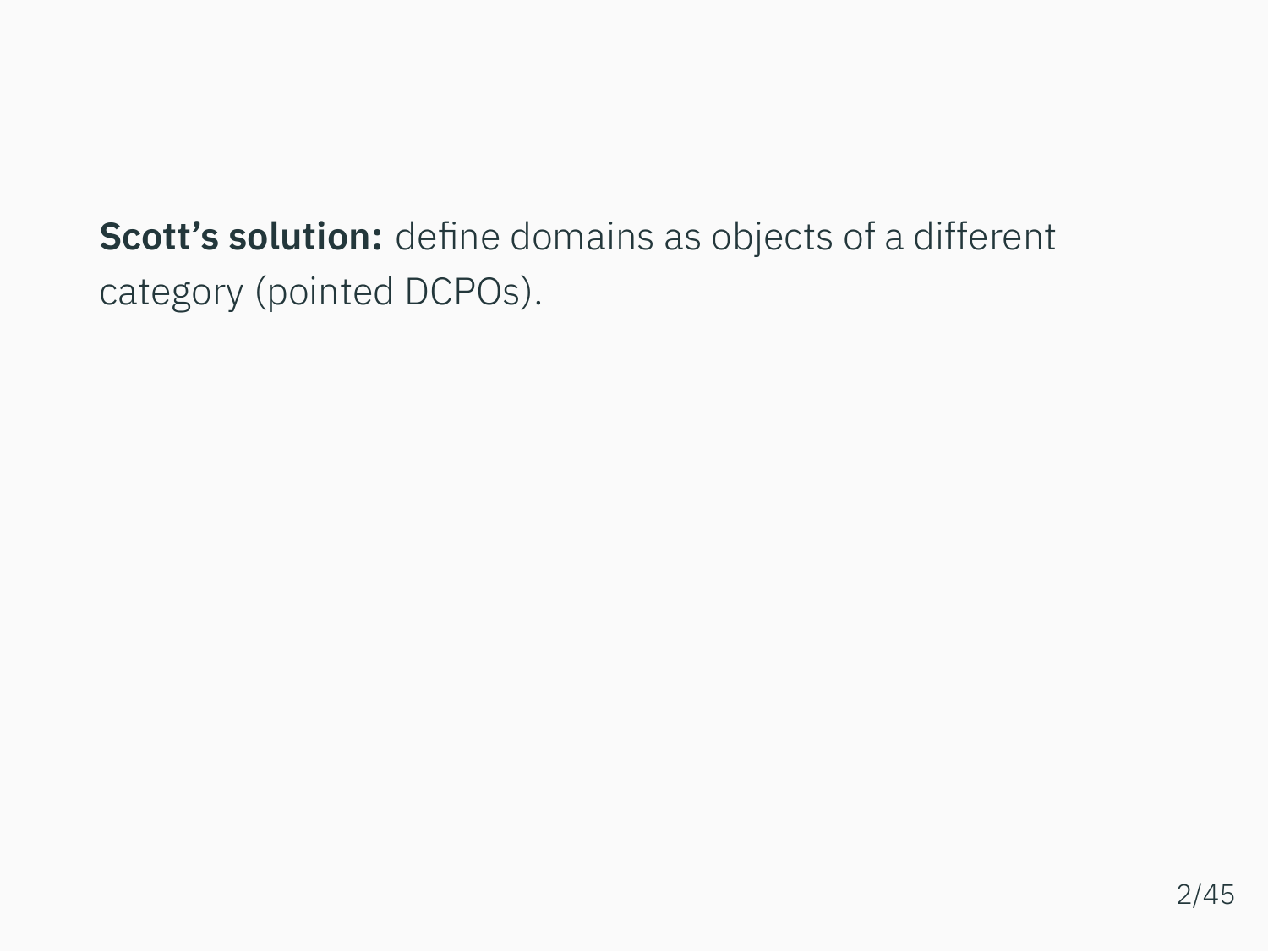**Scott's solution:** define domains as objects of a different category (pointed DCPOs).

**Cool fact:** DCPOs can be endowed with a suitable topology (the *Scott topology*) s.t. continuous functions between them are precisely DCPO morphisms.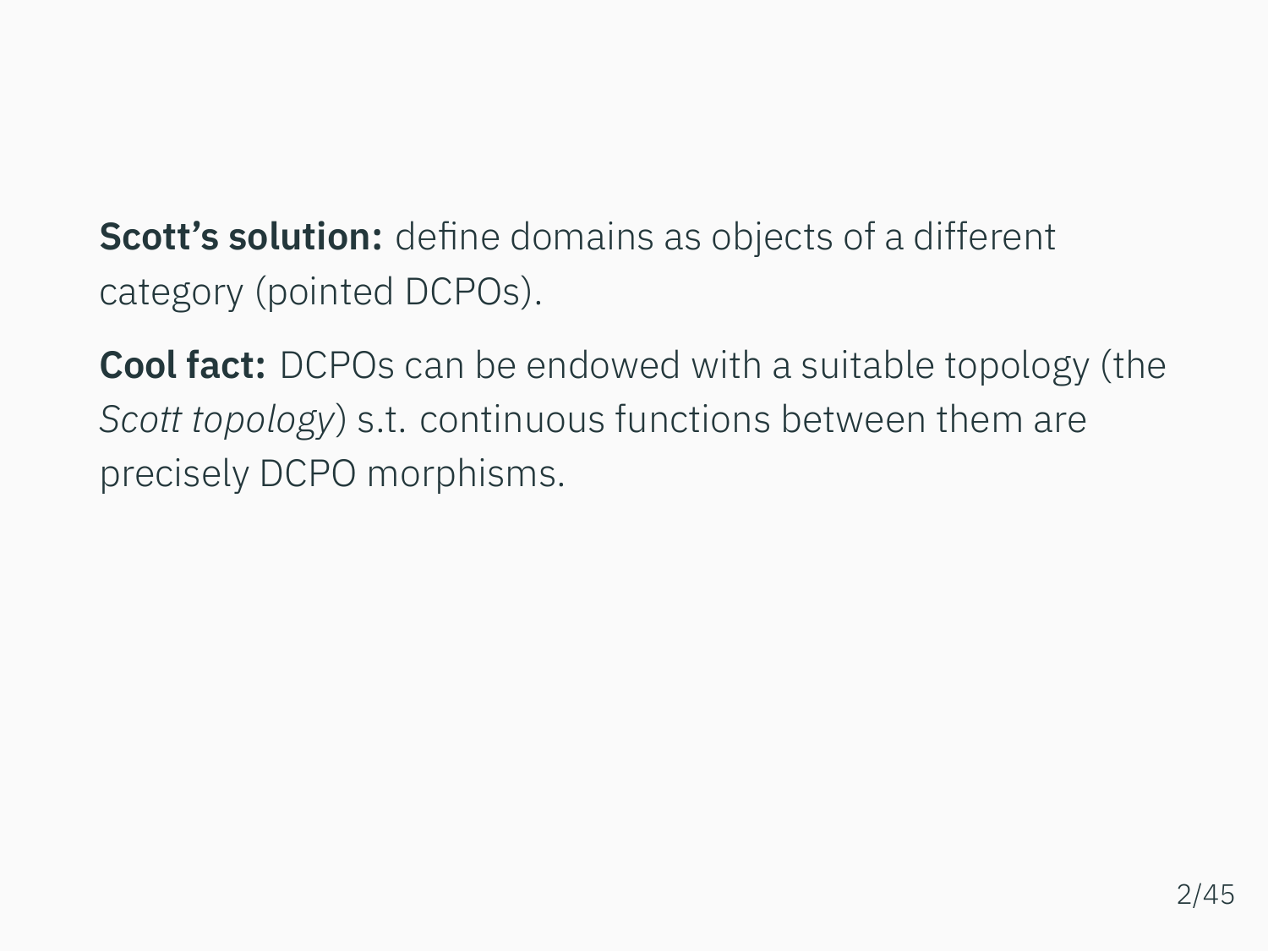**Scott's solution:** define domains as objects of a different category (pointed DCPOs).

**Cool fact:** DCPOs can be endowed with a suitable topology (the *Scott topology*) s.t. continuous functions between them are precisely DCPO morphisms.

**DT becomes a full-fledged** *theory of computational spaces***!**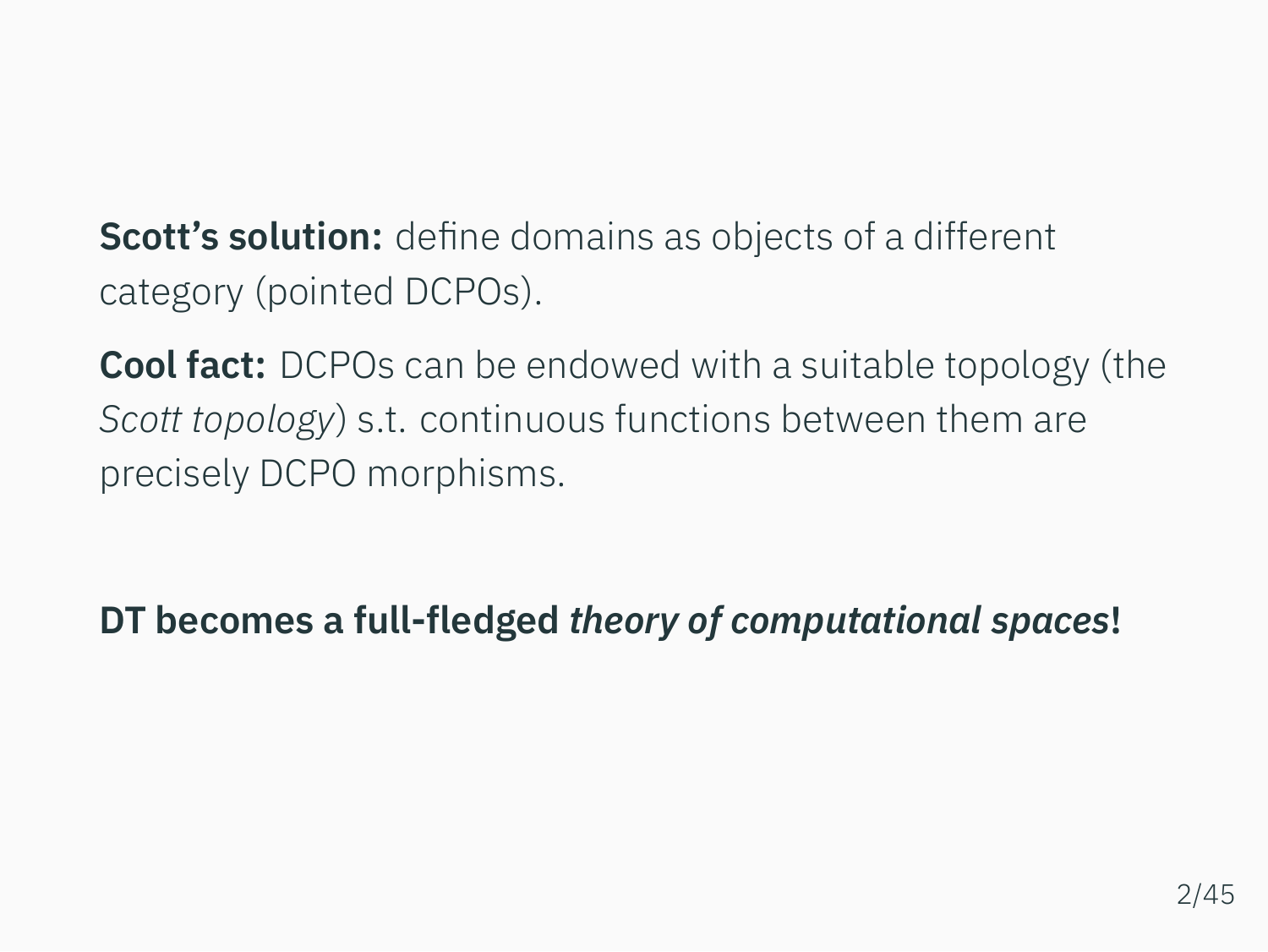However, DCPOs are pretty hard to deal with. One would like to treat domains as sets

<sup>&</sup>lt;sup>1</sup>All the nice topological intuition carries over in a precise way.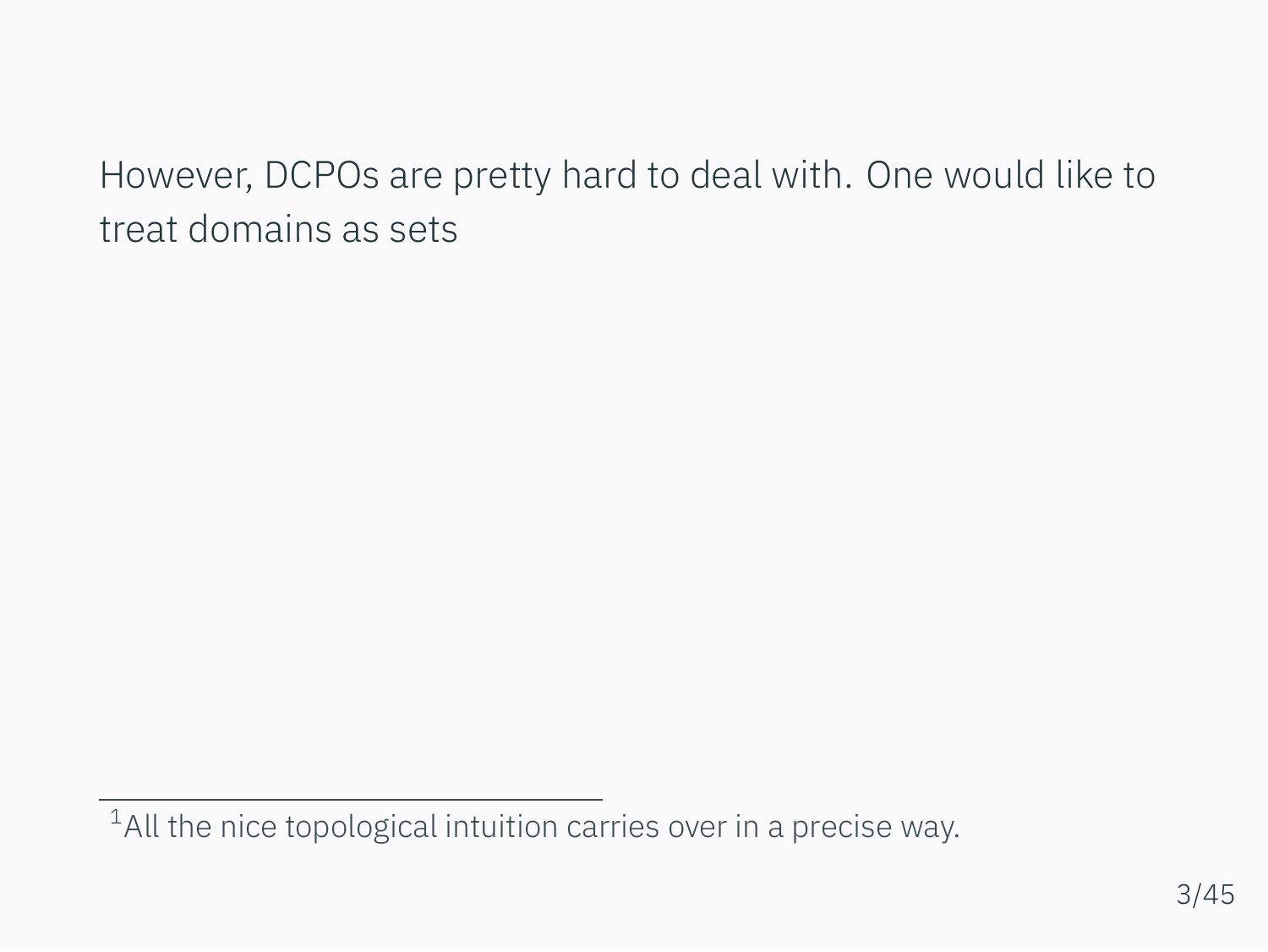However, DCPOs are pretty hard to deal with. One would like to treat domains as sets *⇒* Define a (family of) topos(es) of domains<sup>1</sup>  $\mathcal E$  in which:

- One can take fixpoints of endomorphisms *X → X*.
- One can find fixpoints for various endofunctors *E → E*.
- A (known?) category of domains embeds into it.

 $1$ All the nice topological intuition carries over in a precise way.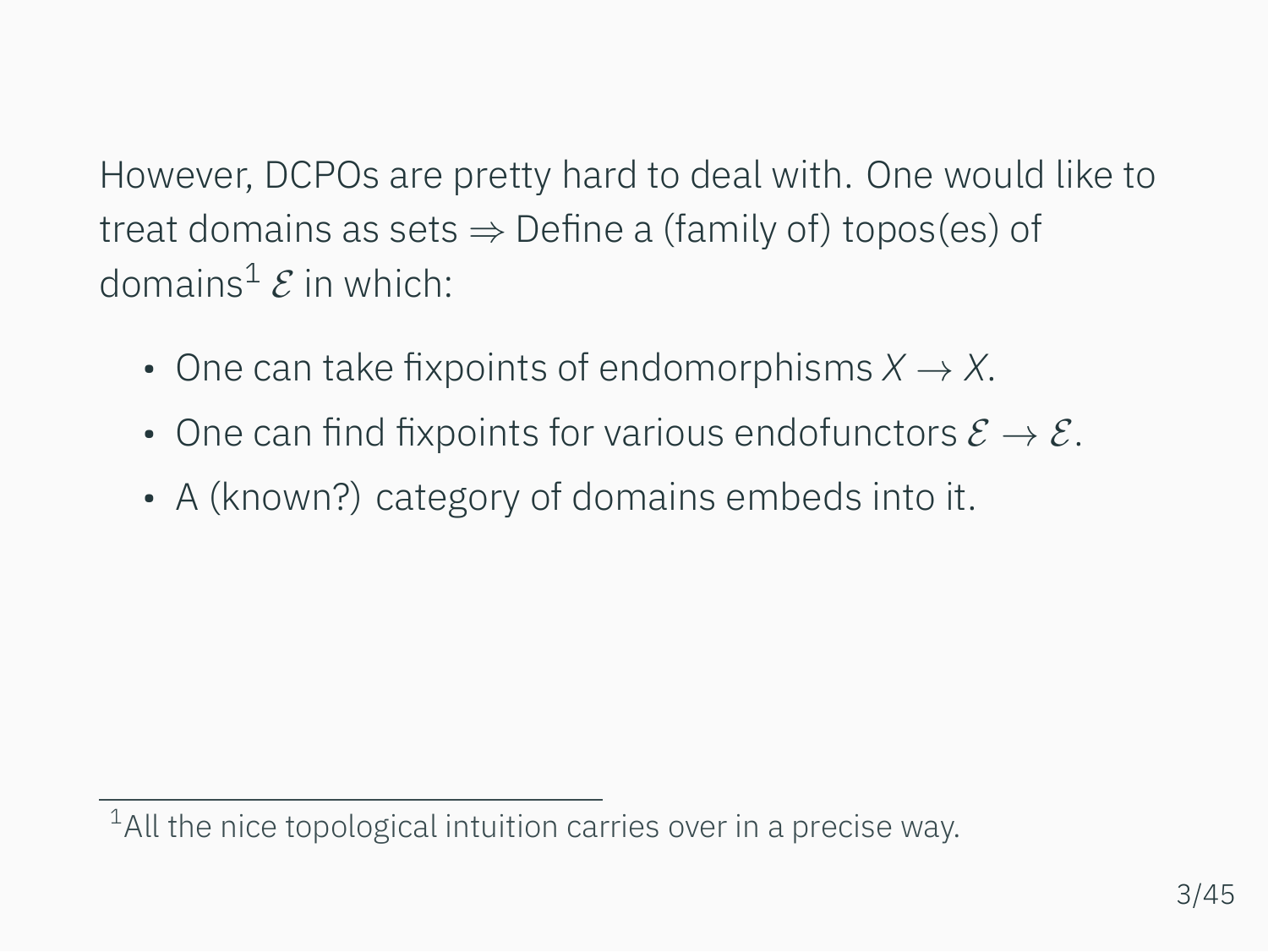However, DCPOs are pretty hard to deal with. One would like to treat domains as sets *⇒* Define a (family of) topos(es) of domains<sup>1</sup>  $\mathcal E$  in which:

- One can take fixpoints of endomorphisms *X → X*.
- One can find fixpoints for various endofunctors *E → E*.
- A (known?) category of domains embeds into it.

We won't talk about that right now...

 $1$ All the nice topological intuition carries over in a precise way.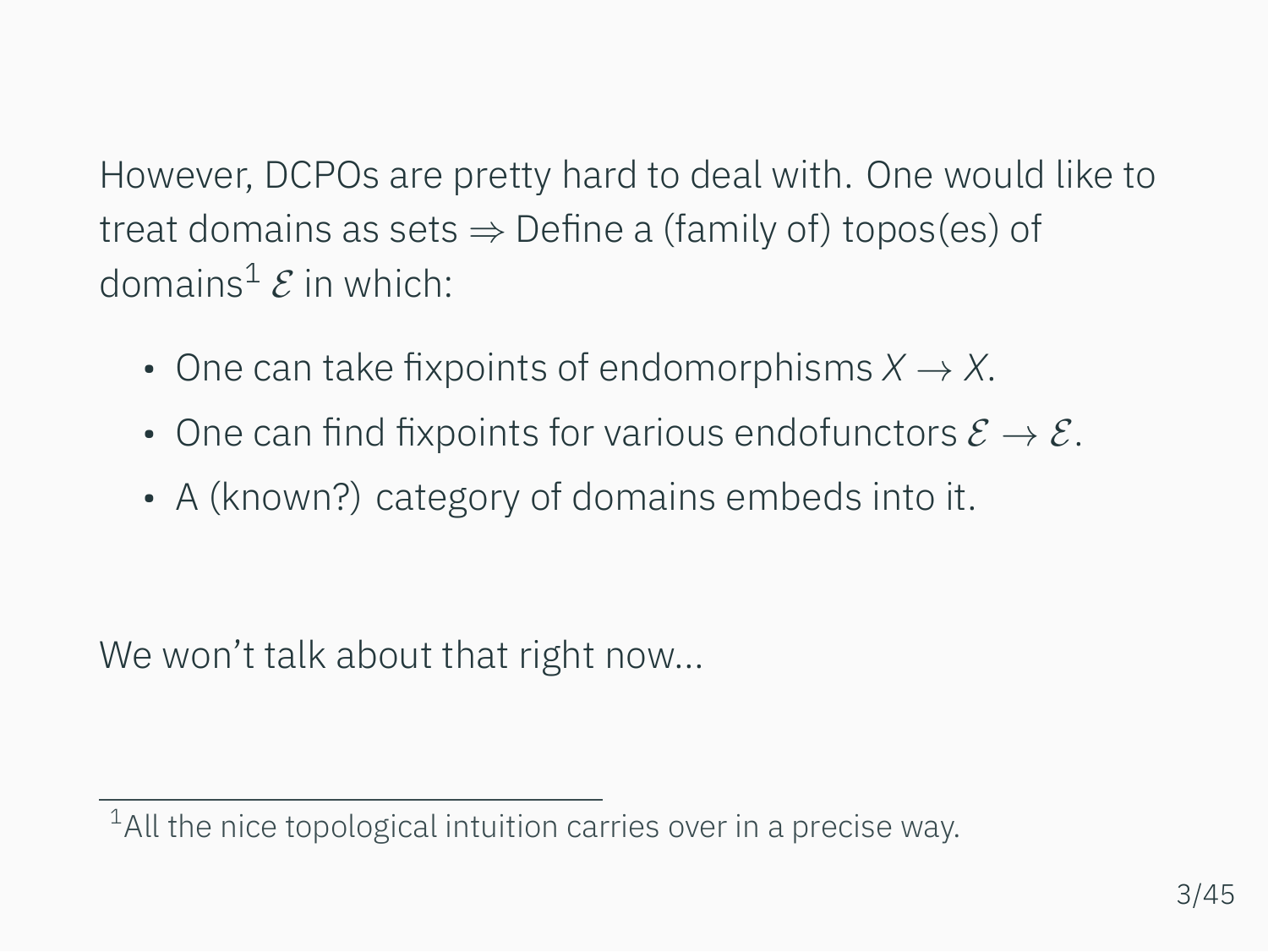Suppose we want to solve:

$$
\mathcal{W} \cong \mathbb{N} \rightarrow_{fin} \mathcal{T}
$$

$$
\mathcal{T} \cong \mathcal{W} \rightarrow_{mon} \mathcal{P}(\mathbf{V} \times \mathbf{V})
$$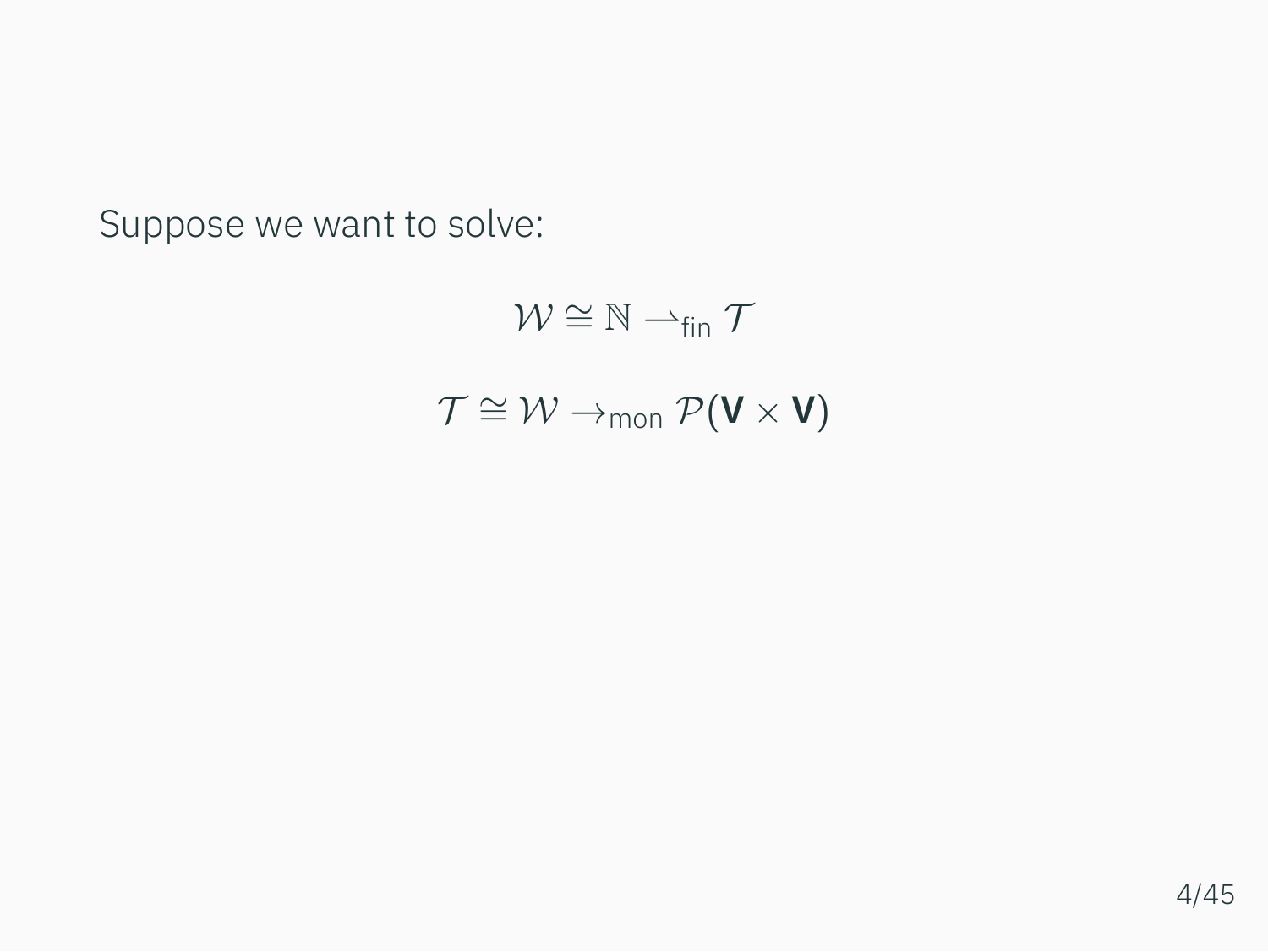Suppose we want to solve:

$$
\mathcal{W} \cong \mathbb{N} \rightarrow_{fin} \mathcal{T}
$$

$$
\mathcal{T} \cong \mathcal{W} \rightarrow_{mon} \mathcal{P}(\mathbf{V} \times \mathbf{V})
$$

#### Both Sets and Domains aren't that helpful with that.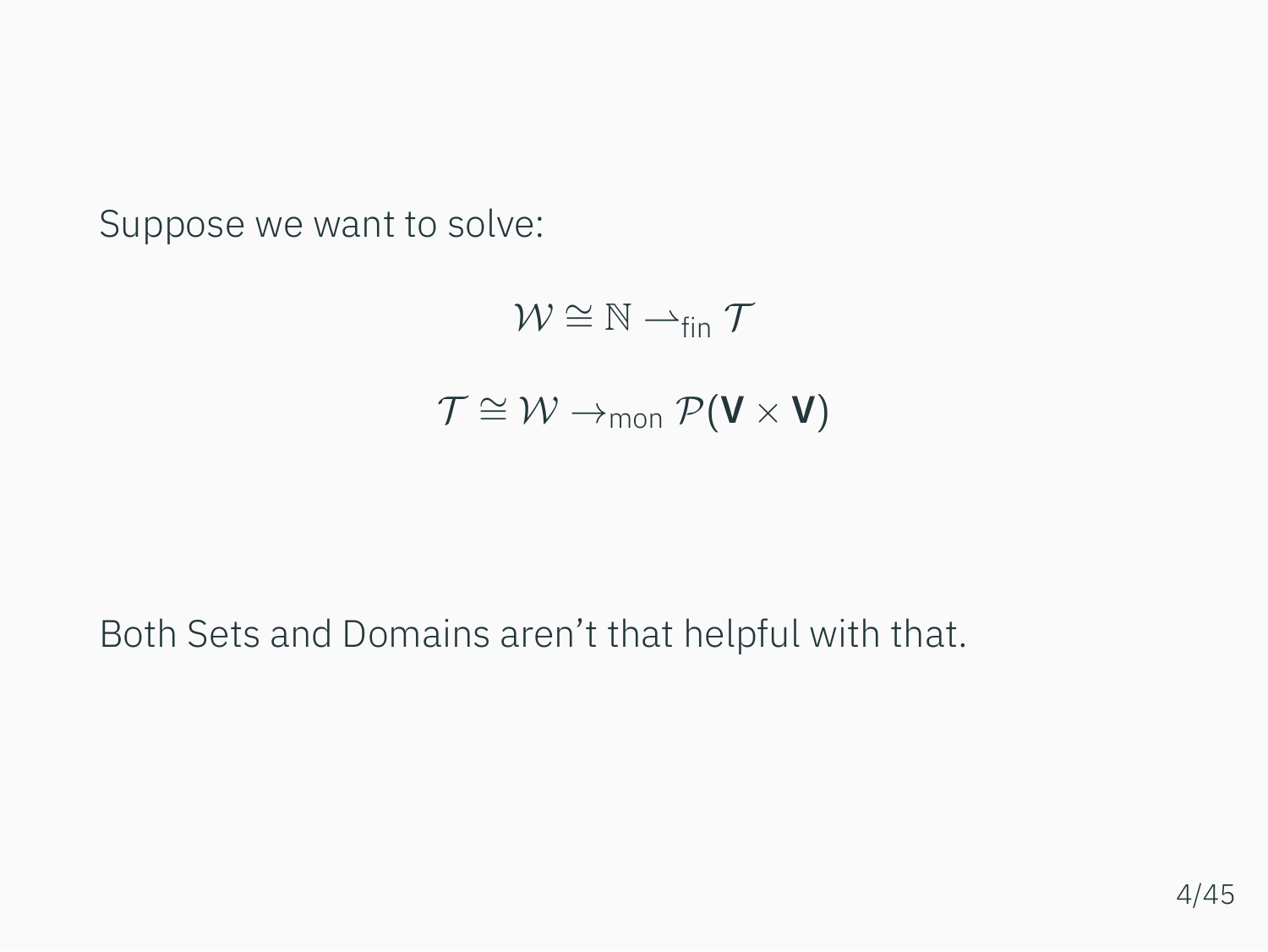**Step indexing:** Adding steps (natural numbers, in its most simple form) at different places in definitions in order to get a handle on recursion.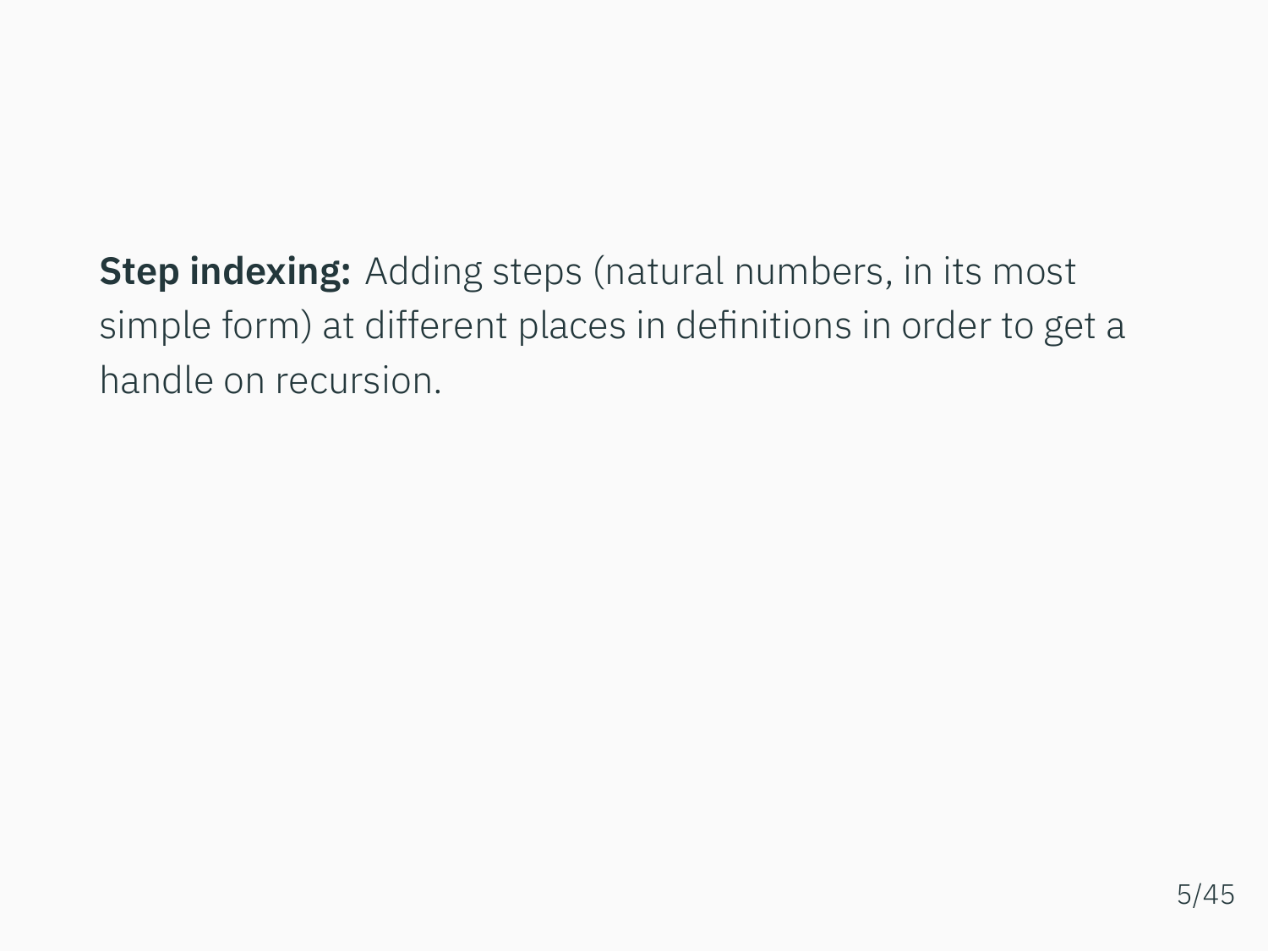**Step indexing:** Adding steps (natural numbers, in its most simple form) at different places in definitions in order to get a handle on recursion.

Let's try changing a bit what we're trying to solve and take:

 $\mathcal{P}^{\downarrow}(\mathbb{N} \times \mathbf{V} \times \mathbf{V}) := \{ \rho \mid (n, v, w) \in \rho \Rightarrow (m, v, w) \in \rho \; \forall m \leq n \}$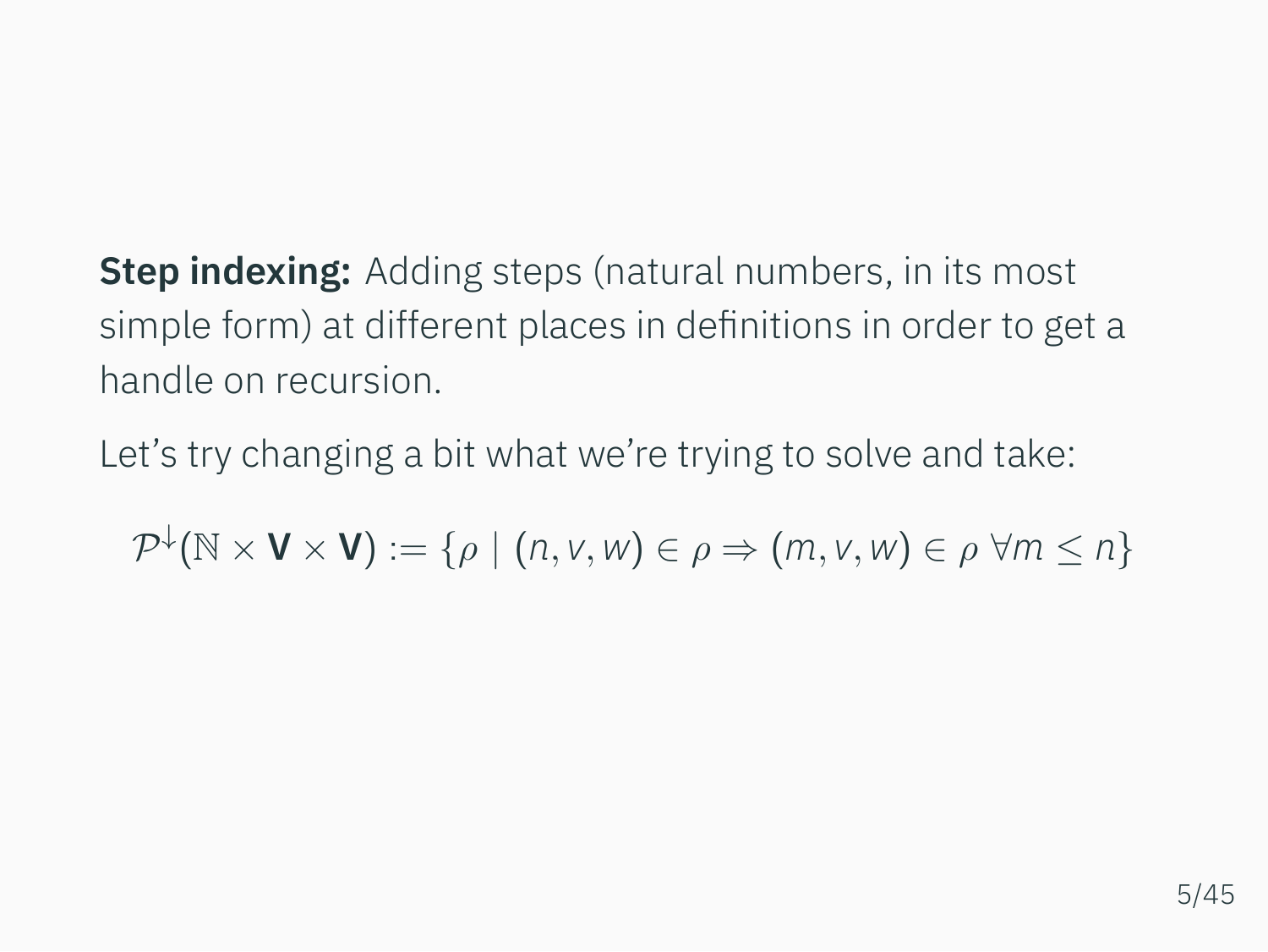Observe that  $\mathcal{P}^{\downarrow}(\mathbb{N} \times \mathbf{V} \times \mathbf{V})$  comes equipped with the metric:  $d(X, Y) = \inf\{2^{-n} \mid \forall j < n. \forall v, w \in V.(j, v, w) \in X \leftrightarrow (j, v, w) \in Y\}$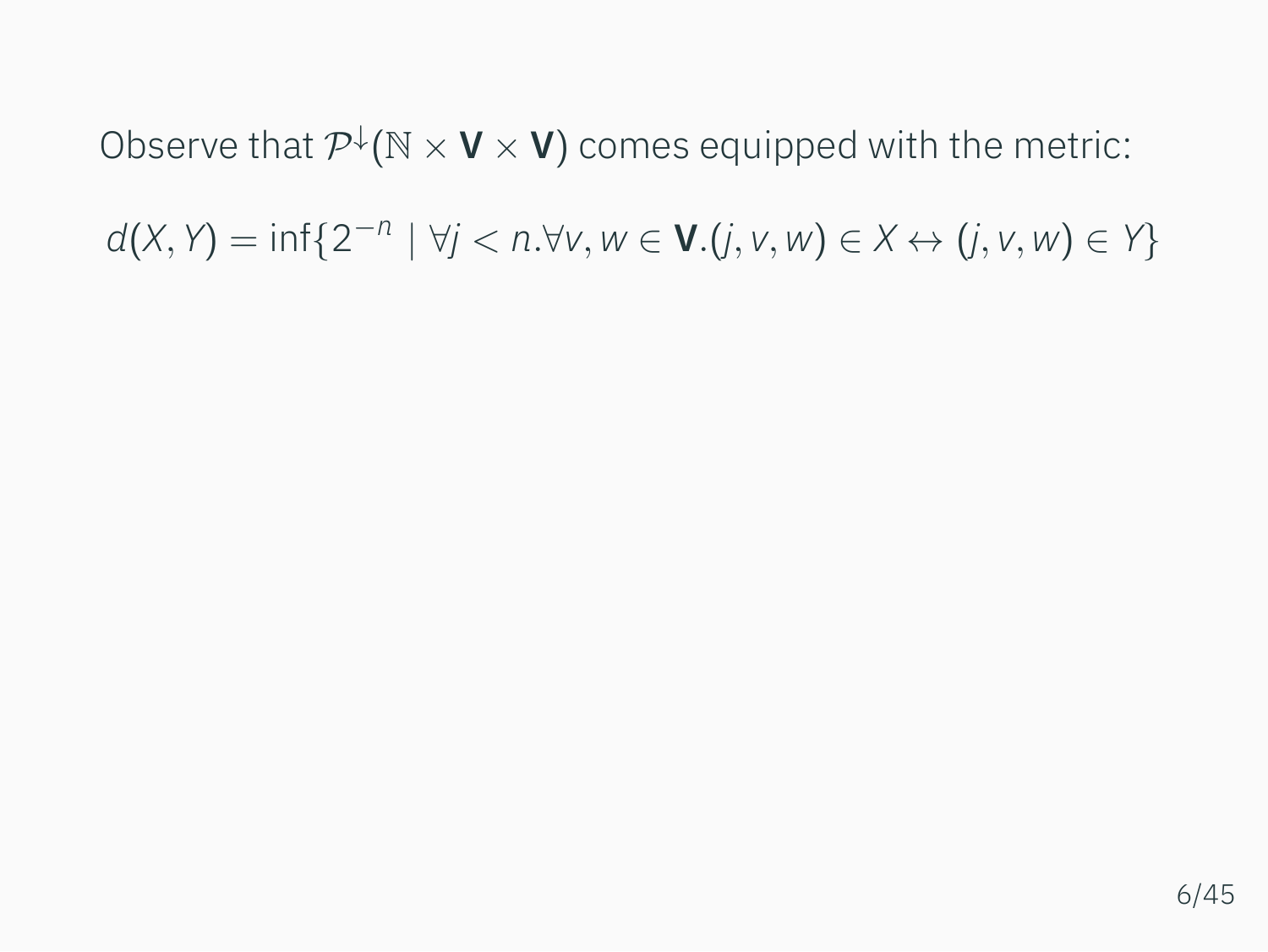Observe that  $\mathcal{P}^{\downarrow}(\mathbb{N} \times \mathbf{V} \times \mathbf{V})$  comes equipped with the metric:

 $d(X, Y) = \inf\{2^{-n} \mid \forall j < n. \forall v, w \in V.(j, v, w) \in X \leftrightarrow (j, v, w) \in Y\}$ 

Moreover:

- 1. All the distances are of the form 2*−<sup>n</sup>* .
- 2. *d*(*X, Z*) *≤* max*{d*(*X, Y*)*, d*(*Y, Z*)*} ∀X, Y, Z*.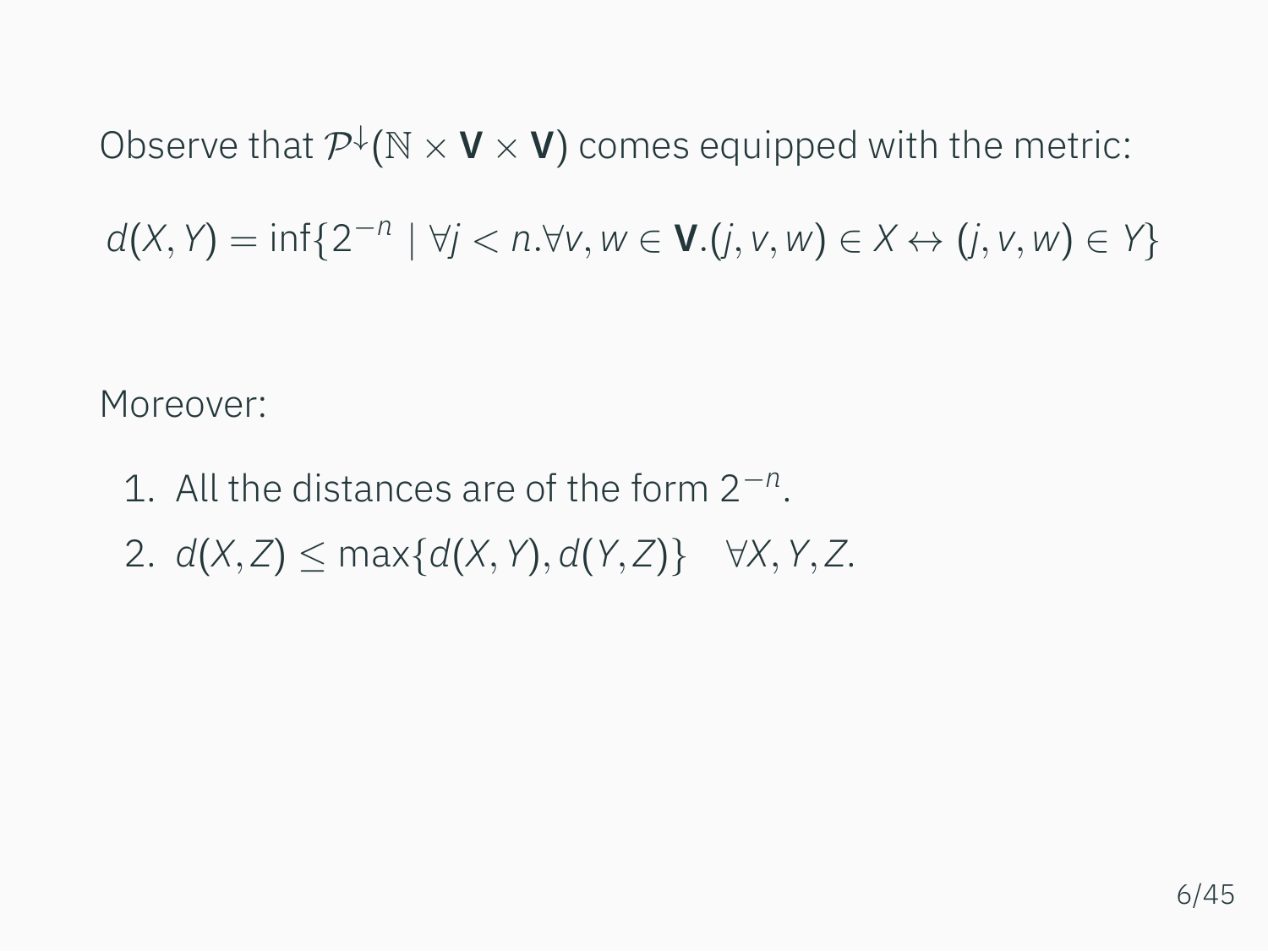Observe that  $\mathcal{P}^{\downarrow}(\mathbb{N} \times \mathbf{V} \times \mathbf{V})$  comes equipped with the metric:

 $d(X, Y) = \inf\{2^{-n} \mid \forall j < n. \forall v, w \in V.(j, v, w) \in X \leftrightarrow (j, v, w) \in Y\}$ 

Moreover:

- 1. All the distances are of the form 2*−<sup>n</sup>* .
- 2. *d*(*X, Z*) *≤* max*{d*(*X, Y*)*, d*(*Y, Z*)*} ∀X, Y, Z*.

*P ↓* (N *×* **V** *×* **V**) is a *bisected* (1) *ultrametric* (2) space!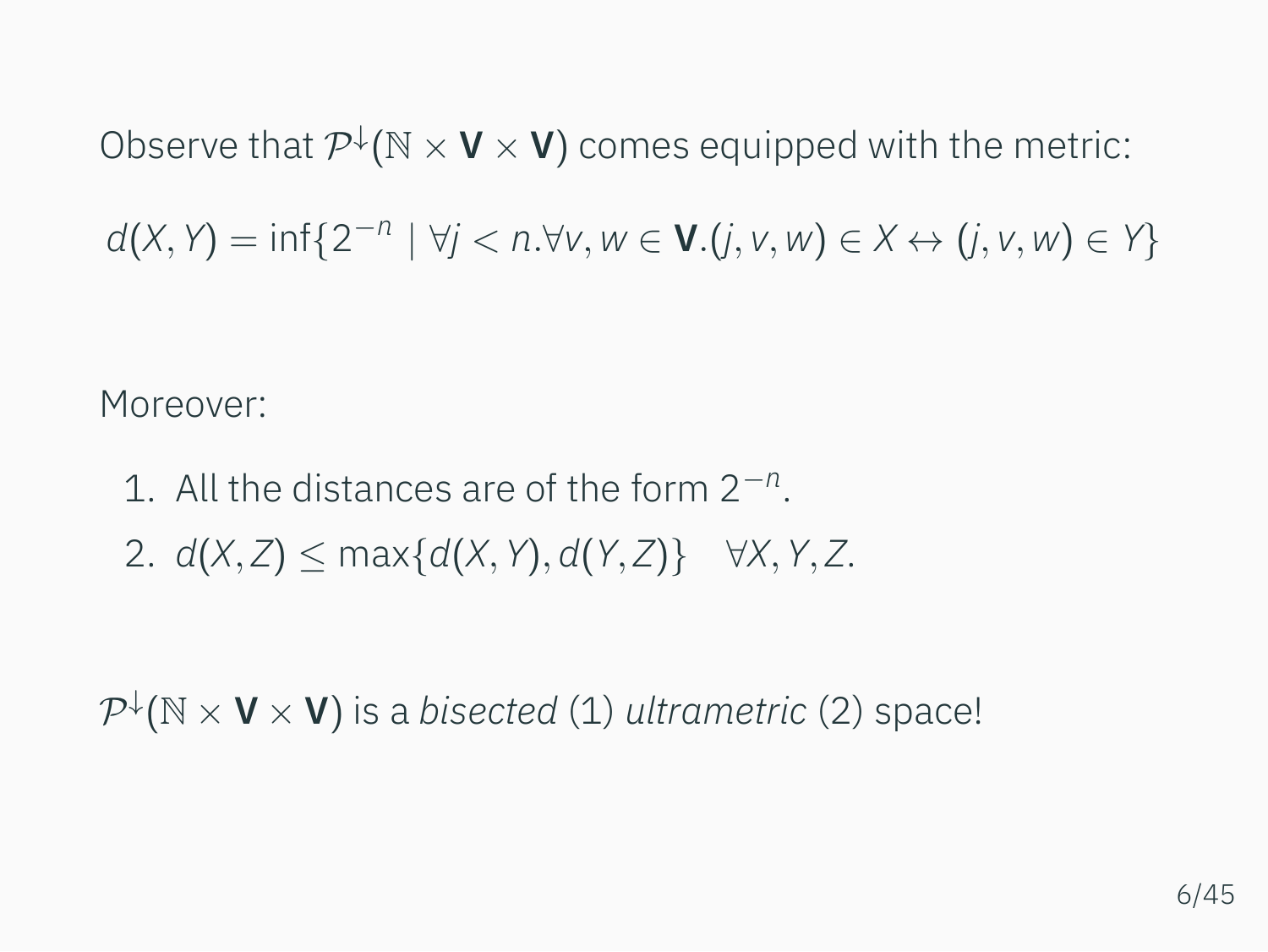Let's move to the category BiCUlt of *complete bisected ultrametric spaces* and *non-expansive*<sup>2</sup> functions.

 $f^2f: X \to Y$  is non-expansive if  $\forall a, b \in X. d_Y(f(a), f(b)) \leq d_X(a, b).$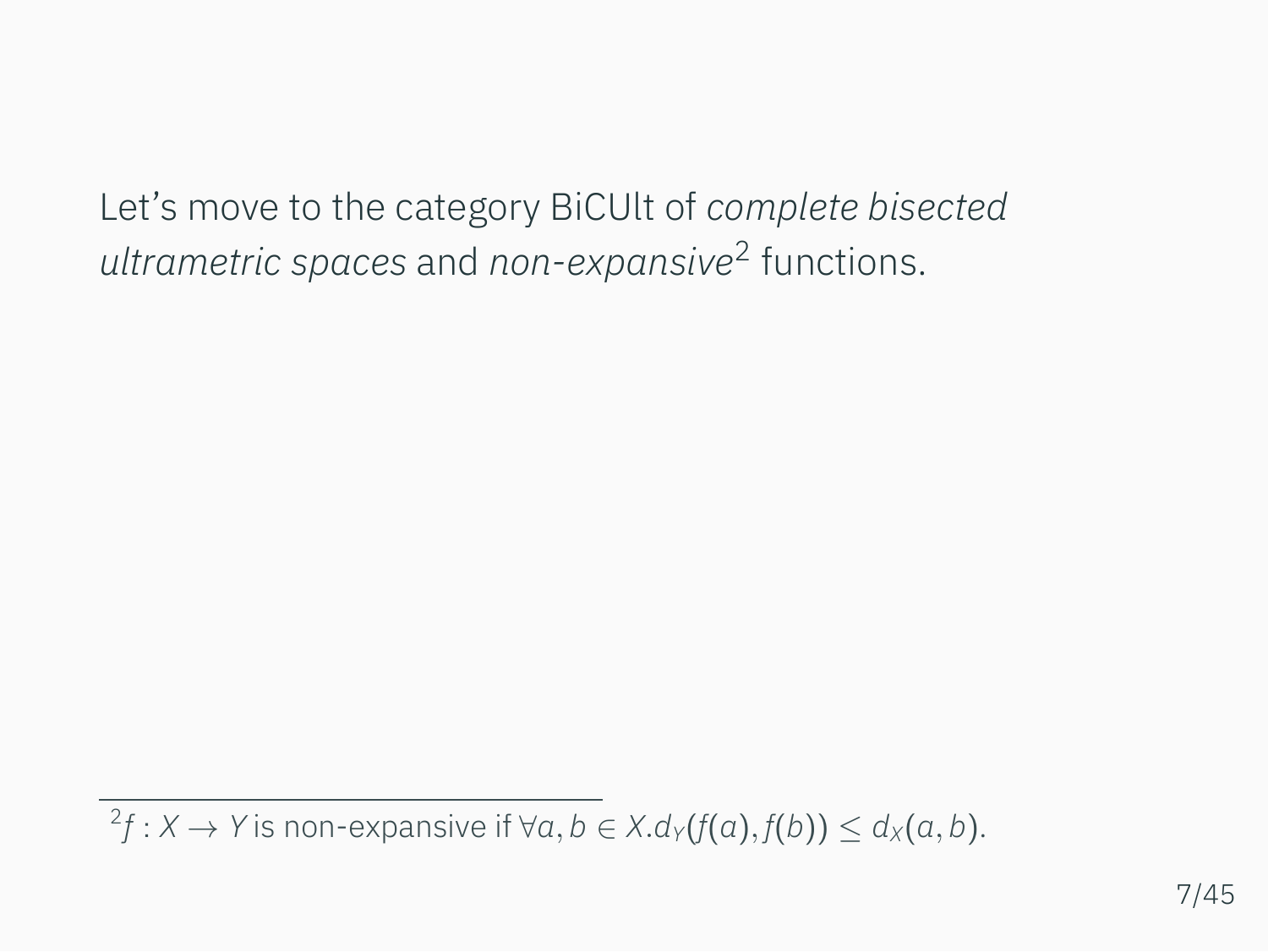Let's move to the category BiCUlt of *complete bisected ultrametric spaces* and *non-expansive*<sup>2</sup> functions.

A *locally non-expansive* functor is a BiCUlt-enriched functor. A lne functor *F* : BiCUlt*op ×* BiCUlt *→* BiCUlt is *locally contractive* if  $\forall f, g: X \rightarrow Y$  and  $h, k: Z \rightarrow W$  we have:

$$
d(F(f,h),F(g,k)) \leq \frac{1}{2} \cdot \max\{d(f,g),d(h,k)\}\
$$

 $f^2f: X \to Y$  is non-expansive if  $\forall a, b \in X. d_Y(f(a), f(b)) \leq d_X(a, b).$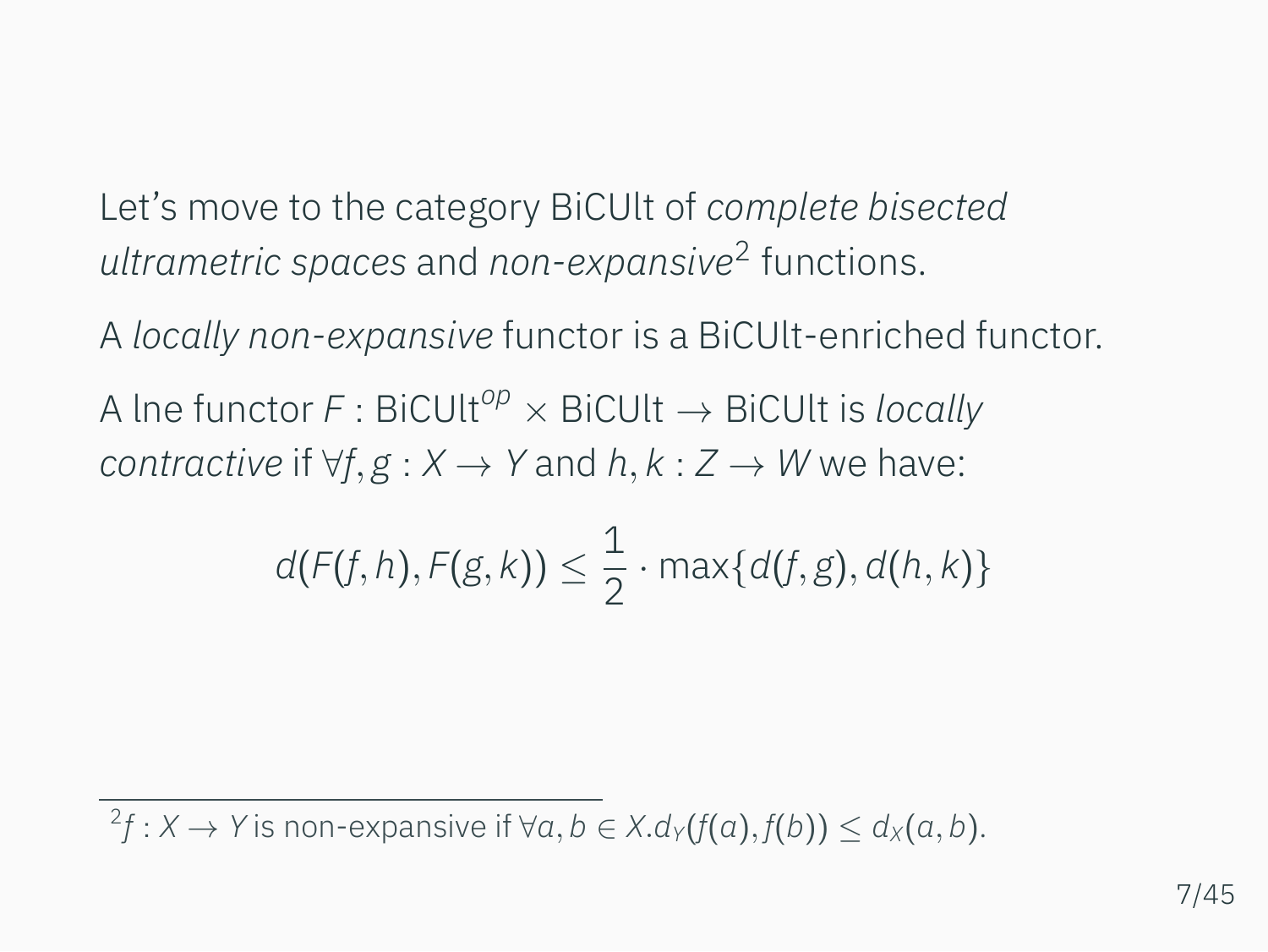#### **Remark**

Composing any lne functor with the functor  $\frac{1}{2} \cdot$  –, which maps the space  $(X, d_X)$  to  $(X, \frac{1}{2})$  $\frac{1}{2} \cdot d_X$ ) and acts as the identity on morphisms, will give a locally contractive functor.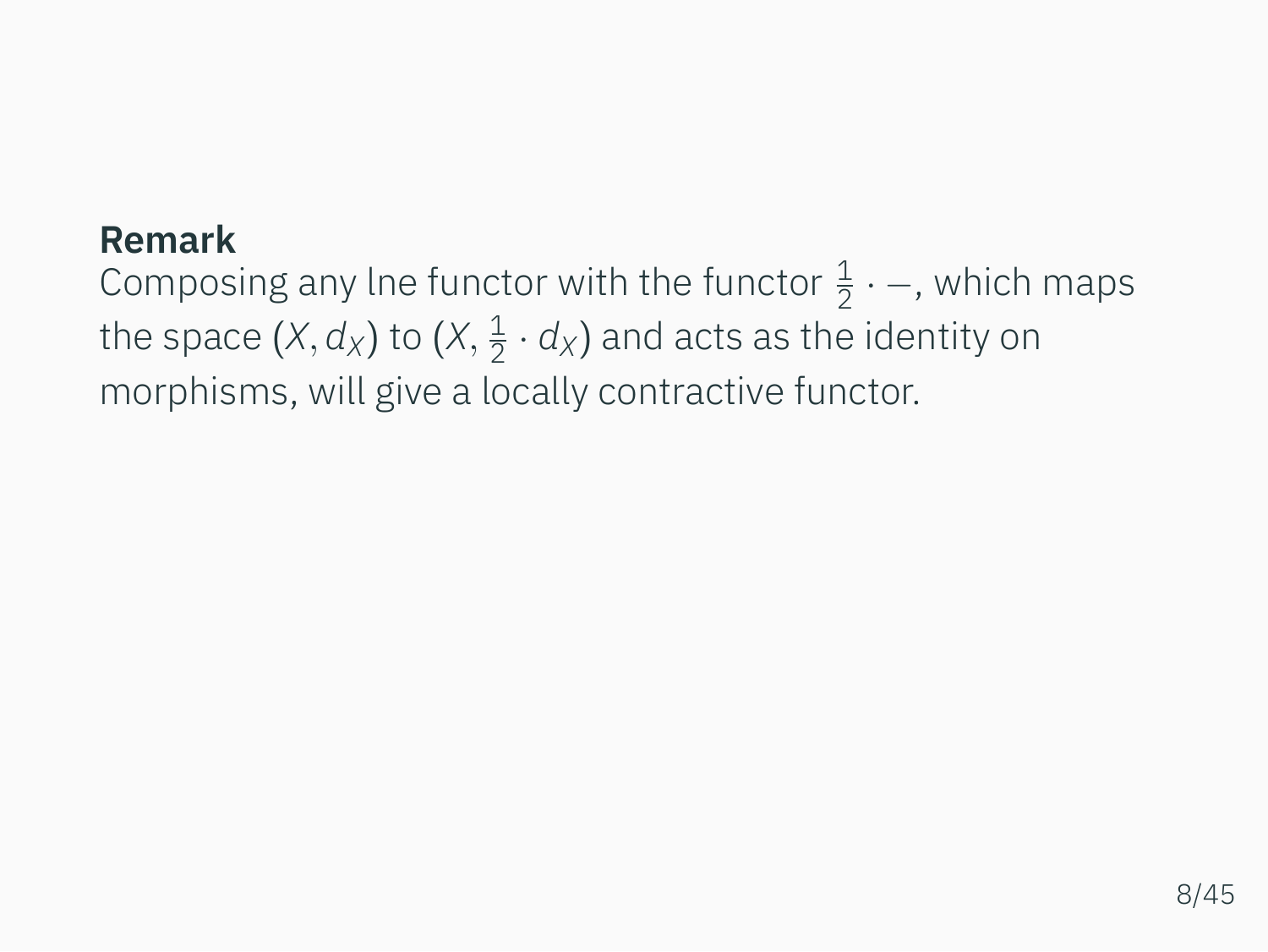#### **Remark**

Composing any lne functor with the functor  $\frac{1}{2} \cdot$  –, which maps the space  $(X, d_X)$  to  $(X, \frac{1}{2})$  $\frac{1}{2} \cdot d_X$ ) and acts as the identity on morphisms, will give a locally contractive functor.

## **Theorem ([\[BST10](#page-101-0)])**

*Let F an lc functor s.t. F*(1*,* 1) *is inhabited. Then, there exists an inhabited X ∈* BiCUlt *s.t. F*(*X, X*) *∼*= *X. If moreover F*(*∅, ∅*) *is inhabited, then such X is unique up to iso.*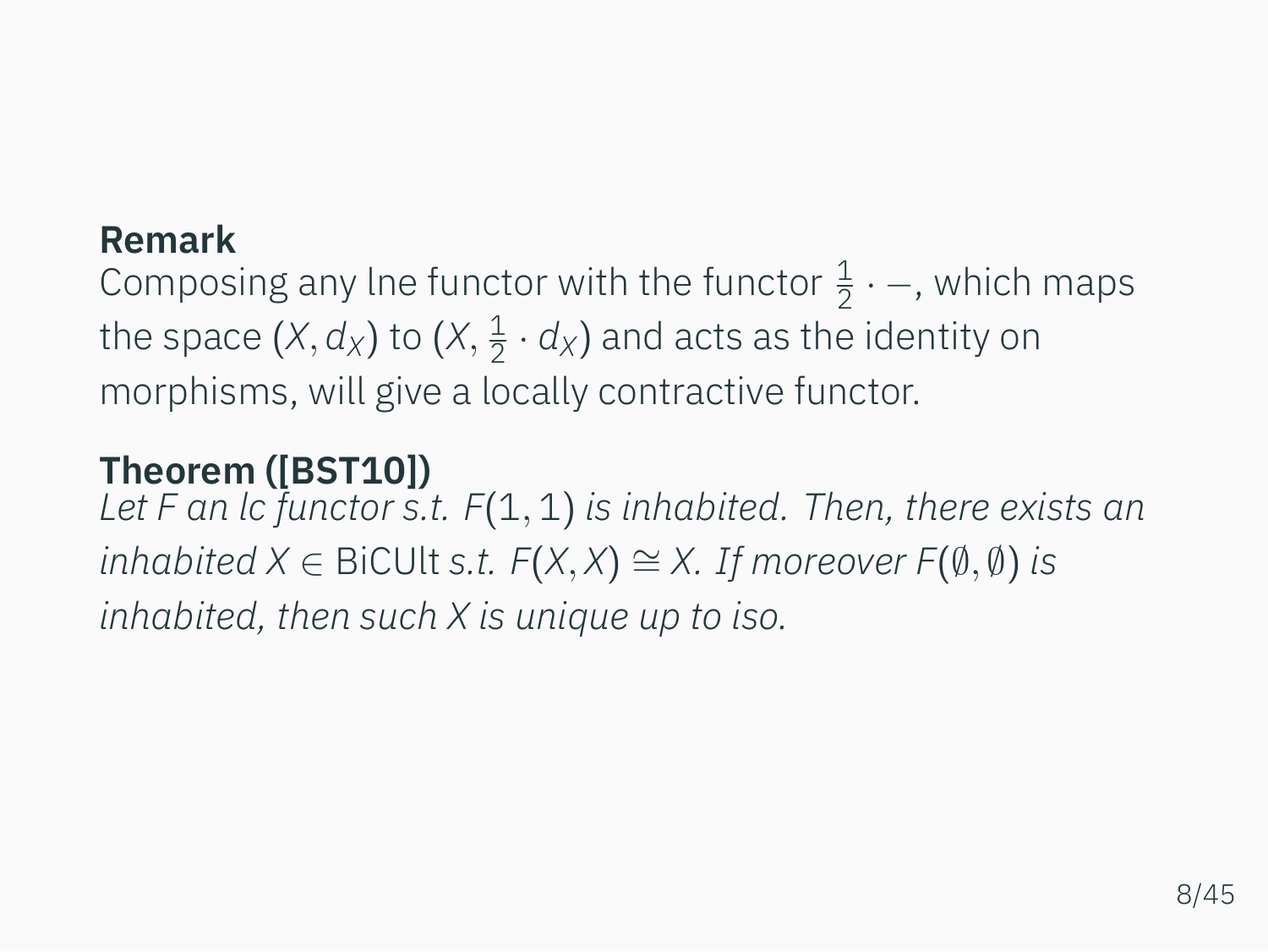Now we can upgrade our definition from earlier to:

$$
\mathcal{T}\cong \left(\mathbb{N} \rightharpoonup_{fin} \frac{1}{2}\cdot \mathcal{T}\right)\rightarrow_{mon,\,n.e.} \mathcal{P}^{\downarrow}(\mathbb{N}\times V\times V)
$$

And use the fixpoint theorem for lc functors to show that it has a unique solution.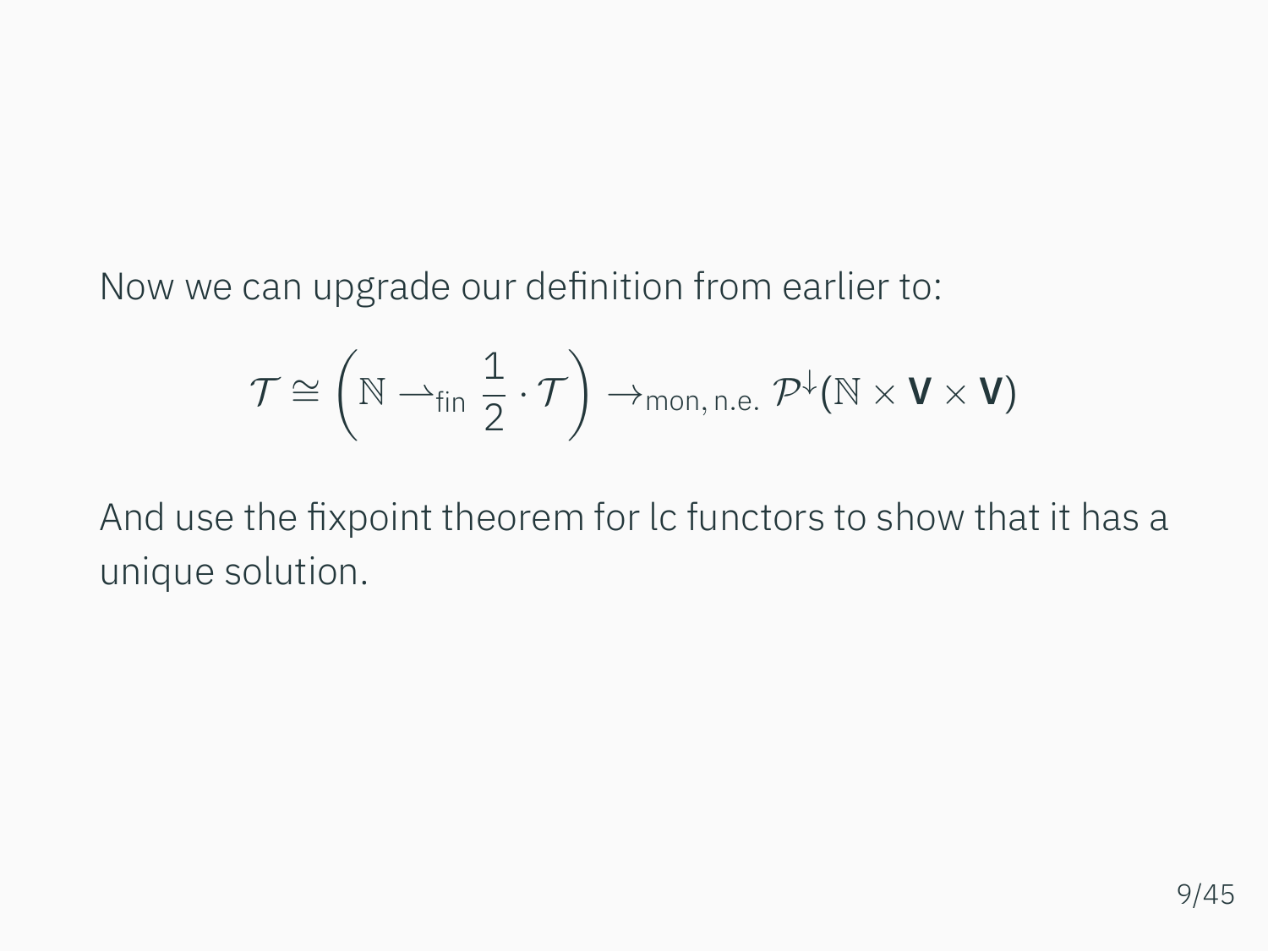Cool! But, these spaces are awful to deal with. Again, one would like to treat such objects as sets

<sup>&</sup>lt;sup>3</sup> Contractions on a non-empty complete metric space have a unique fixpoint.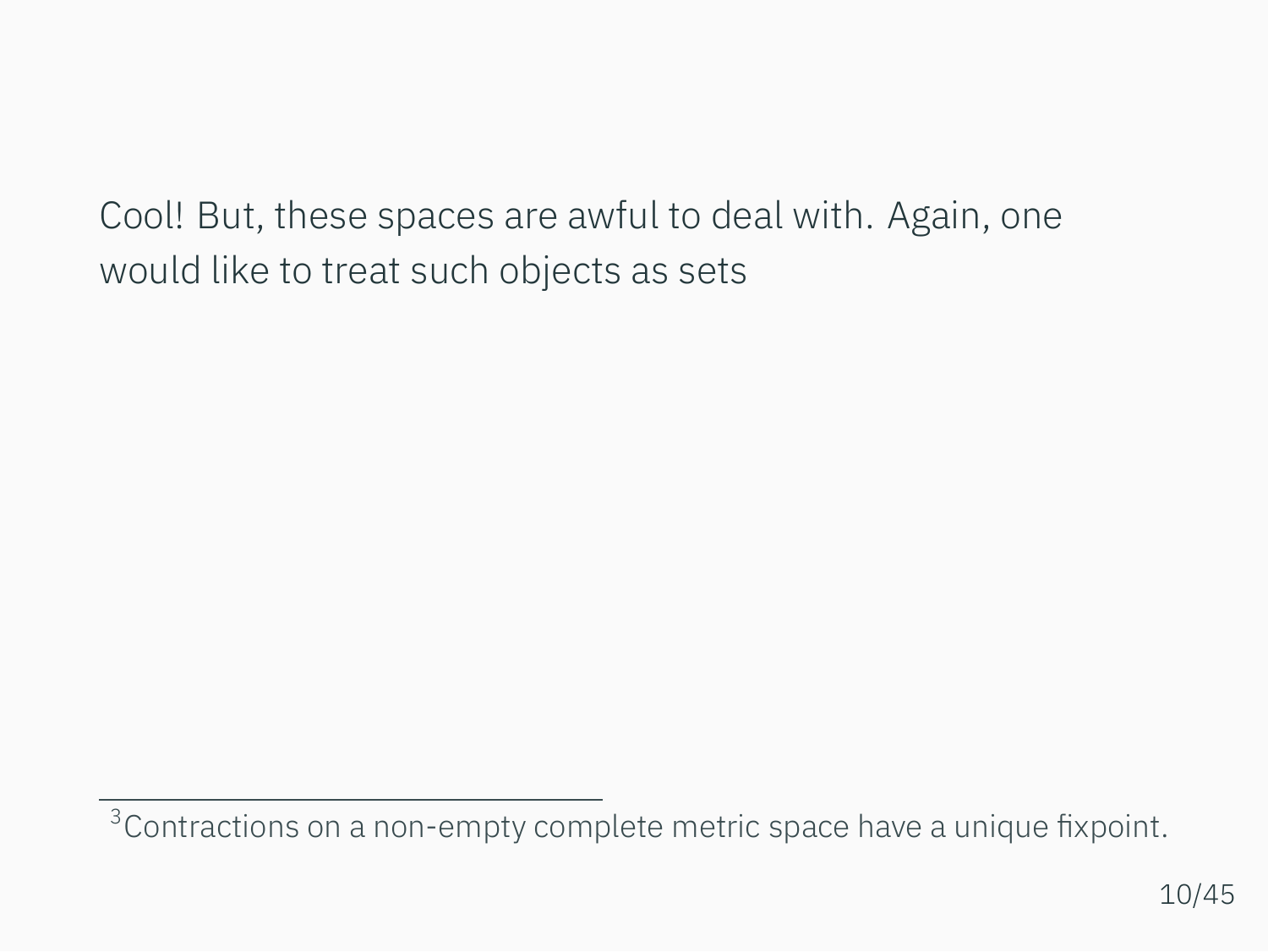Cool! But, these spaces are awful to deal with. Again, one would like to treat such objects as sets *⇒* Define a (family of) topos(es)  $\mathcal E$  in which:

- There's a version of Banach's fixpoint theorem<sup>3</sup>.
- One can find fixpoints for lc endofunctors *E → E*.
- There's an operator that behaves like the  $\frac{1}{2}$   $\cdot$  functor.
- (possibly?) BiCUlt embeds into it.

<sup>&</sup>lt;sup>3</sup> Contractions on a non-empty complete metric space have a unique fixpoint.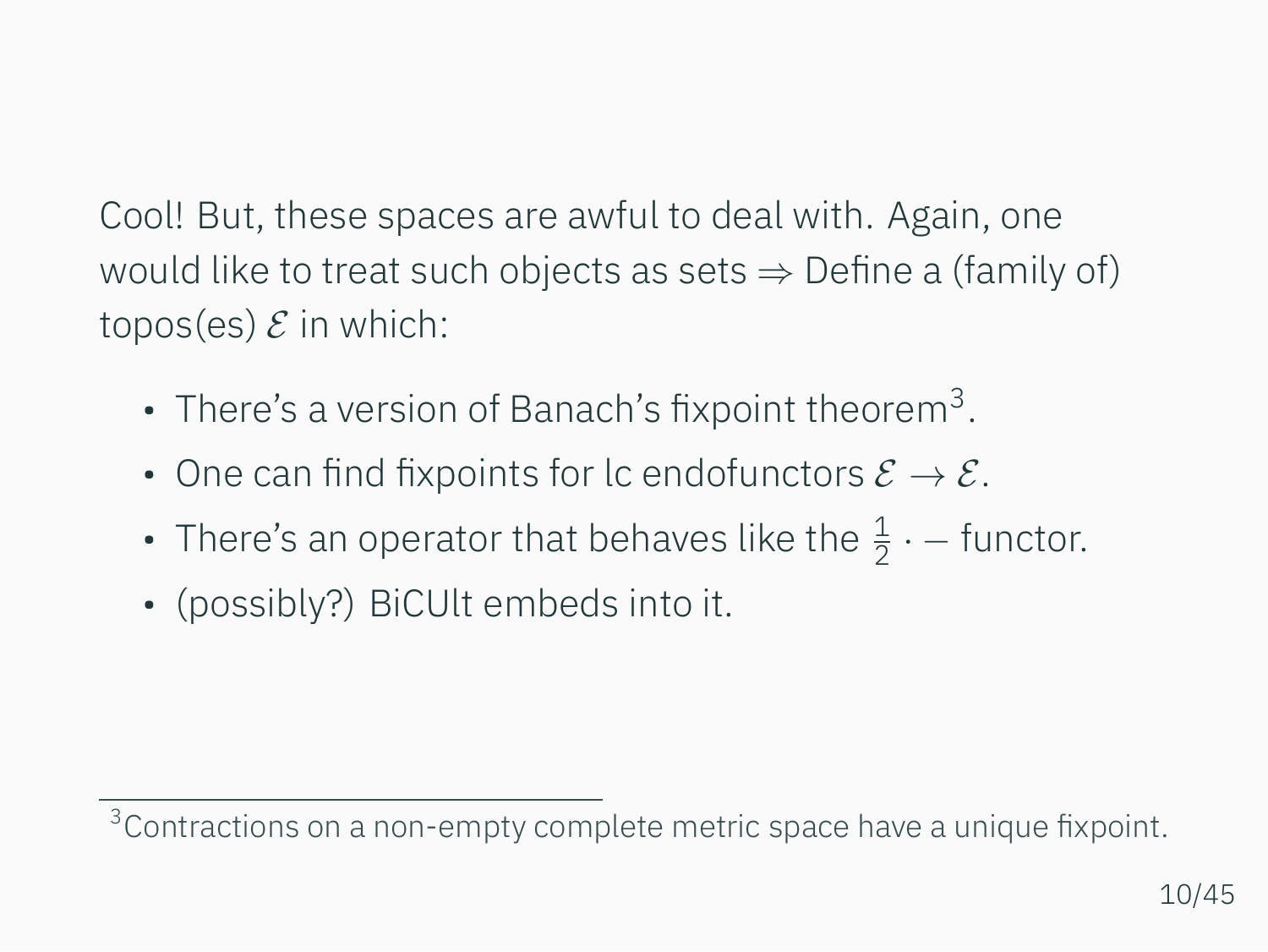<sup>&</sup>lt;sup>4</sup> i.e. there's a natural transformation  $n : id_{\mathcal{E}} \rightarrow \blacktriangleright$ .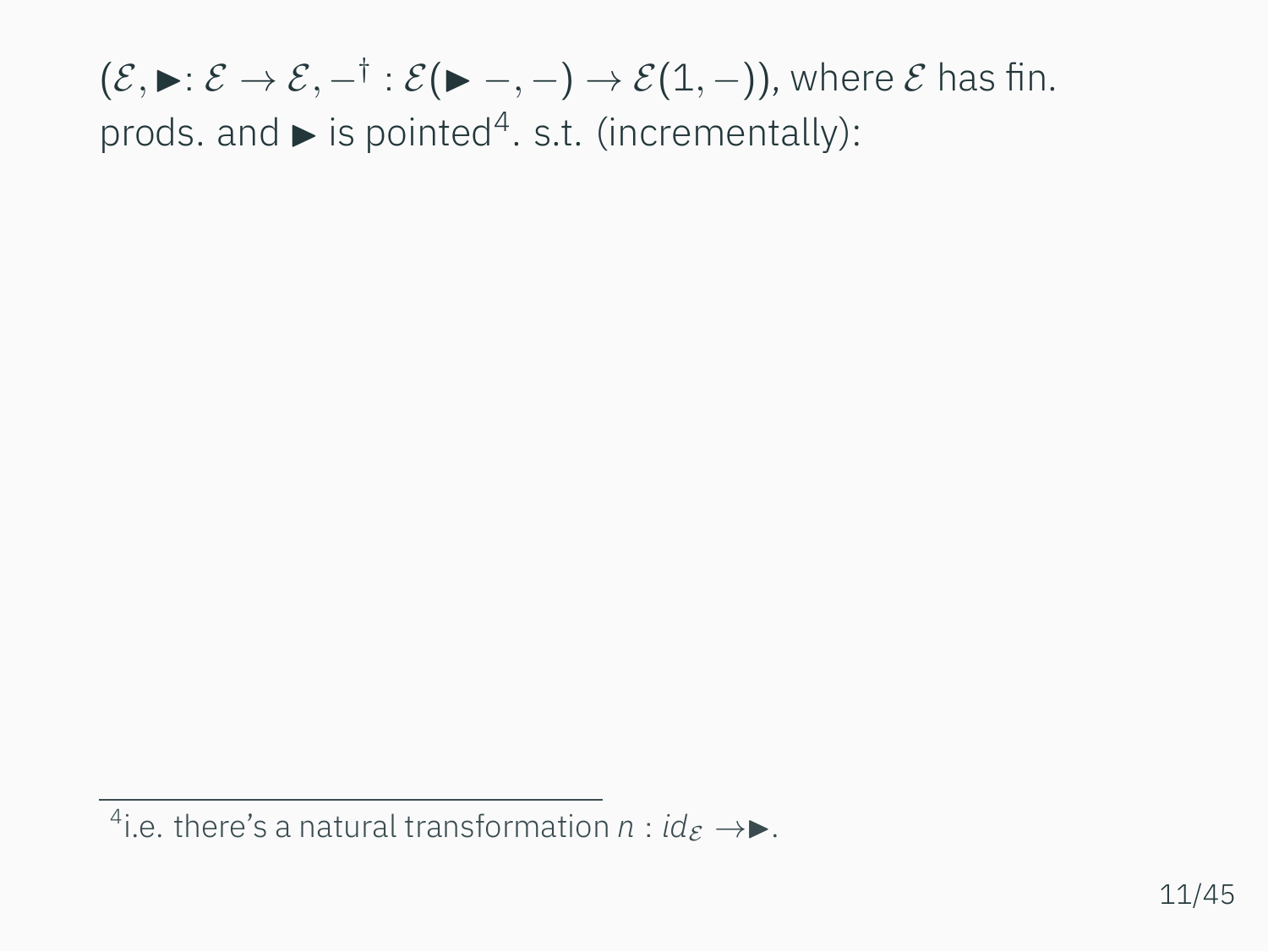• *∀f* :▶ *X → X*, *f †* is !s.t.



• **• preserves finite limits.** 

<sup>&</sup>lt;sup>4</sup> i.e. there's a natural transformation  $n : id_{\mathcal{E}} \rightarrow \blacktriangleright$ .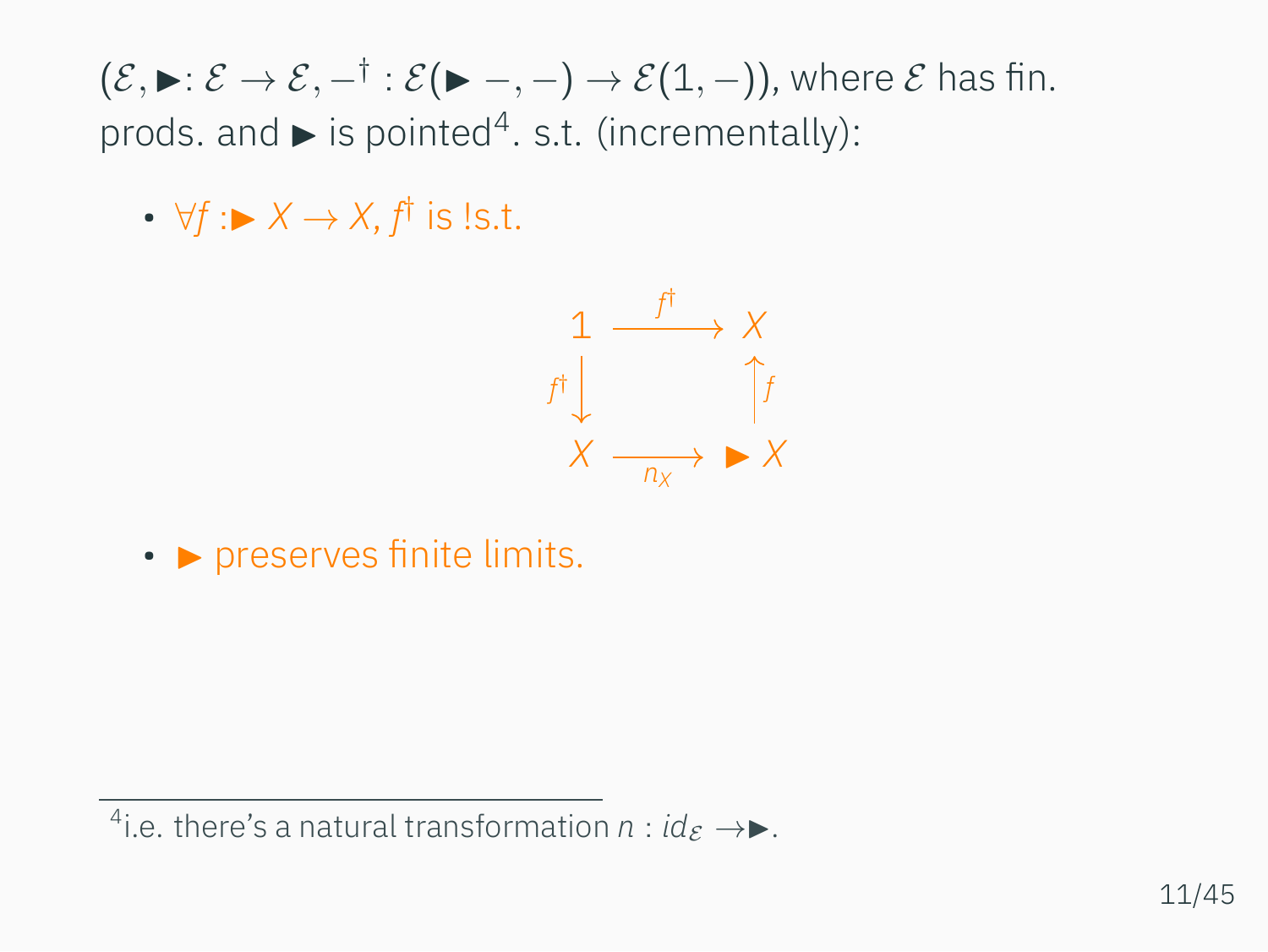• *∀f* :▶ *X → X*, *f †* is !s.t.



- **preserves finite limits.**
- *E* is cartesian closed.
- Every loc. contr.  $F: \mathcal{E} \to \mathcal{E}$  has a fixpoint (up to iso).

<sup>&</sup>lt;sup>4</sup> i.e. there's a natural transformation  $n : id_{\mathcal{E}} \rightarrow \blacktriangleright$ .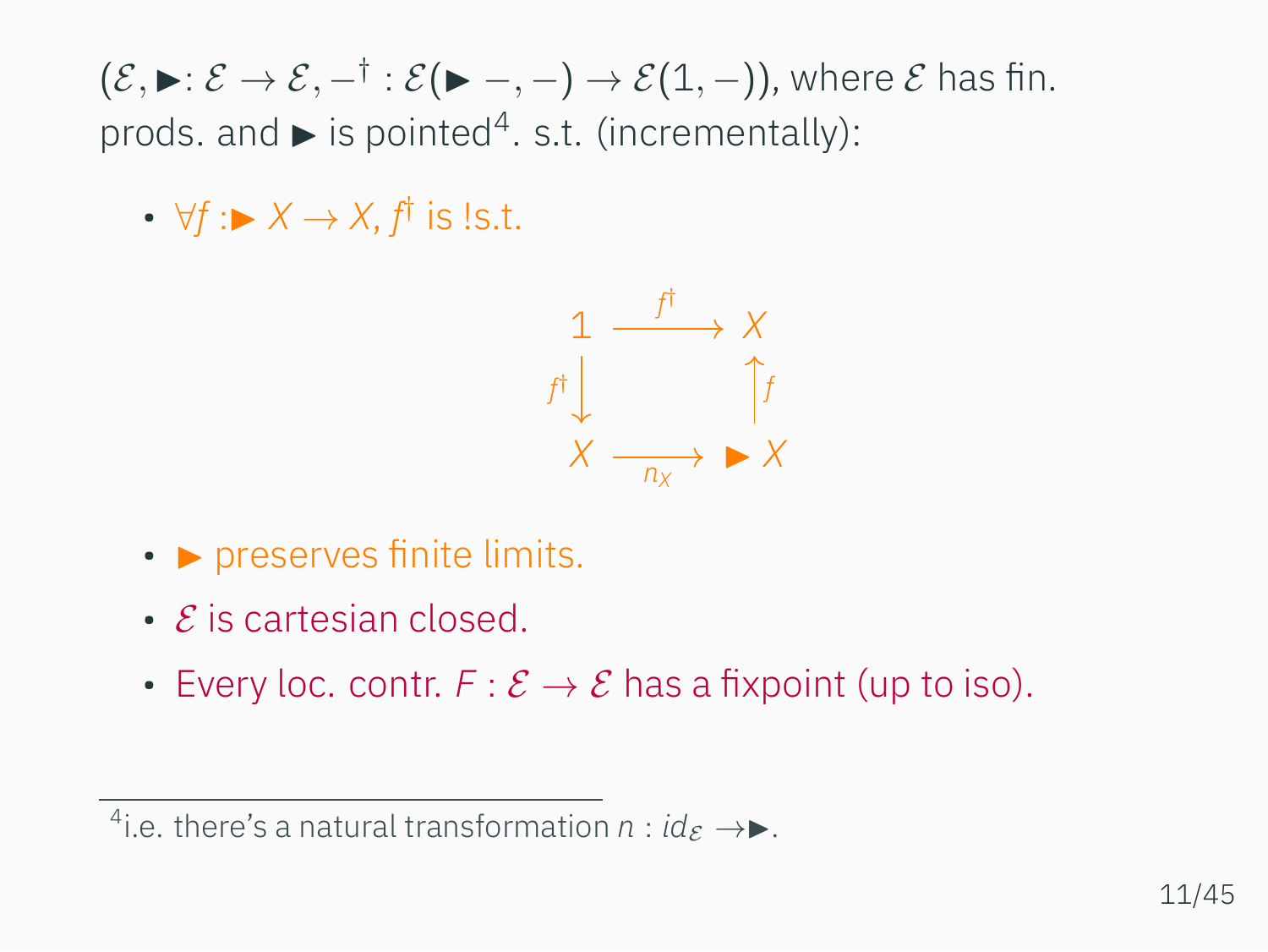• *∀f* :▶ *X → X*, *f †* is !s.t.



- **preserves finite limits.**
- *E* is cartesian closed.
- Every loc. contr.  $F: \mathcal{E} \to \mathcal{E}$  has a fixpoint (up to iso).
- *E* is LCC + each slice is *•*.

<sup>&</sup>lt;sup>4</sup> i.e. there's a natural transformation  $n : id_{\mathcal{E}} \rightarrow \blacktriangleright$ .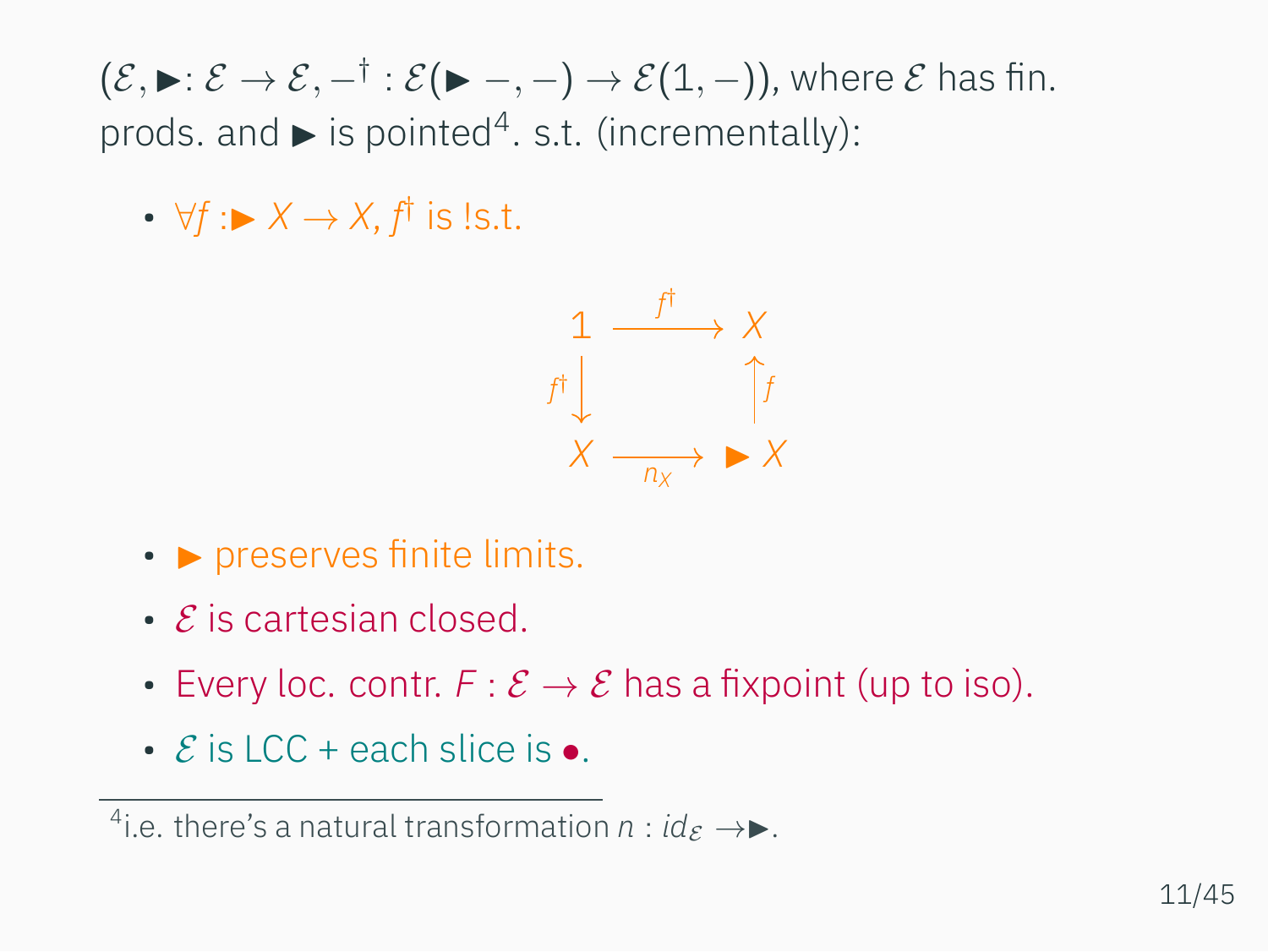# Recall that an endofunctor  $F: \mathcal{C} \to \mathcal{C}$  is *strong* if  $\forall X, Y. \exists F_{X,Y} : Y^X \rightarrow FY^{FX} \text{ s.t. } \forall f : X \rightarrow Y.F_{X,Y} \circ [[f]] = [[Ff]]^5.$

 $^5$  [*f*] : 1  $\rightarrow$  *Y*<sup>*X*</sup> is the curried version of *f* : *X*  $\rightarrow$  *Y*.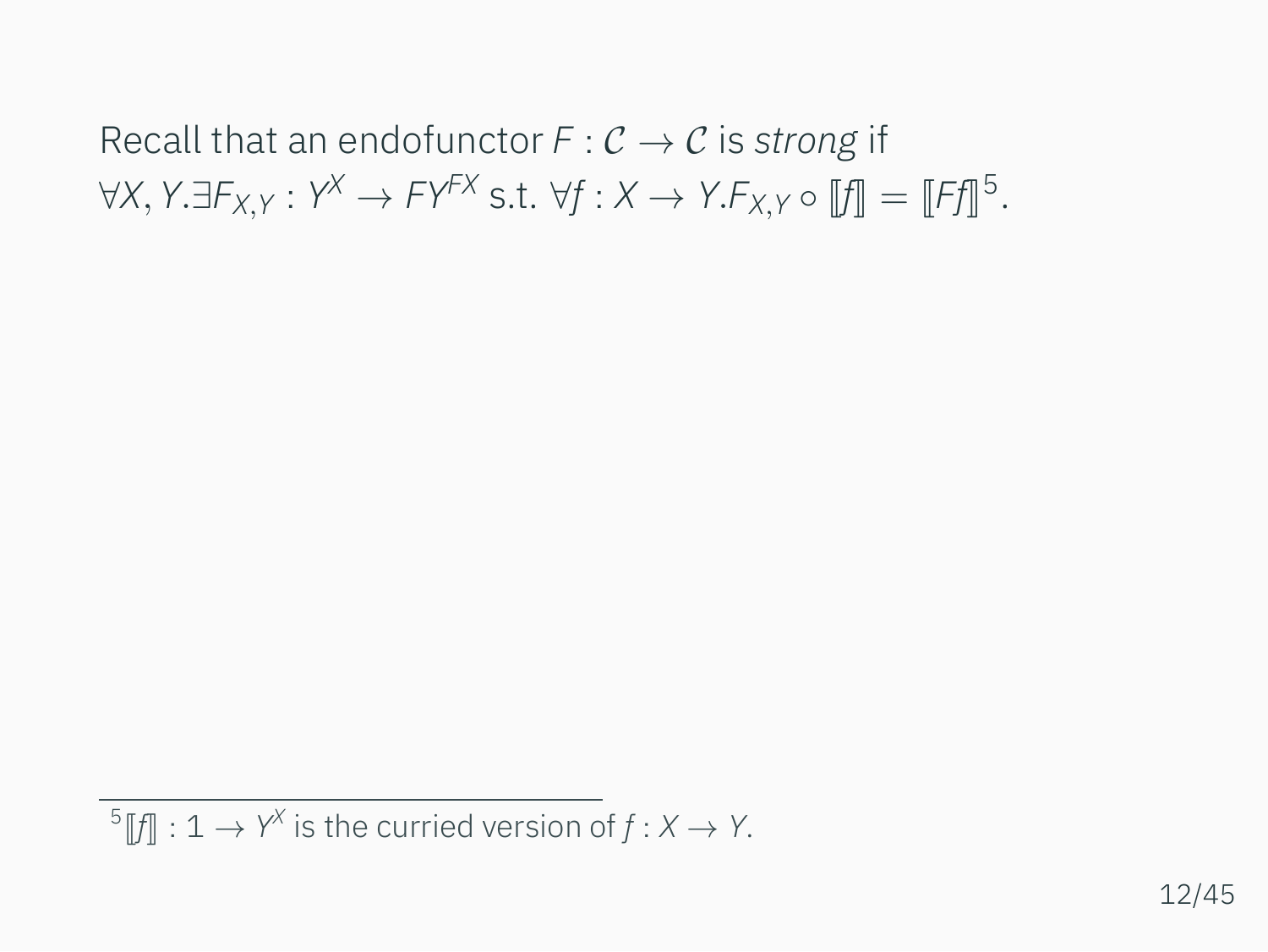Recall that an endofunctor  $F: \mathcal{C} \to \mathcal{C}$  is *strong* if  $\forall X, Y. \exists F_{X,Y} : Y^X \rightarrow FY^{FX} \text{ s.t. } \forall f : X \rightarrow Y.F_{X,Y} \circ [[f]] = [[Ff]]^5.$ 

A strong endofunctor on  $\mathcal E$  is *locally contractive* if each  $F_{X,Y}$  is *contractive, i.e.*  $\exists G_{X,Y}$  *s.t.*  $G_{X,Y} \circ n_{Y} = F_{X,Y}$  and the following diagrams commute:



 $^5$  [*f*] : 1  $\rightarrow$  *Y*<sup>*X*</sup> is the curried version of *f* : *X*  $\rightarrow$  *Y*.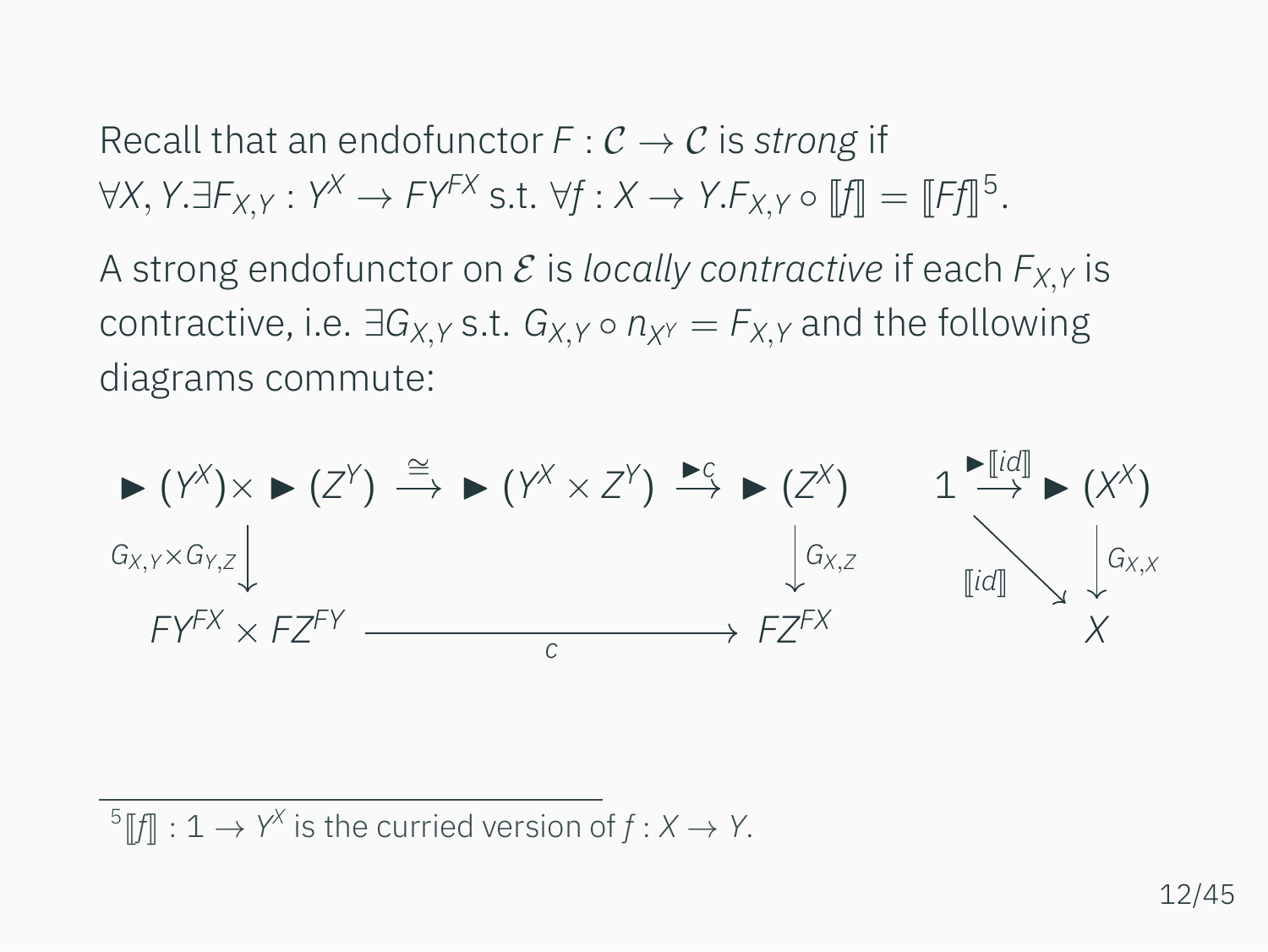The general reference here is[[BMSS11](#page-100-0)]

**Proposition** *If*  $\mathcal{E}$  *is cartesian closed* +  $\bullet$ *, then*  $\triangleright$  *is strong.*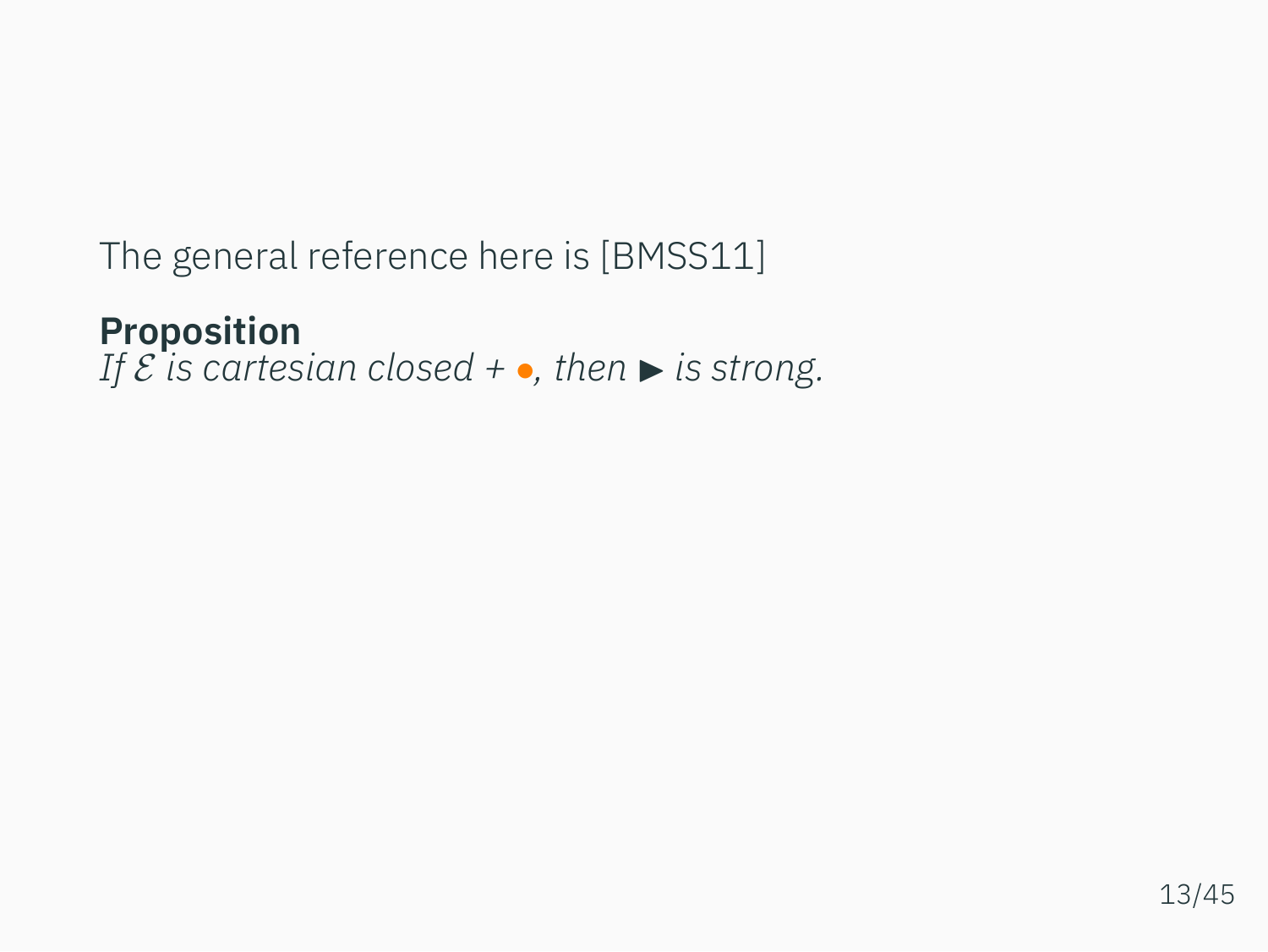The general reference here is[[BMSS11](#page-100-0)]

**Proposition** *If*  $\mathcal{E}$  *is cartesian closed* +  $\bullet$ *, then*  $\triangleright$  *is strong.* 

## **Theorem**

*If E is LCC + •, then so is each of its slices.*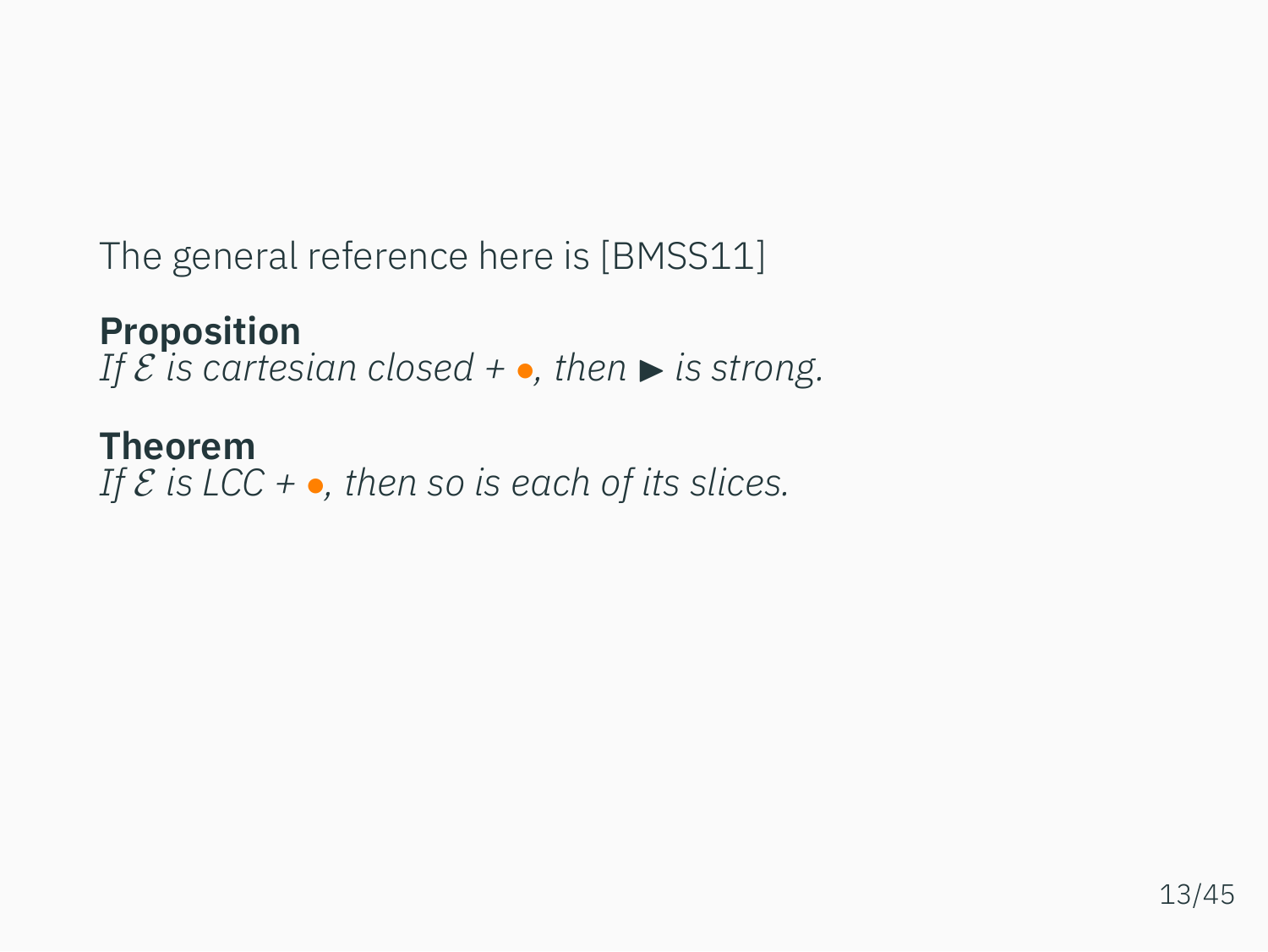The general reference here is[[BMSS11](#page-100-0)]

**Proposition** *If*  $\mathcal{E}$  *is cartesian closed* +  $\bullet$ *, then*  $\triangleright$  *is strong.* 

**Theorem** *If E is LCC + •, then so is each of its slices.*

**Theorem** *If*  $\mathcal{E}$  *is* LCC + •, then  $\blacktriangleright$  *is fibred over the codomain fibration.*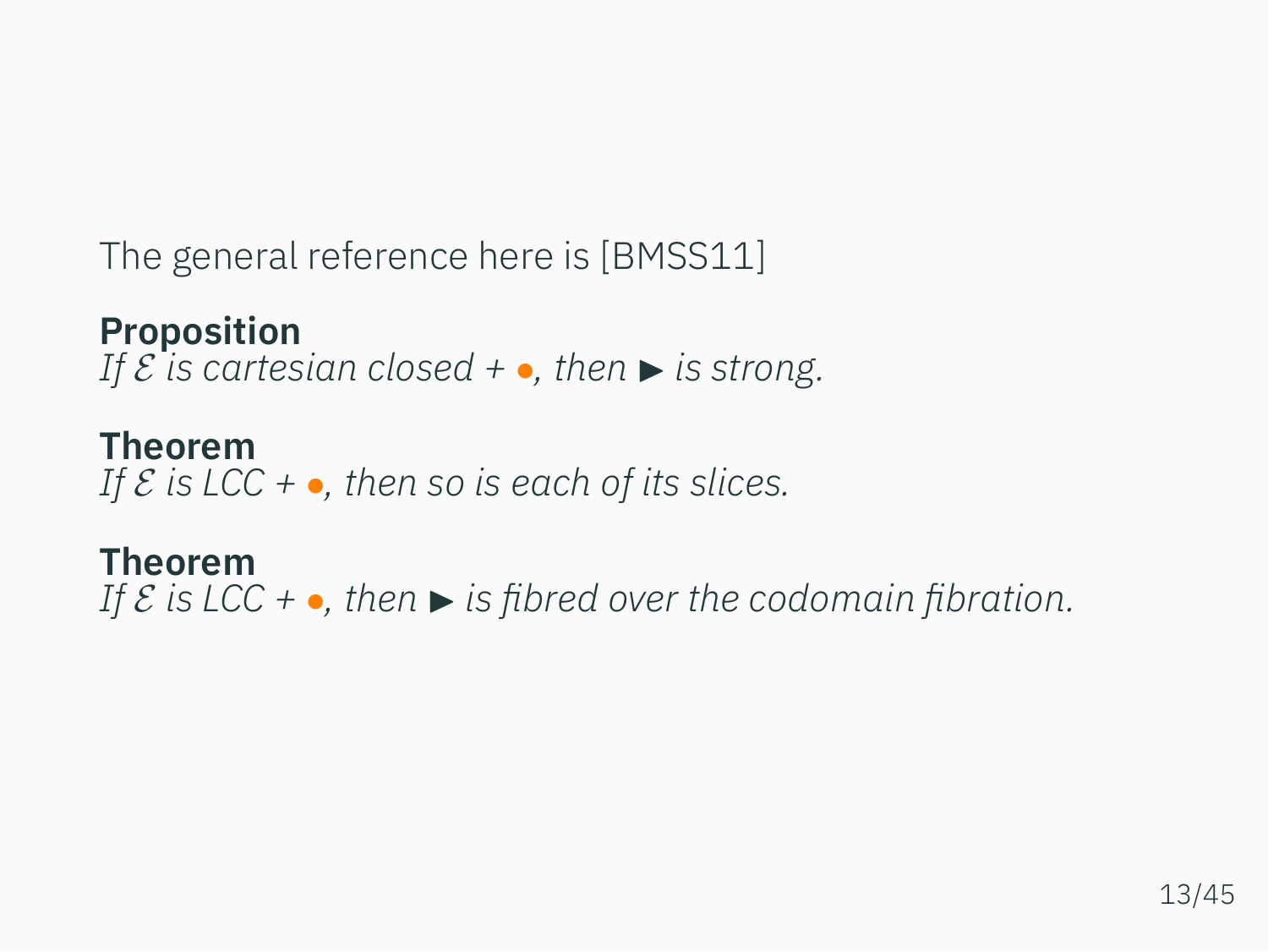## **Proposition**

*If*  $\mathcal{E}$  *is*  $\bullet$ *, let*  $F : \mathcal{E} \to \mathcal{E}$  *be lc. If*  $X \cong F(X)$ *, then the two directions of the isomorphism give an initial algebra and a final coalgebra structure.*

 ${}^6E(\vec{X}, \vec{Y}) = \langle F(\vec{Y}, \vec{X}), F(\vec{X}, \vec{Y}) \rangle$  is the symmetrization of F.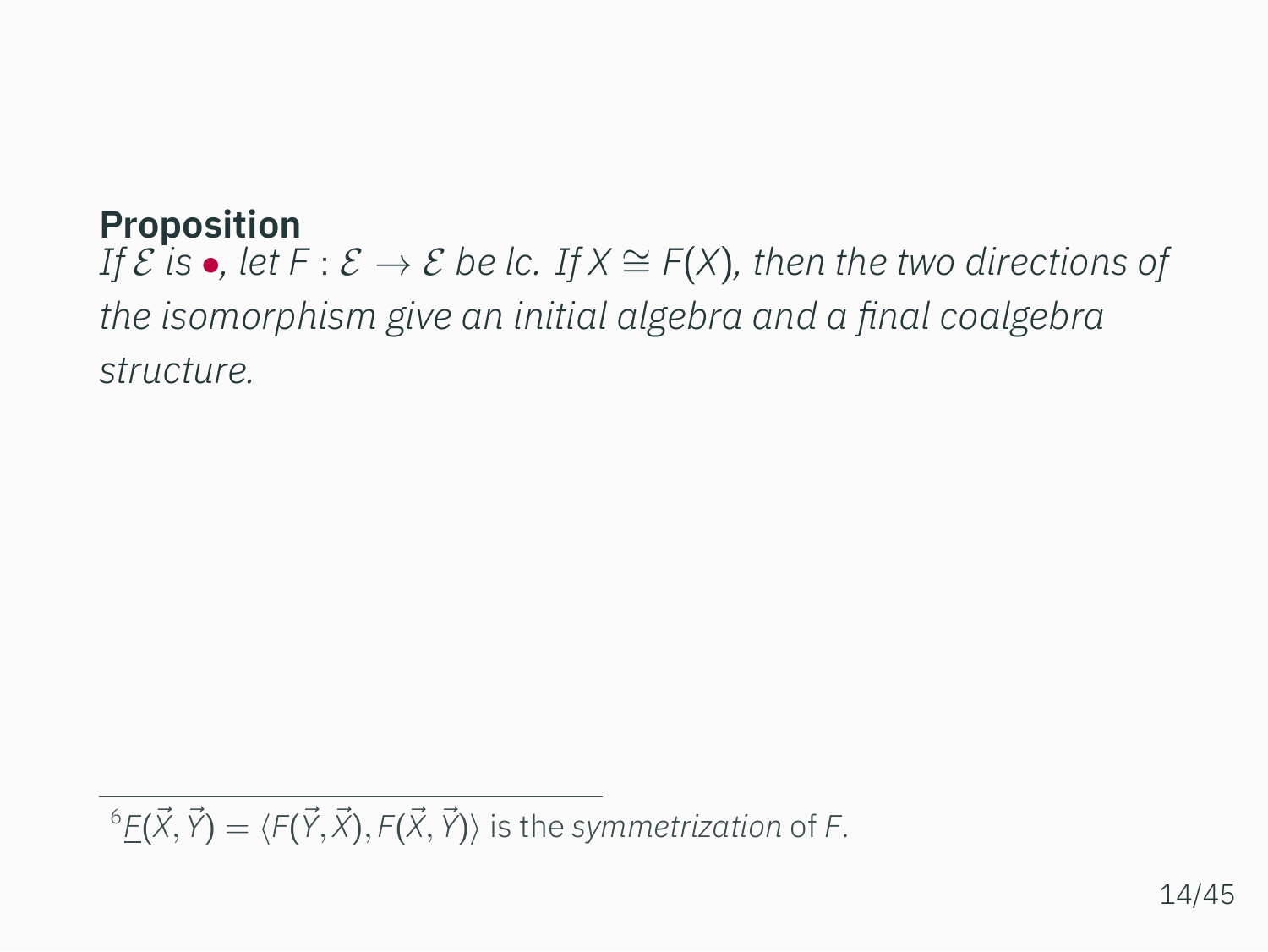## **Proposition**

*If*  $\mathcal{E}$  *is* •, let  $F : \mathcal{E} \to \mathcal{E}$  be lc. If  $X \cong F(X)$ , then the two directions of *the isomorphism give an initial algebra and a final coalgebra structure.*

#### **Theorem**

 $\it{If} \; \mathcal{E} \; \mathsf{is} \; \bullet$ , let  $\mathsf{F}: (\mathcal{E}^{\mathsf{op}} \times \mathcal{E})^{n+1} \to \mathcal{E}$  be lc in the (n+1)th variable  $p$ аіг. Then  $\exists! F^{\dagger} : (\mathcal{E}^{op} \times \mathcal{E})^{n} \rightarrow \mathcal{E}$  s.t. F  $\circ$   $\langle$ id,  $\underline{F^{\dagger}} \rangle \cong F^{\dagger 6}$ . Moreover, *if F is lc in all variables, then so is F† .*

 ${}^6E(\vec{X}, \vec{Y}) = \langle F(\vec{Y}, \vec{X}), F(\vec{X}, \vec{Y}) \rangle$  is the symmetrization of F.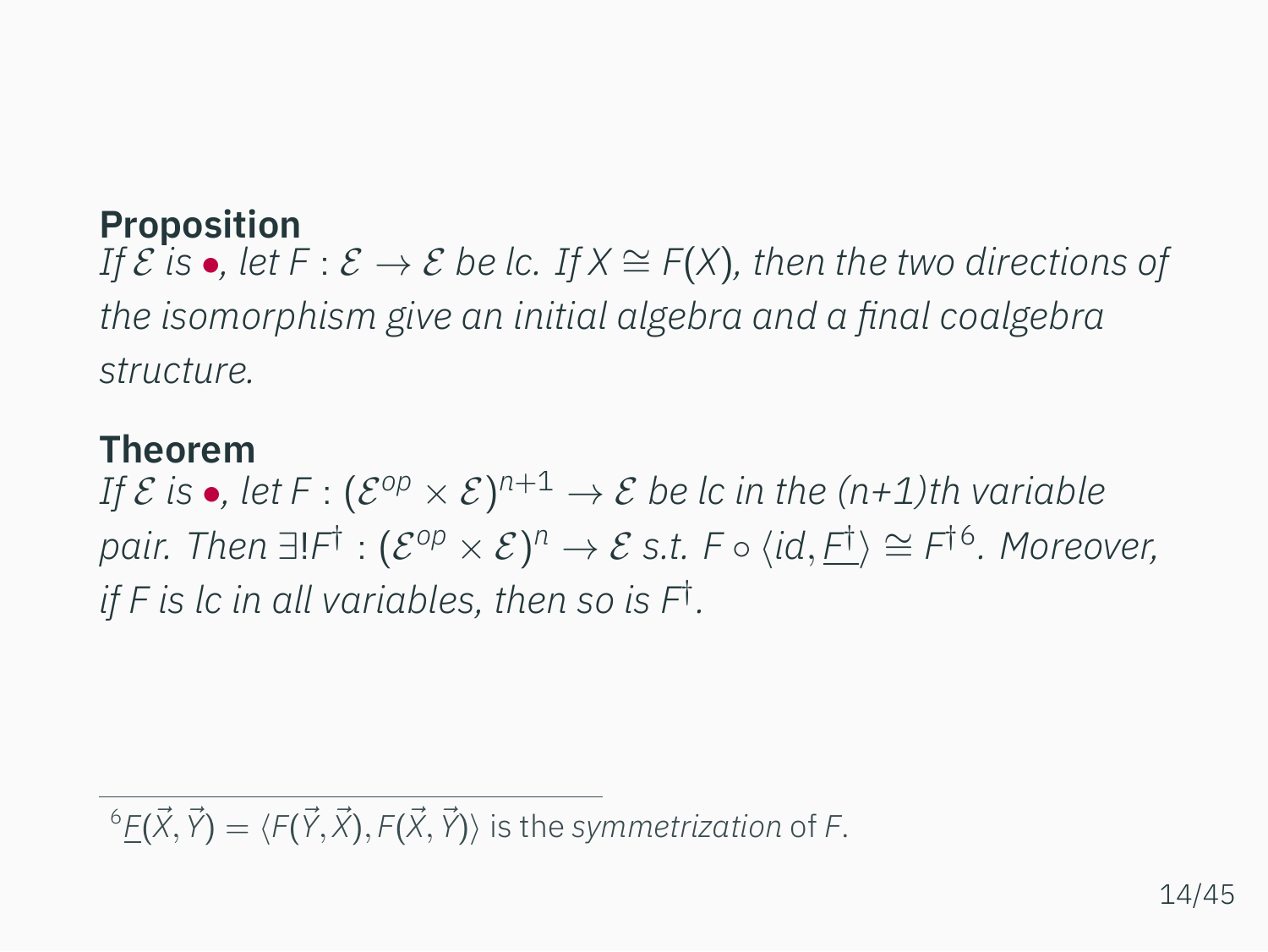• Taking  $\blacktriangleright$  = *id<sub>E</sub>* and  $n = id_$ , categories with an ordinary fixpoint operator are *•*. For a concrete example: the category of pointed DCPOs with its usual least fixpoint operator.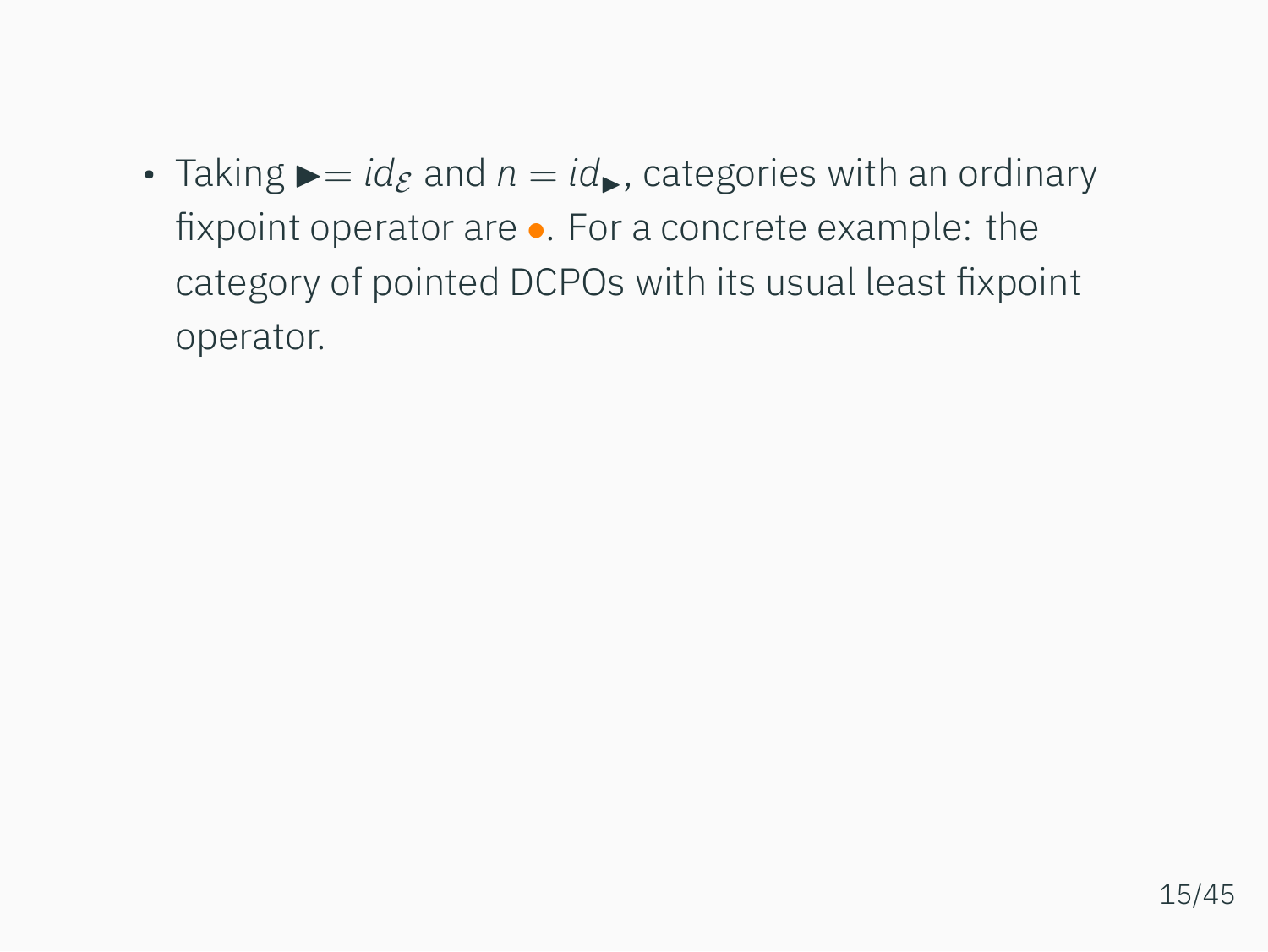- Taking  $\blacktriangleright$  = *id<sub>E</sub>* and  $n = id_$ , categories with an ordinary fixpoint operator are *•*. For a concrete example: the category of pointed DCPOs with its usual least fixpoint operator.
- If  $\triangleright$  *X* = 1 and  $n_x = 1_x$ , a trivial guarded fixpoint operator is given by the identity map on the hom-sets.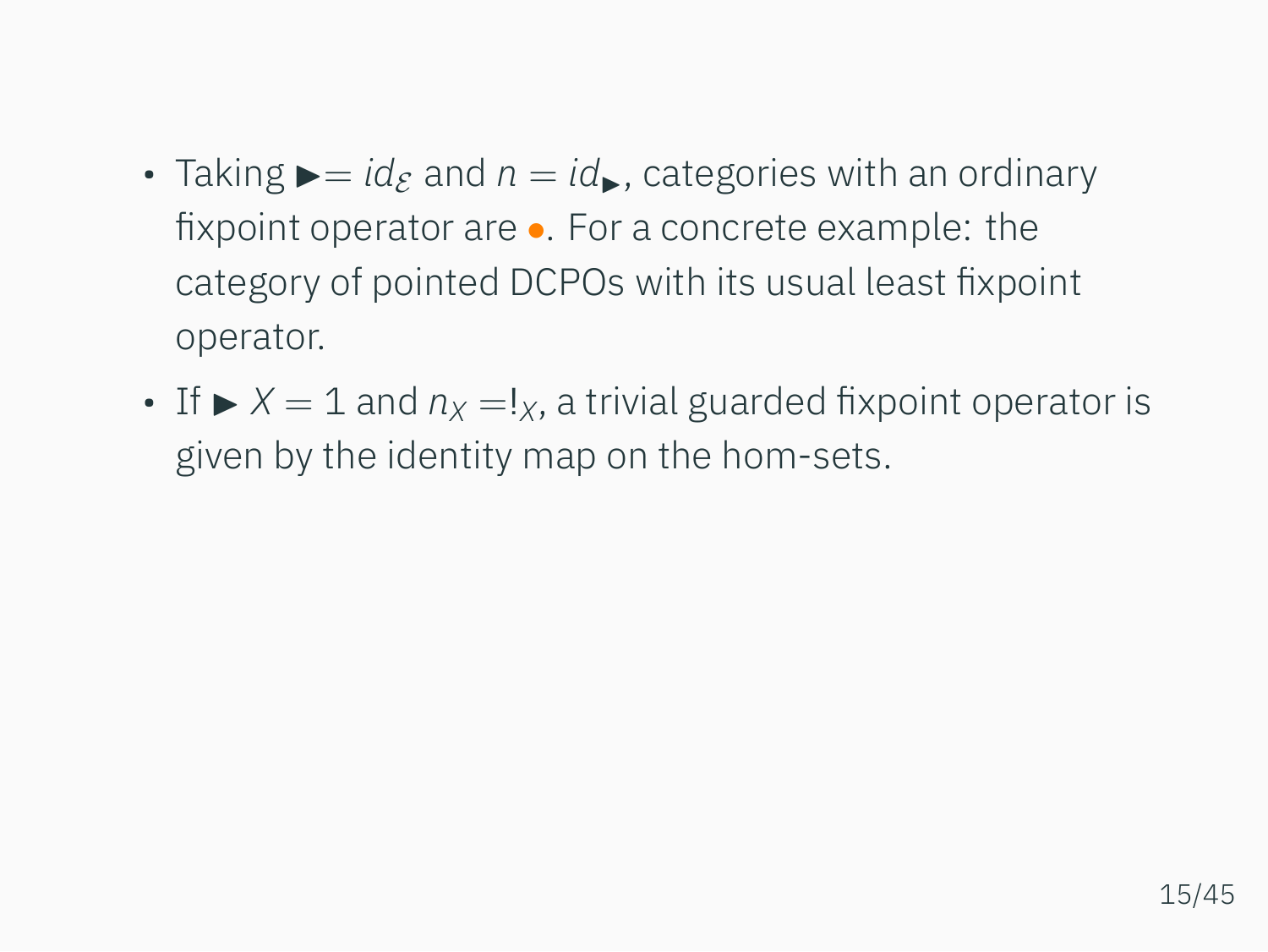- Taking  $\blacktriangleright$  = *id<sub>E</sub>* and  $n = id_$ , categories with an ordinary fixpoint operator are *•*. For a concrete example: the category of pointed DCPOs with its usual least fixpoint operator.
- If  $\triangleright$  *X* = 1 and  $n_x = 1_x$ , a trivial guarded fixpoint operator is given by the identity map on the hom-sets.
- Take  $\mathcal{E} =$  BiCUlt,  $\blacktriangleright = \frac{1}{2}$ 2 *· −* and *n* as the obvious "contracted identity" mapping. Note that a n.e.  $f : \triangleright X \to X$  is the same as a contractive endomap. Therefore Banach's fixpoint theorem yields a guarded fixpoint operator and BiCUlt is *•*.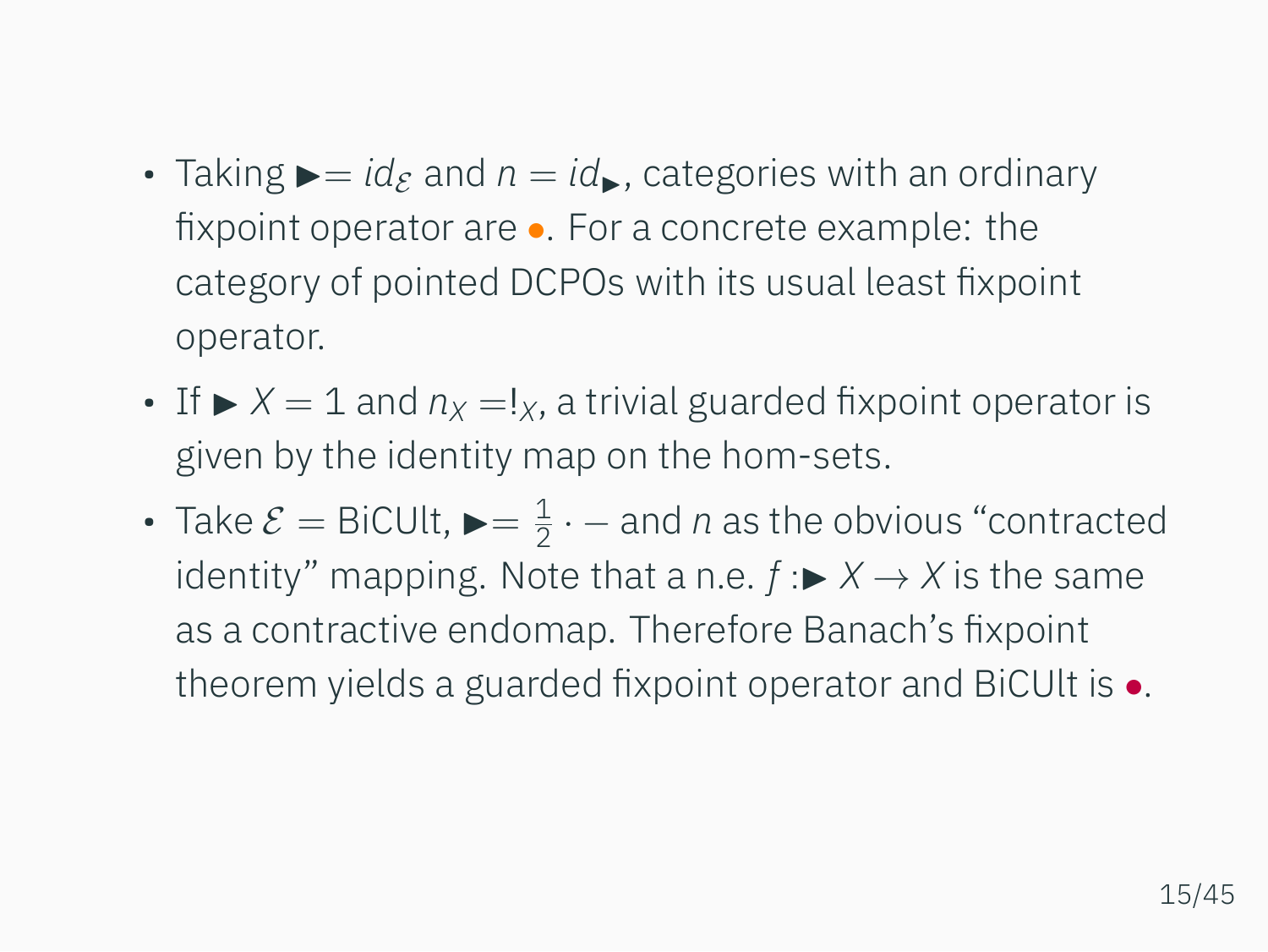A morphism  $f: X \to Y$  is *contractive* if  $\exists g: \blacktriangleright X \to Y$  s.t.  $f = g \circ n_X$ . A morphism *f* : *X × Y → Z* is *contractive in the first variable* if *∃g* s.t.  $f = g \circ (n_x \times id_y)$ .

#### **Theorem**

*All f* :  $X \times Y \rightarrow X$  cont. in the first variable have unique fixpoints.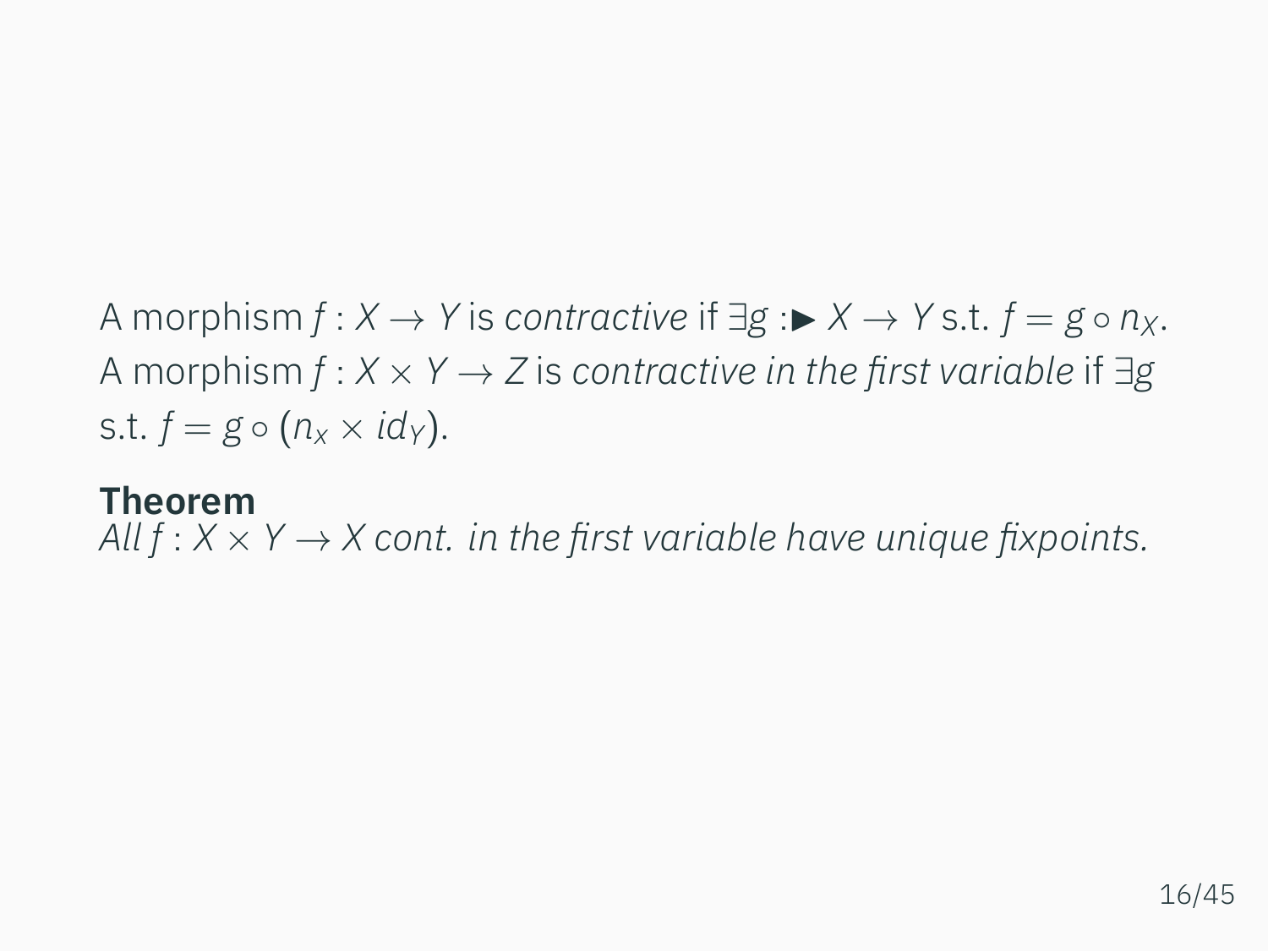- Taking  $\blacktriangleright$  = *id<sub>E</sub>* and  $n = id_$ , categories with an ordinary fixpoint operator are *•*. For a concrete example: the category of pointed DCPOs with its usual least fixpoint operator.
- If  $\triangleright$   $X = 1$  and  $n_X = I_X$ , a trivial guarded fixpoint operator is given by the identity map on the hom-sets.
- Take  $\mathcal{E} =$  BiCUlt,  $\blacktriangleright = \frac{1}{2}$ 2 *· −* and *n* as the obvious "contracted identity" mapping. Note that a n.e.  $f : \triangleright X \to X$  is the same as a contractive endomap. Therefore Banach's fixpoint theorem yields a guarded fixpoint operator and BiCUlt is *•*.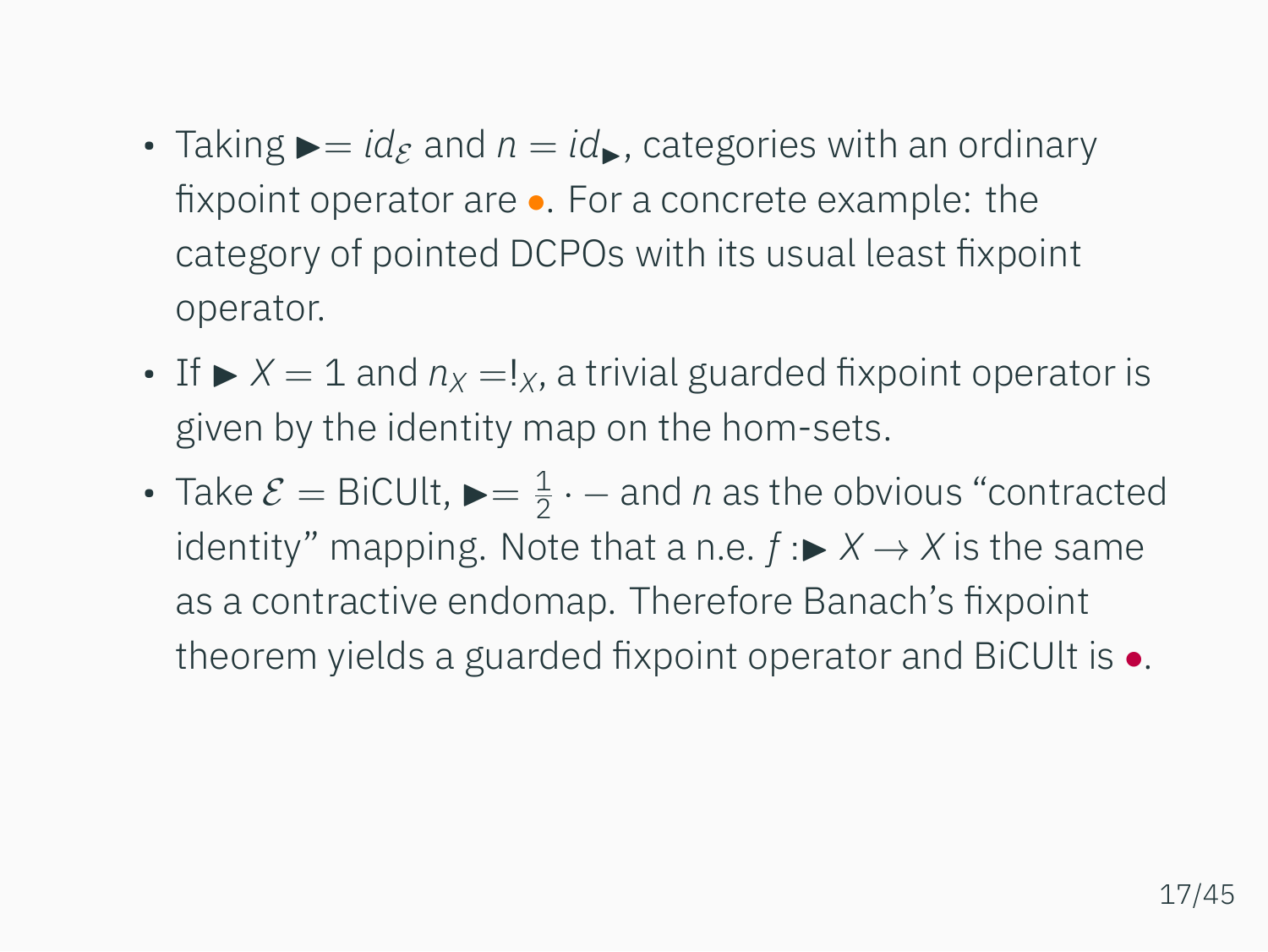- Taking  $\blacktriangleright$  = *id<sub>E</sub>* and  $n = id_$ , categories with an ordinary fixpoint operator are *•*. For a concrete example: the category of pointed DCPOs with its usual least fixpoint operator.
- If  $\triangleright$   $X = 1$  and  $n_X = I_X$ , a trivial guarded fixpoint operator is given by the identity map on the hom-sets.
- Take  $\mathcal{E} =$  BiCUlt,  $\blacktriangleright = \frac{1}{2}$ 2 *· −* and *n* as the obvious "contracted identity" mapping. Note that a n.e.  $f : \triangleright X \to X$  is the same as a contractive endomap. Therefore Banach's fixpoint theorem yields a guarded fixpoint operator and BiCUlt is *•*.
- Dulcis in fundo...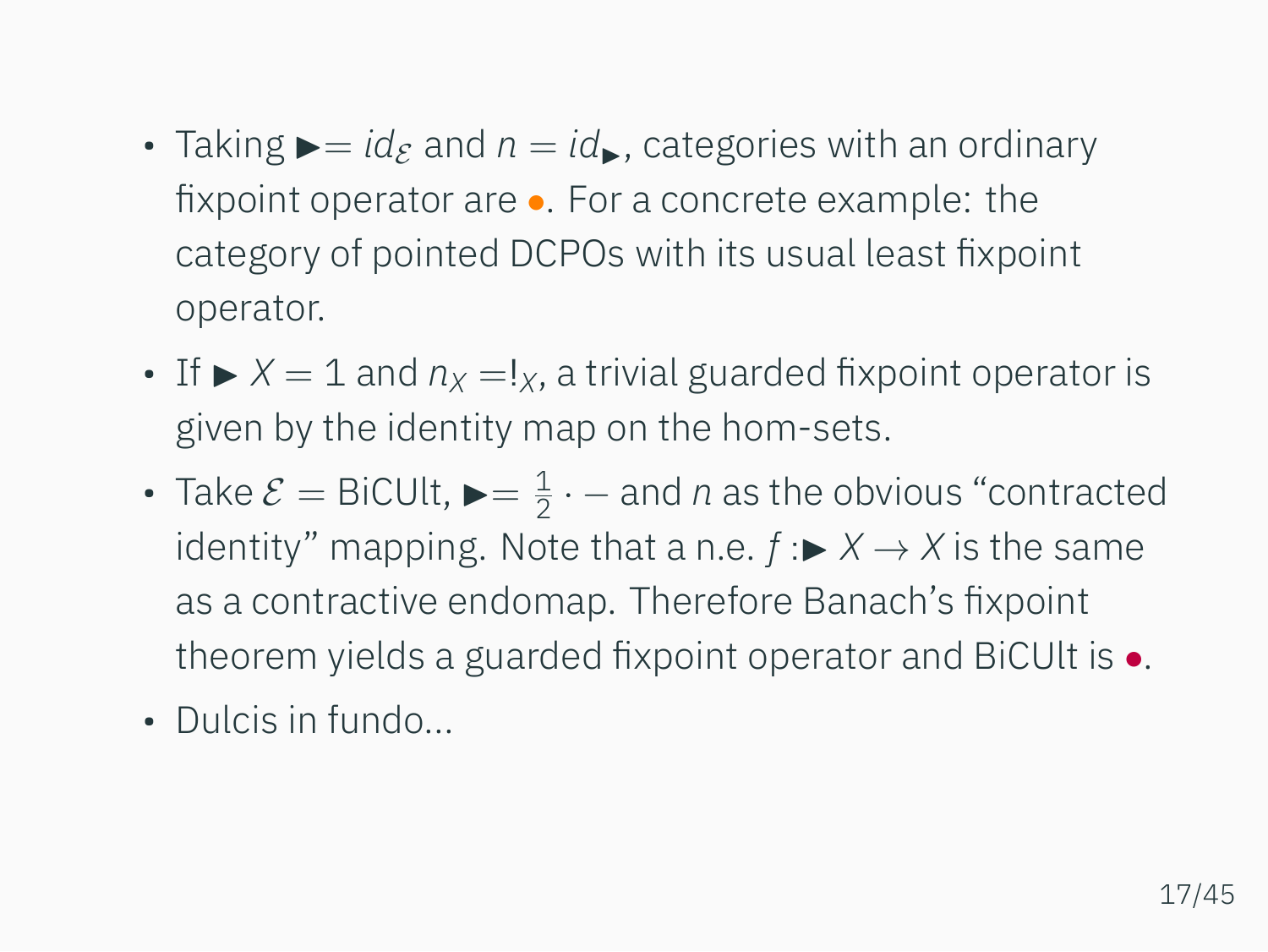A poset *A* is *well-founded* if there are no infinite descending sequences  $a_0 > a_1 > a_2 > ...$ 

<sup>7</sup> i.e. a poset with *⊤*, *⊥*, all *→*, meets and joins. Also known as *frames*.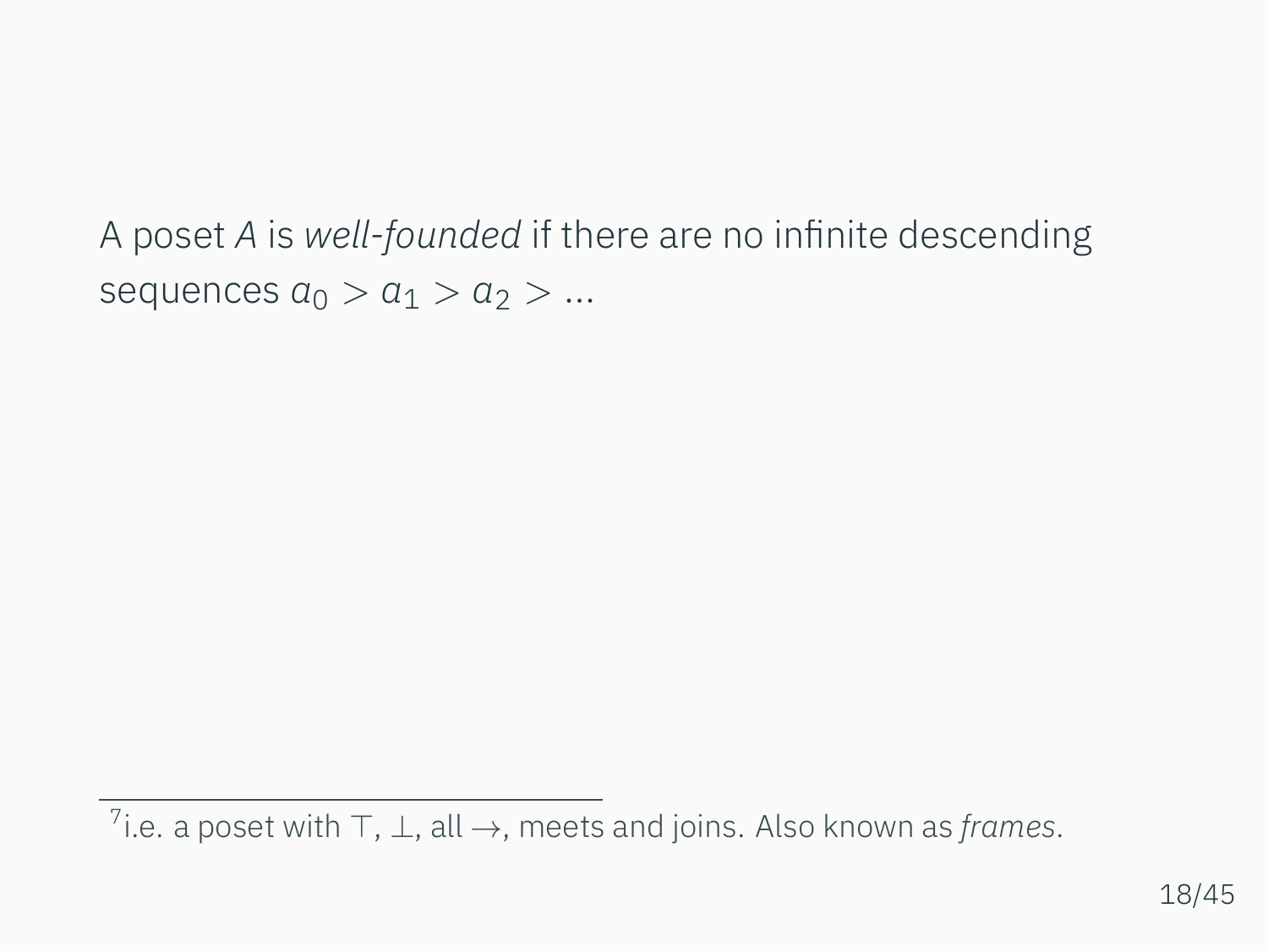A poset *A* is *well-founded* if there are no infinite descending sequences  $a_0 > a_1 > a_2 > ...$ 

Let *A* be a poset and let *K ⊆ A*. Then *K* is a *basis* for *A* if *∀a ∈ A.a* = ∨ *{k ∈ K | k ≤ a}*.

<sup>7</sup> i.e. a poset with *⊤*, *⊥*, all *→*, meets and joins. Also known as *frames*.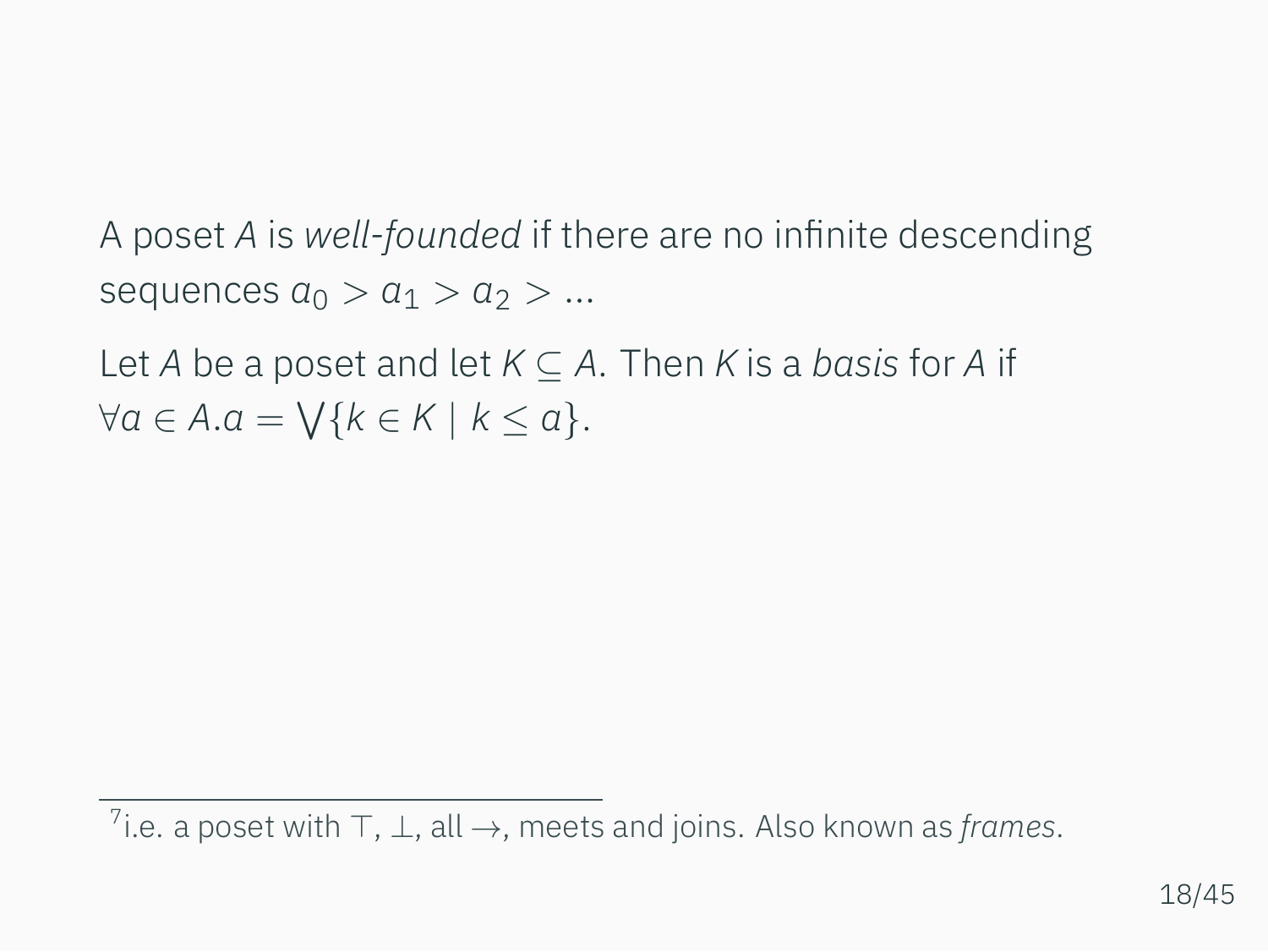A poset *A* is *well-founded* if there are no infinite descending sequences  $a_0 > a_1 > a_2 > ...$ 

Let *A* be a poset and let *K ⊆ A*. Then *K* is a *basis* for *A* if *∀a ∈ A.a* = ∨ *{k ∈ K | k ≤ a}*.

### **Theorem**

*Let A be a complete Heyting algebra*<sup>7</sup> *with a well-founded base. Then Sh*(*A*) *is •.*

<sup>7</sup> i.e. a poset with *⊤*, *⊥*, all *→*, meets and joins. Also known as *frames*.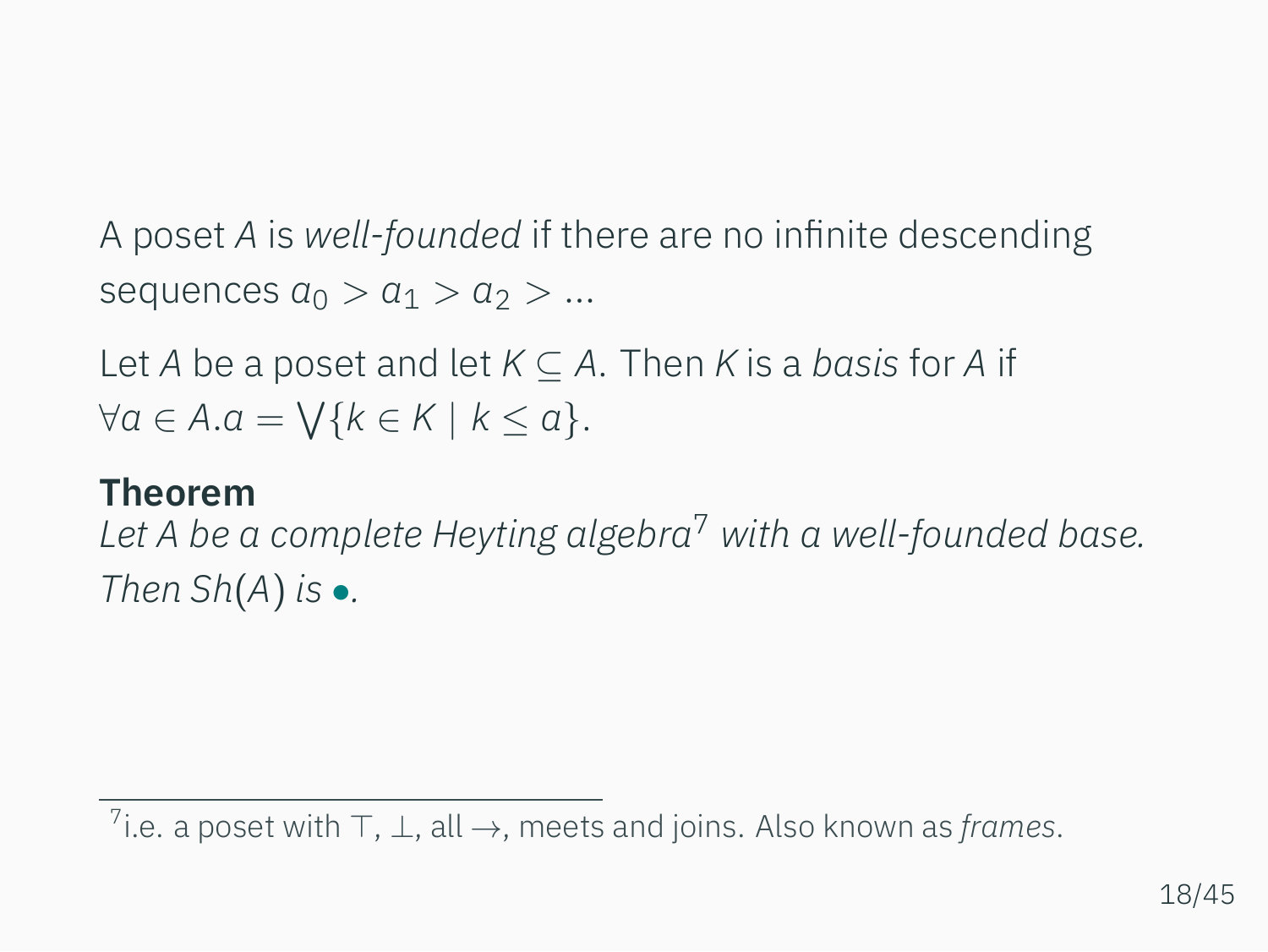Let *A* be a well-founded poset. Then its *ideal completion* Idl(*A*) consisting of downward-closed subsets of *A* is a complete Heyting algebra with a well-founded basis  $K = \{ \downarrow a \mid a \in A \}$ where  $\downarrow$   $a = \{a' \in A \mid a' \le a\}.$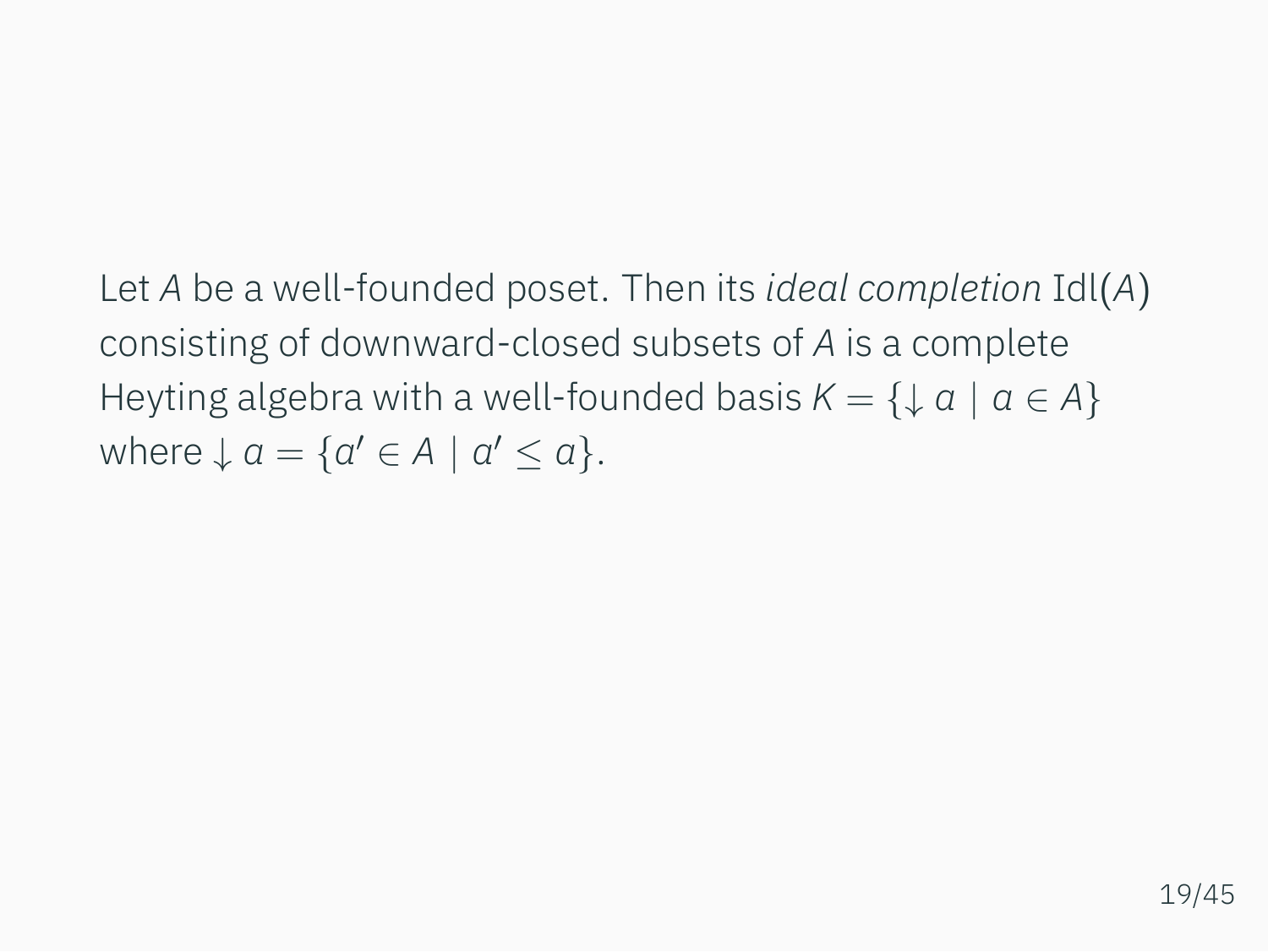Let *A* be a well-founded poset. Then its *ideal completion* Idl(*A*) consisting of downward-closed subsets of *A* is a complete Heyting algebra with a well-founded basis  $K = \{ \downarrow a \mid a \in A \}$ where  $\downarrow$   $a = \{a' \in A \mid a' \le a\}.$ 

## **Proposition** *If A* is a poset, then  $Sh(Id(A)) \simeq Psh(A)$ .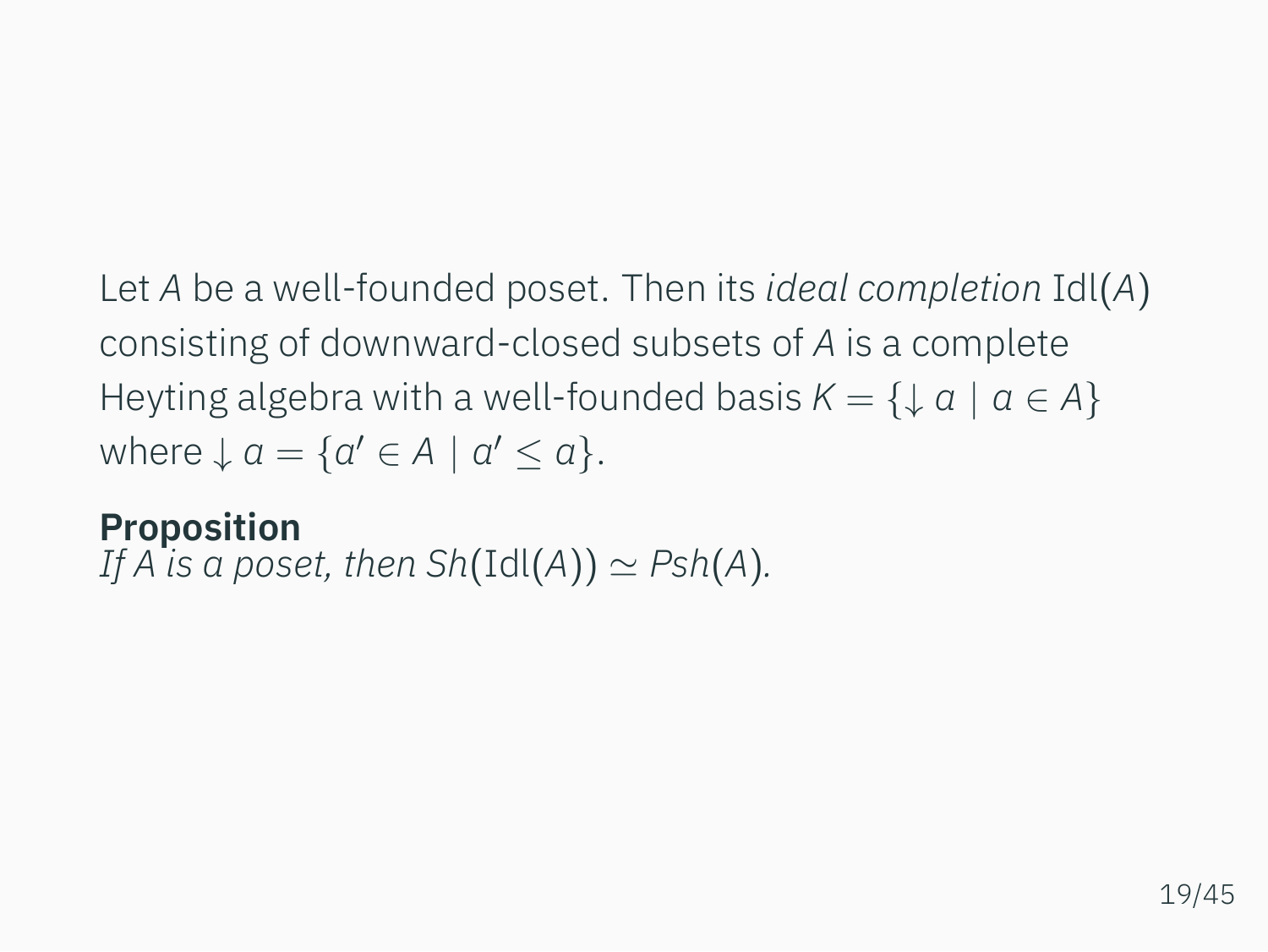Take:

$$
\mathcal{S}:=\text{Psh}(\omega)
$$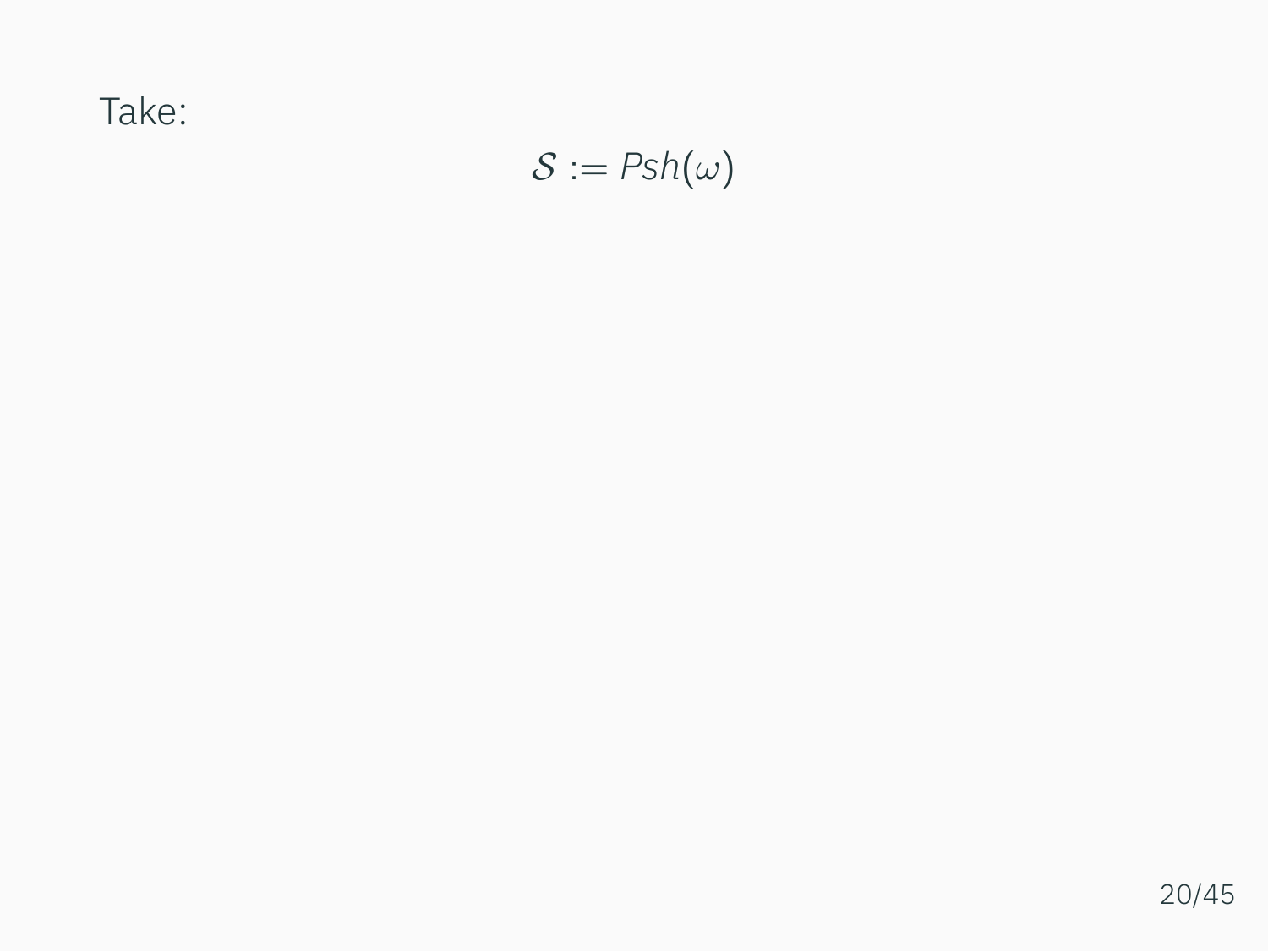Take:

$$
\mathcal{S}:=\mathit{Psh}(\omega)
$$

Its objects are of the form:

$$
X_1 \xleftarrow{r_1} X_2 \xleftarrow{r_2} X_3 \xleftarrow{r_3} \ldots
$$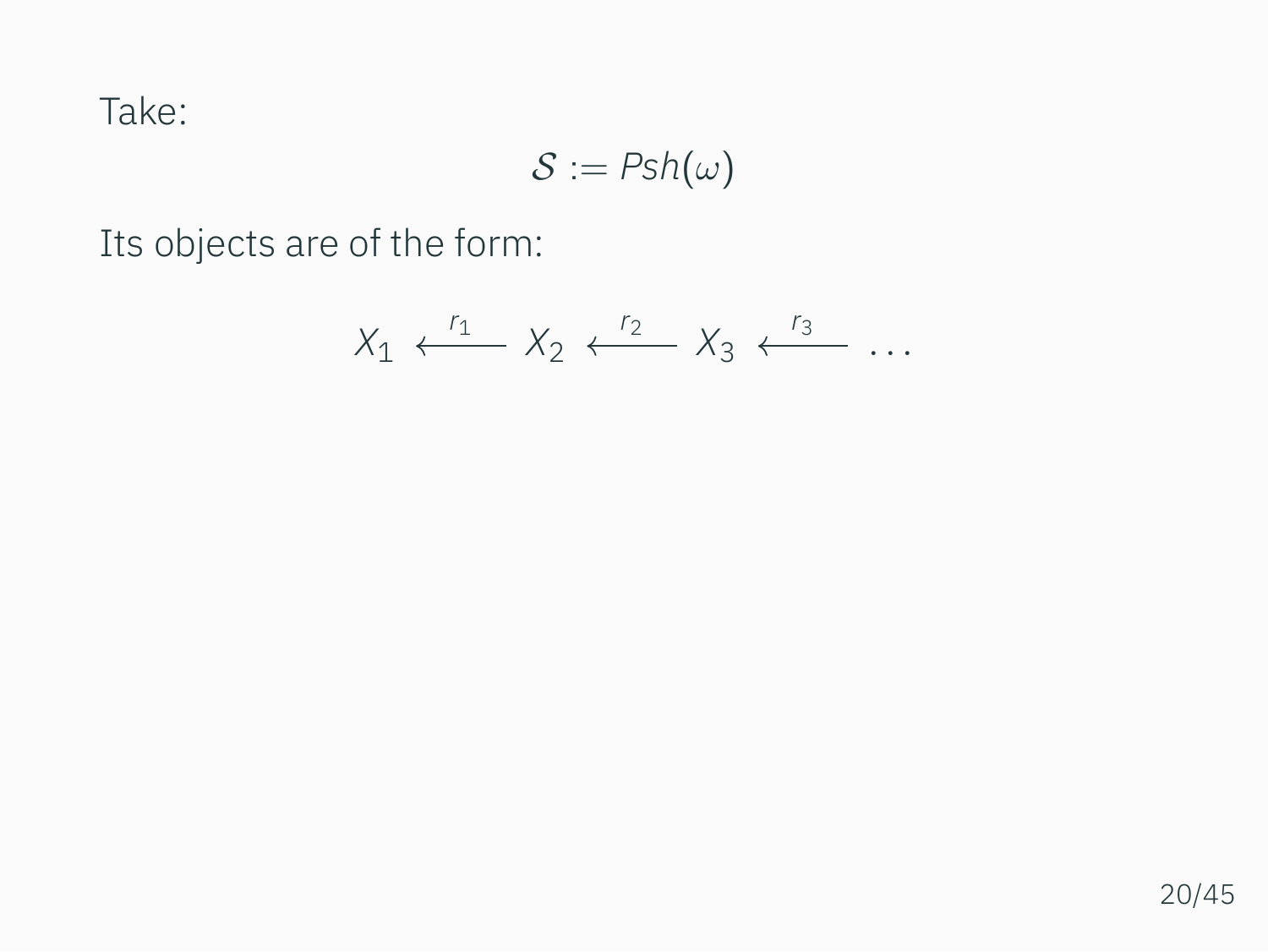Take:

$$
\mathcal{S}:=\mathit{Psh}(\omega)
$$

Its objects are of the form:

$$
X_1 \xleftarrow{r_1} X_2 \xleftarrow{r_2} X_3 \xleftarrow{r_3} \cdots
$$

Its morphisms:

$$
X_1 \leftarrow \begin{array}{c} r_1 \\ f_2 \\ f_3 \end{array} \quad X_2 \leftarrow \begin{array}{c} r_2 \\ r_3 \\ f_4 \end{array} \quad \cdots
$$
\n
$$
Y_1 \leftarrow \begin{array}{c} f_2 \\ f_2 \end{array} \quad Y_2 \leftarrow \begin{array}{c} f_3 \\ f_3 \end{array} \quad Y_3 \leftarrow \begin{array}{c} r_3 \\ r_4 \end{array} \quad \cdots
$$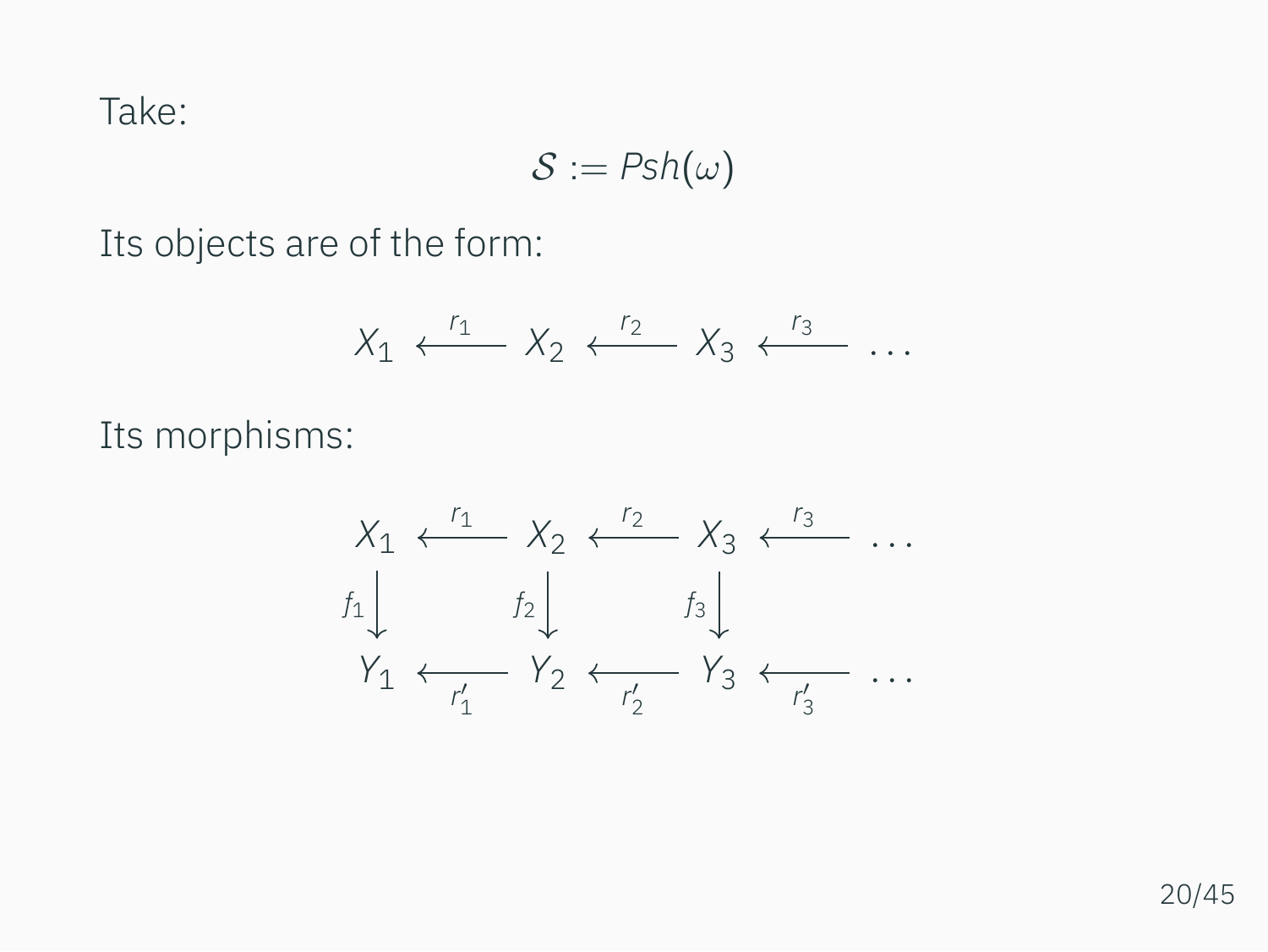The  $\blacktriangleright$  modality:

$$
X \t X_1 \xleftarrow{r_1} X_2 \xleftarrow{r_2} X_3 \xleftarrow{r_3} X_4 \xleftarrow{r_4} \dots
$$
  
\n
$$
\blacktriangleright X \t \{\ast\} \xleftarrow{r_1} X_1 \xleftarrow{r_1'} X_2 \xleftarrow{r_2'} X_3 \xleftarrow{r_3'} \dots
$$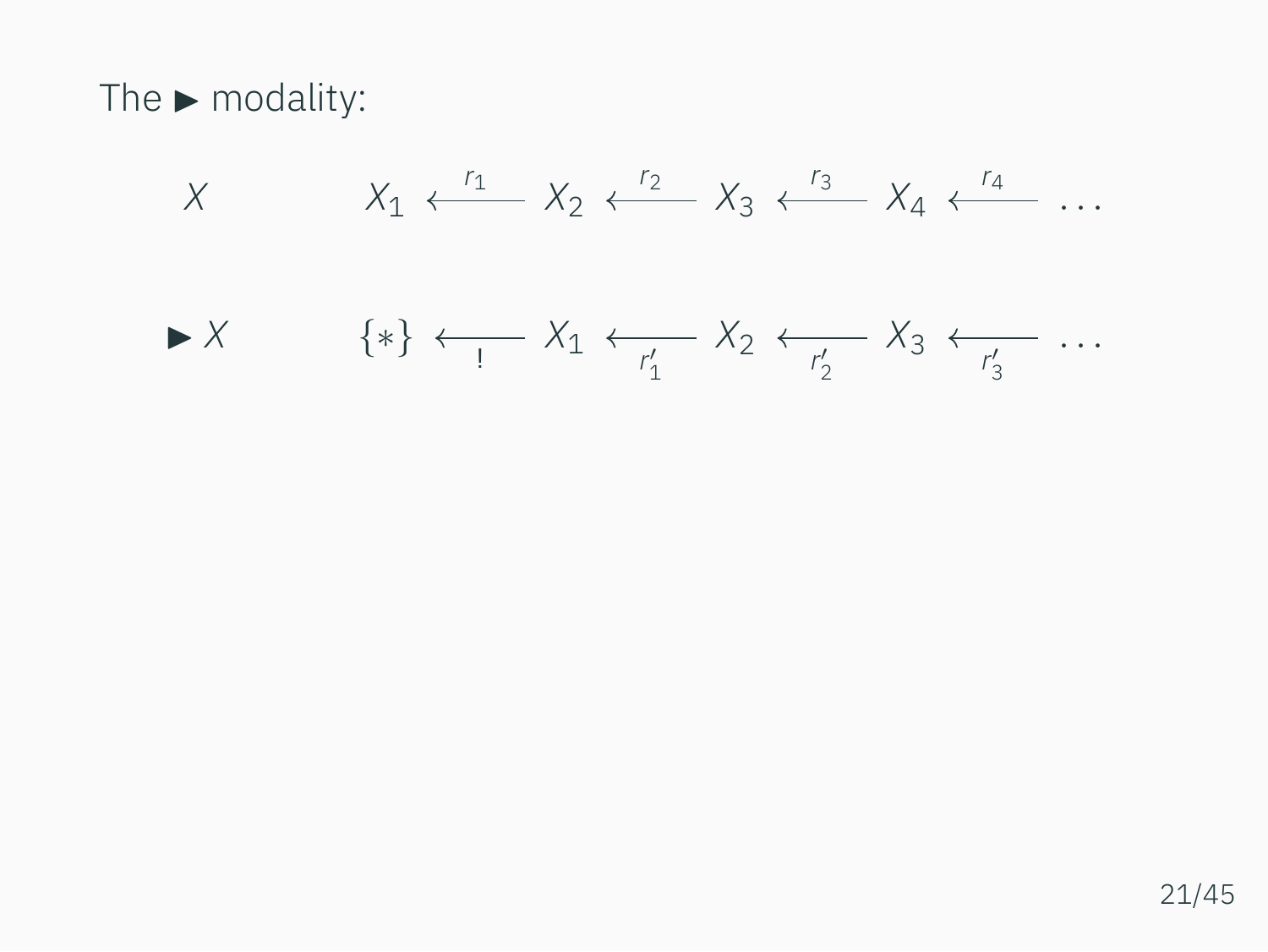The  $\blacktriangleright$  modality:

$$
X \t X_1 \xleftarrow{r_1} X_2 \xleftarrow{r_2} X_3 \xleftarrow{r_3} X_4 \xleftarrow{r_4} \dots
$$
  
\n
$$
\blacktriangleright X \t \{\ast\} \xleftarrow{r_1} X_1 \xleftarrow{r_1'} X_2 \xleftarrow{r_2'} X_3 \xleftarrow{r_3'} \dots
$$

And its point,  $n_X$ :

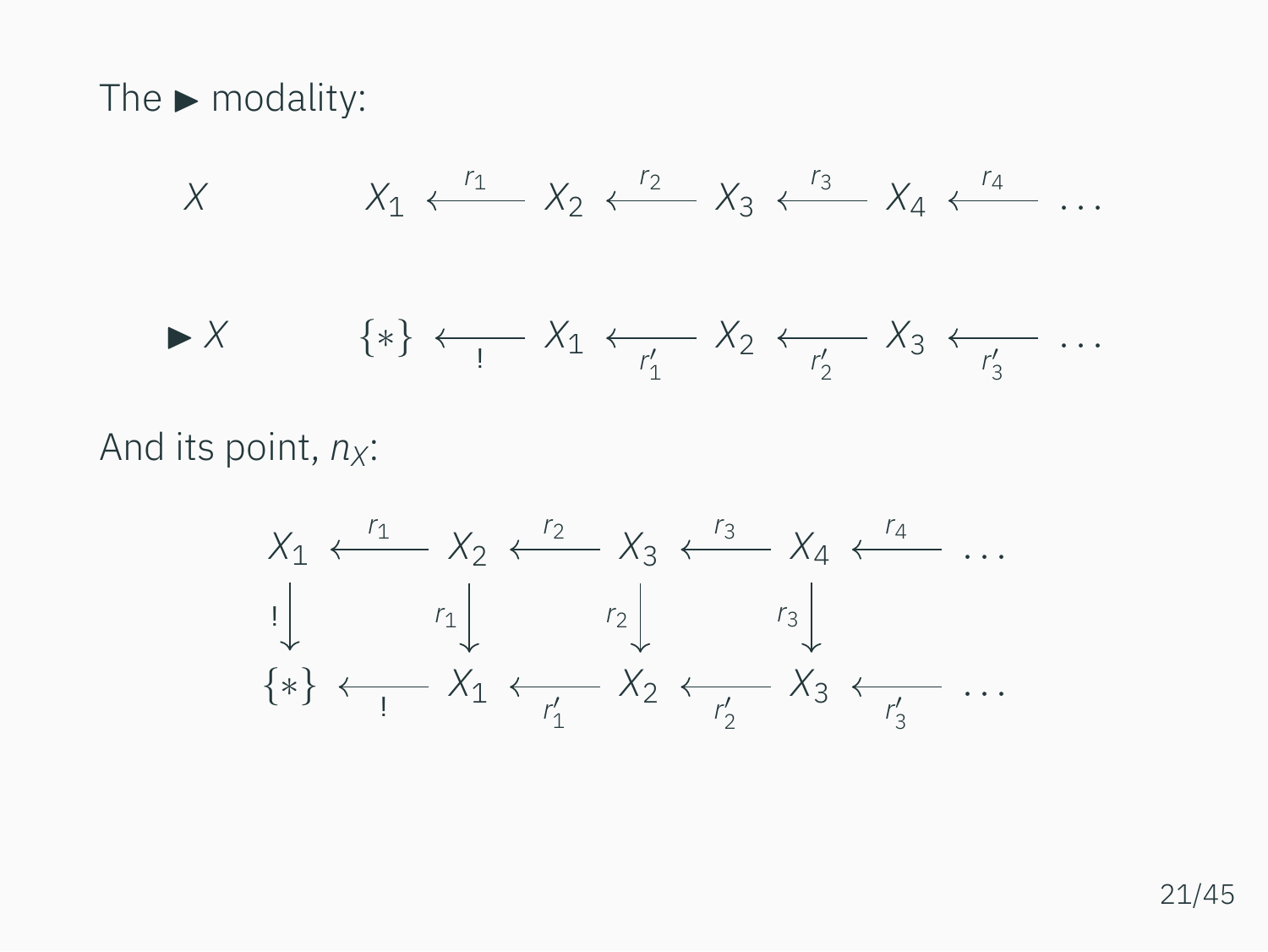The NNO:

$$
N \qquad \qquad \mathbb{N} \stackrel{id_{\mathbb{N}}}{\longleftarrow} \mathbb{N} \stackrel{id_{\mathbb{N}}}{\longleftarrow} \mathbb{N} \stackrel{id_{\mathbb{N}}}{\longleftarrow} \cdots
$$

The subobject classifier:

$$
\Omega \qquad \quad \{0,1\} \longleftarrow \{0,1,2\} \longleftarrow \{0,1,2,3\} \longleftarrow \ldots
$$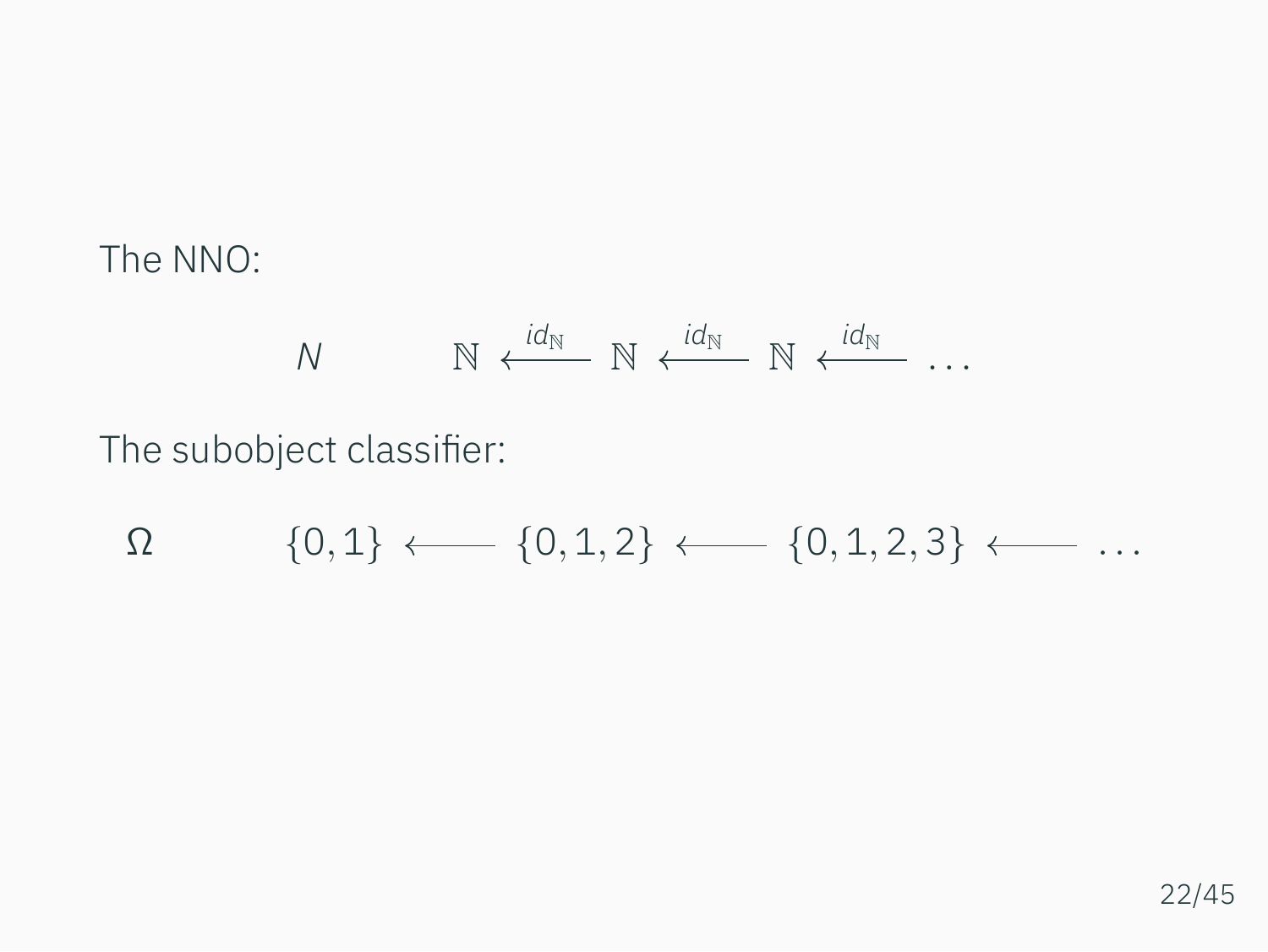The type of streams:

$$
S \cong \mathbb{N} \times S \qquad \mathbb{N}^{\omega} \stackrel{i d_{\mathbb{N}^{\omega}}}{\longleftarrow} \mathbb{N}^{\omega} \stackrel{i d_{\mathbb{N}^{\omega}}}{\longleftarrow} \mathbb{N}^{\omega} \stackrel{i d_{\mathbb{N}^{\omega}}}{\longleftarrow} \dots
$$

The type of guarded streams:

$$
S_{\blacktriangleright} \cong \mathbb{N} \times \blacktriangleright S_{\blacktriangleright} \qquad \qquad \mathbb{N} \leftarrow^{\pi_1} \mathbb{N}^2 \leftarrow^{\pi_{1,2}} \mathbb{N}^3 \leftarrow^{\pi_{1,2,3}} \dots
$$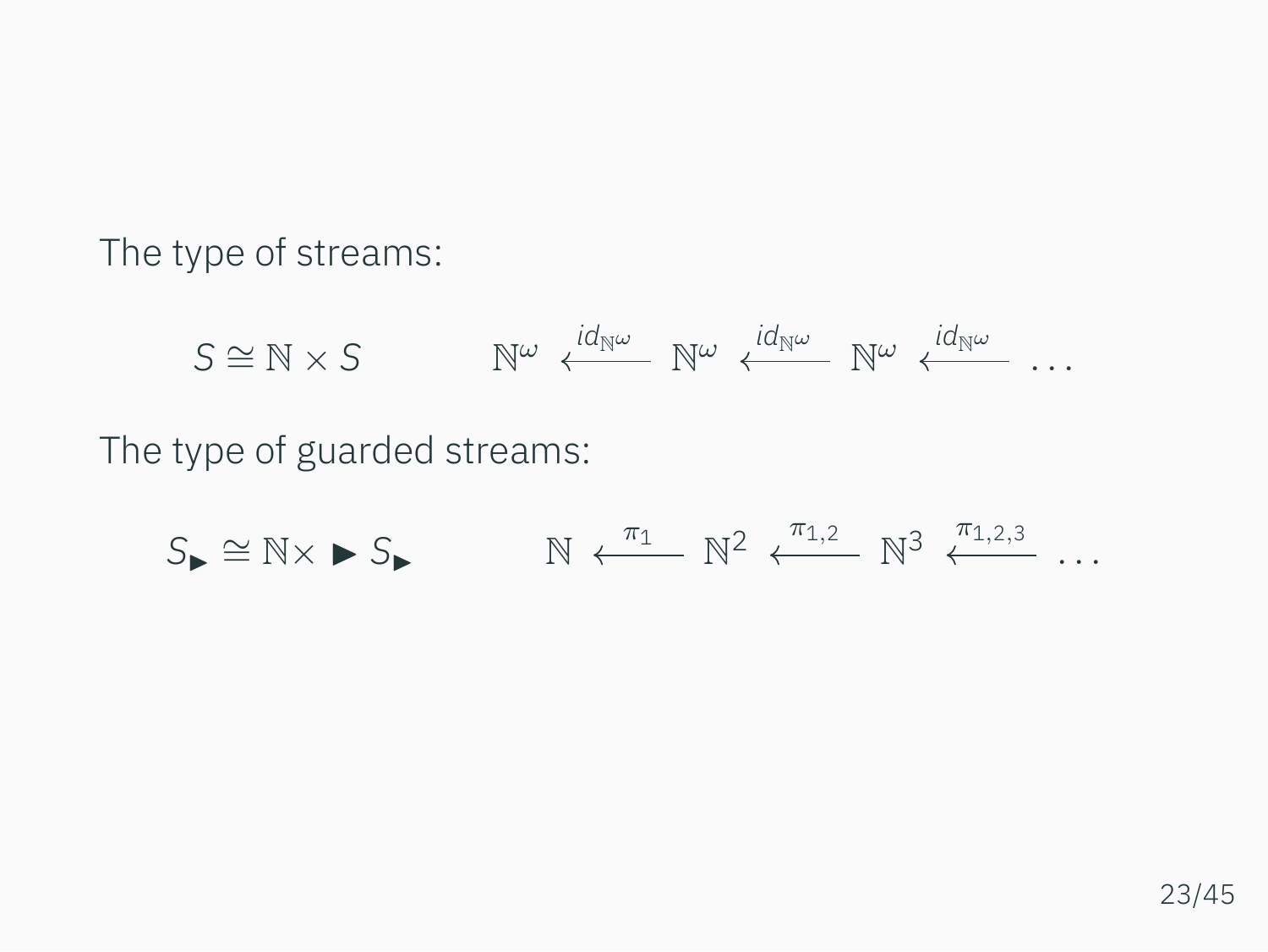A presheaf is *flabby* if all its restriction maps are surjective.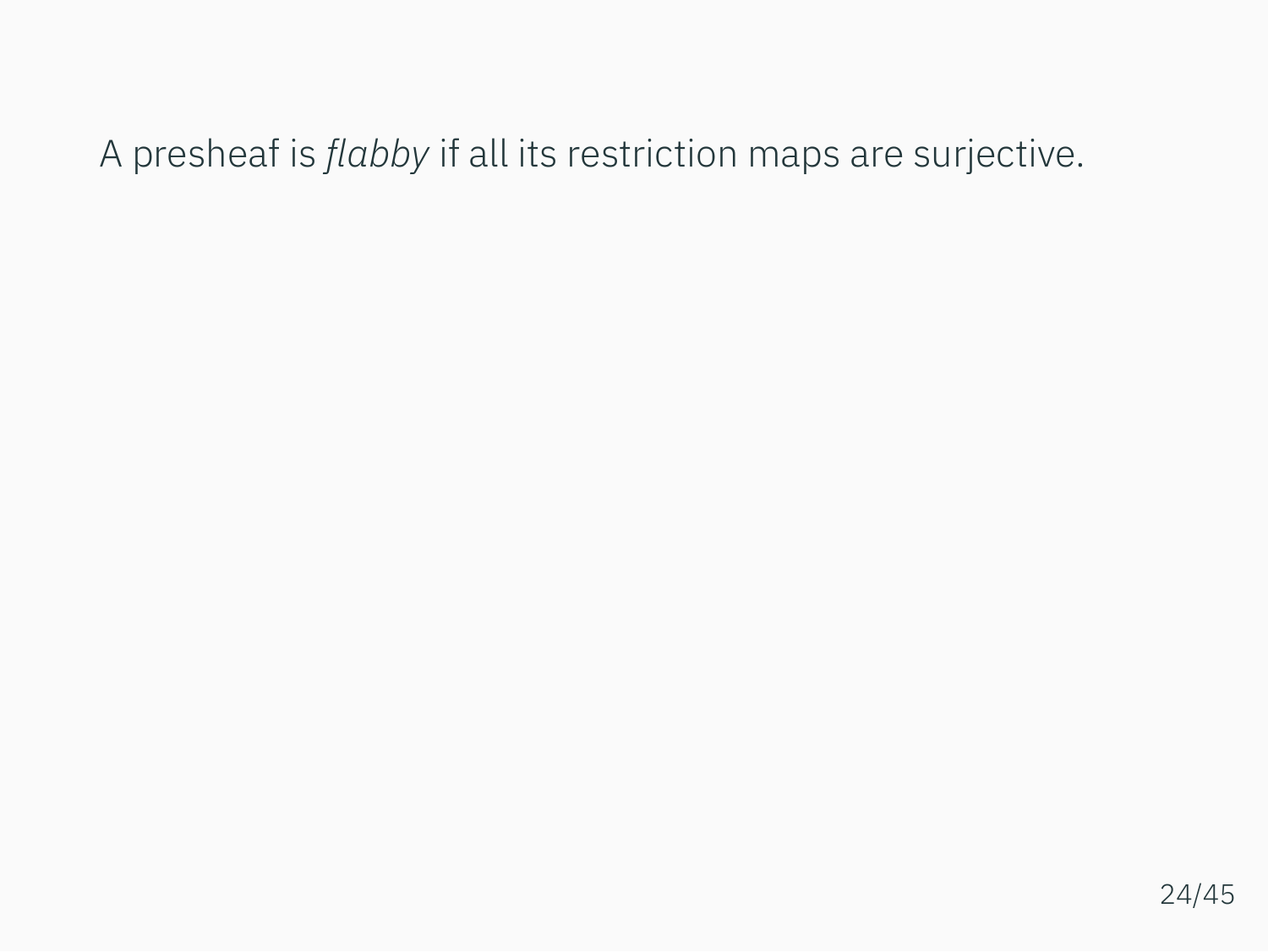A presheaf is *flabby* if all its restriction maps are surjective.

## **Theorem**

*There is an equivalence between* BiCUlt *and* flab(*S*)*, the full subcategory of flabby objects of the topos of trees.*

## **Proposition**

*A morphism in* BiCUlt *is contractive in the metric sense iff it's contractive in S.*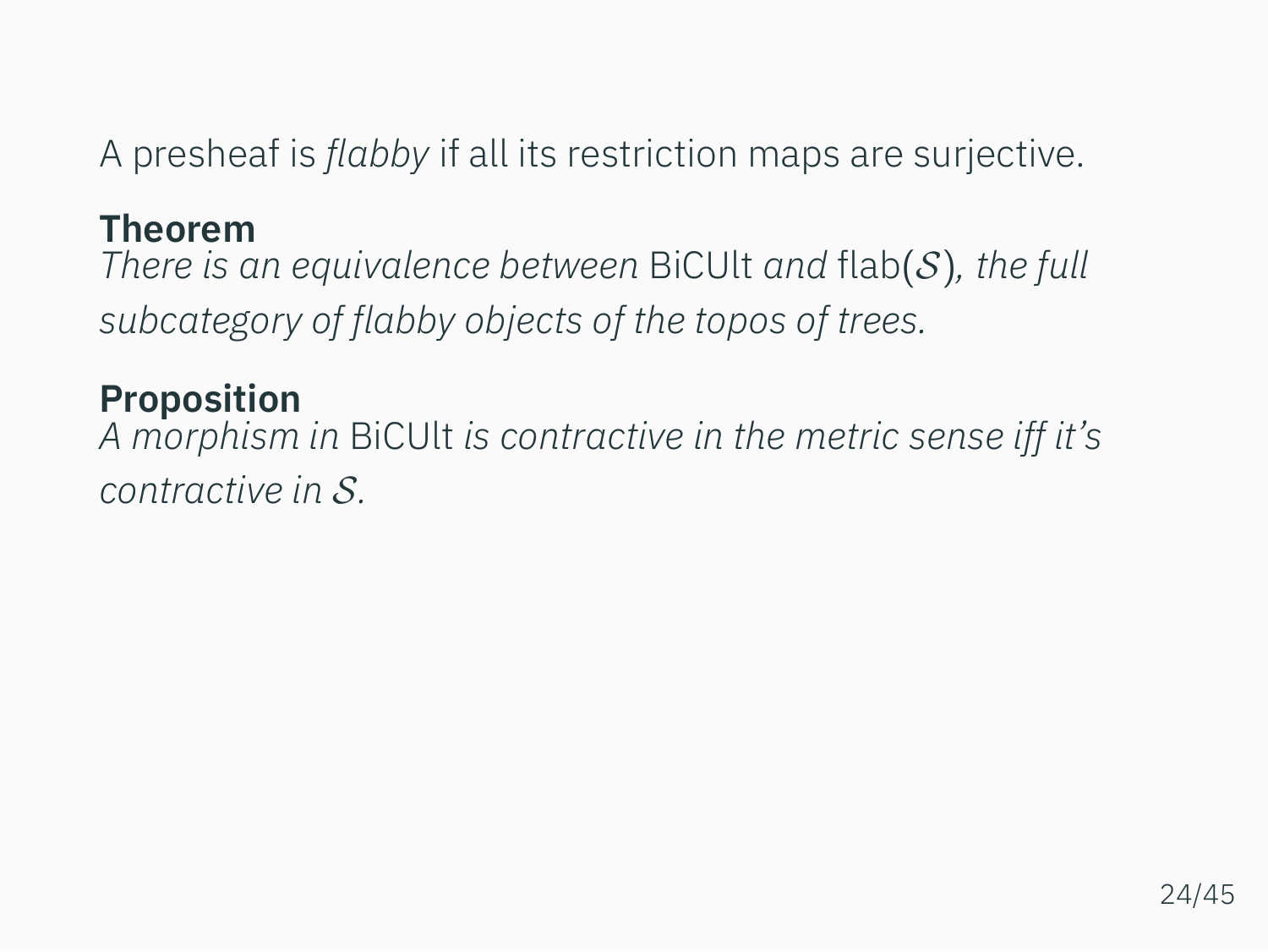A presheaf is *flabby* if all its restriction maps are surjective.

## **Theorem**

*There is an equivalence between* BiCUlt *and* flab(*S*)*, the full subcategory of flabby objects of the topos of trees.*

## **Proposition**

*A morphism in* BiCUlt *is contractive in the metric sense iff it's contractive in S.*

# **There should be some geometry sneaking around!**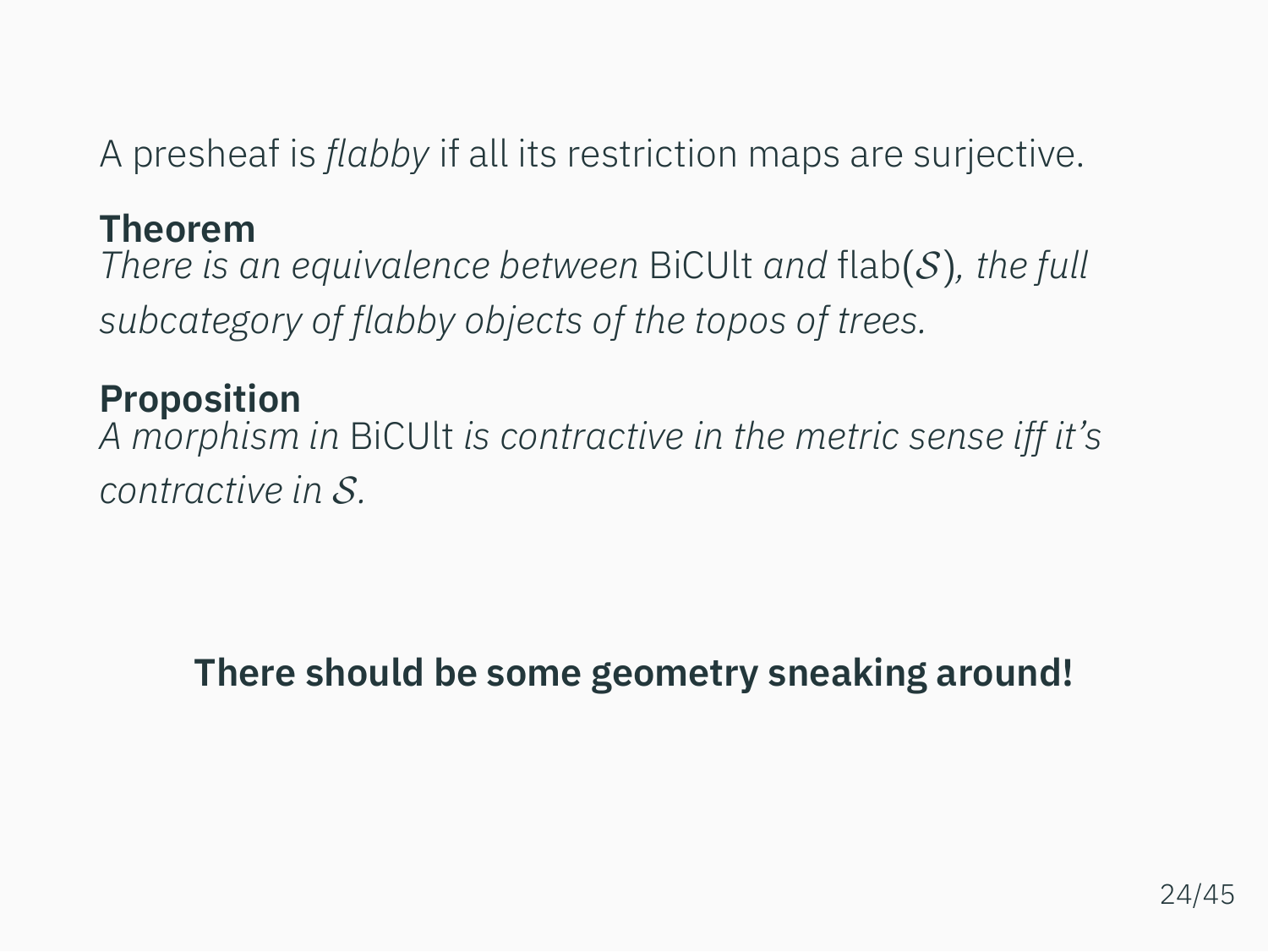For every topos *E*, there exists a geometric morphism to Set called the *global sections* geometric morphism:

$$
\Gamma : \mathcal{E} \xrightarrow{\longleftarrow} \text{Set} : \Delta
$$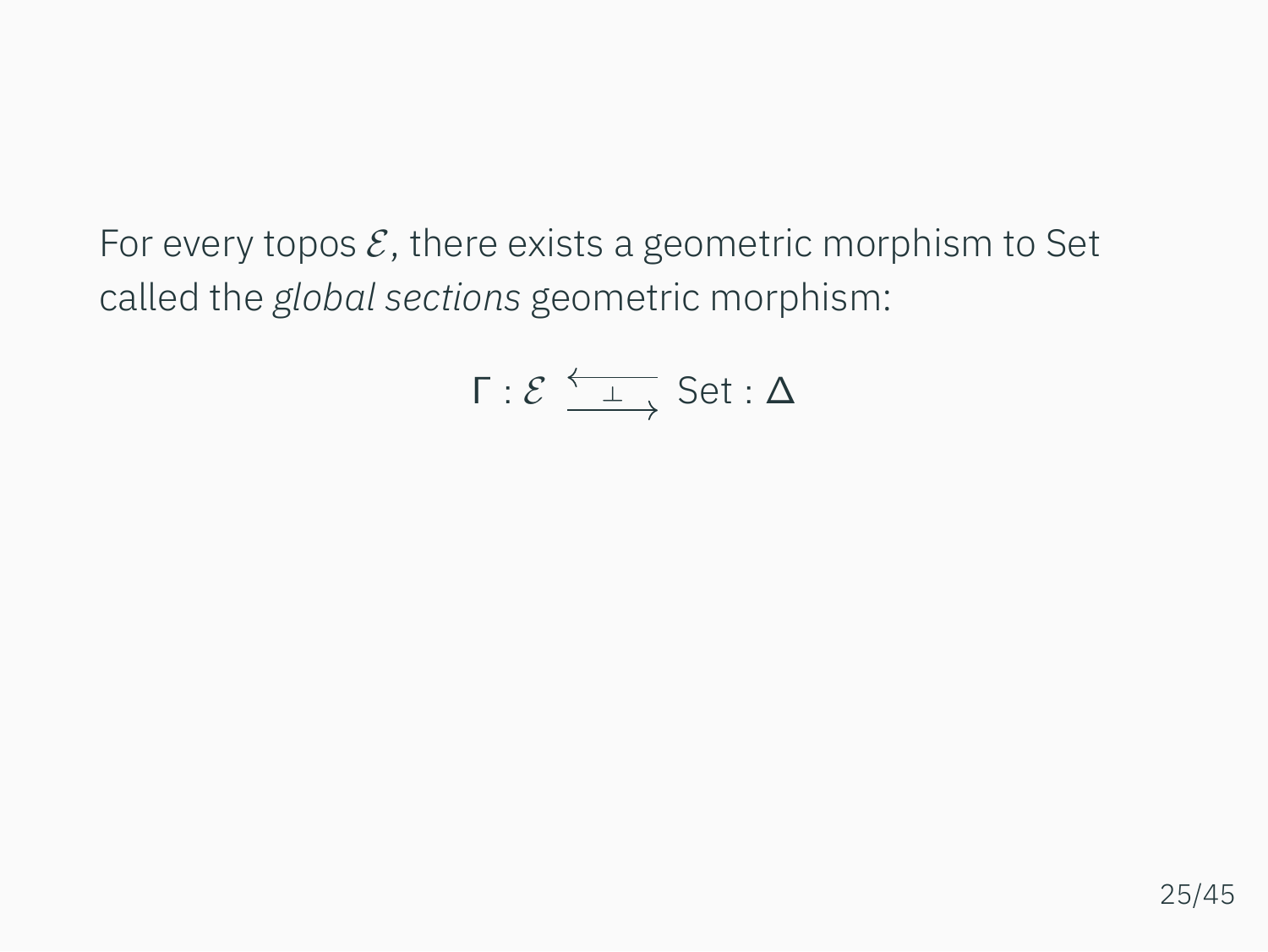For every topos *E*, there exists a geometric morphism to Set called the *global sections* geometric morphism:

$$
\Gamma : \mathcal{E} \xrightarrow{\longleftarrow} \text{Set} : \Delta
$$

$$
\Gamma(X) = Set(1, X) \qquad \Delta(S) = \coprod_{|S|} 1
$$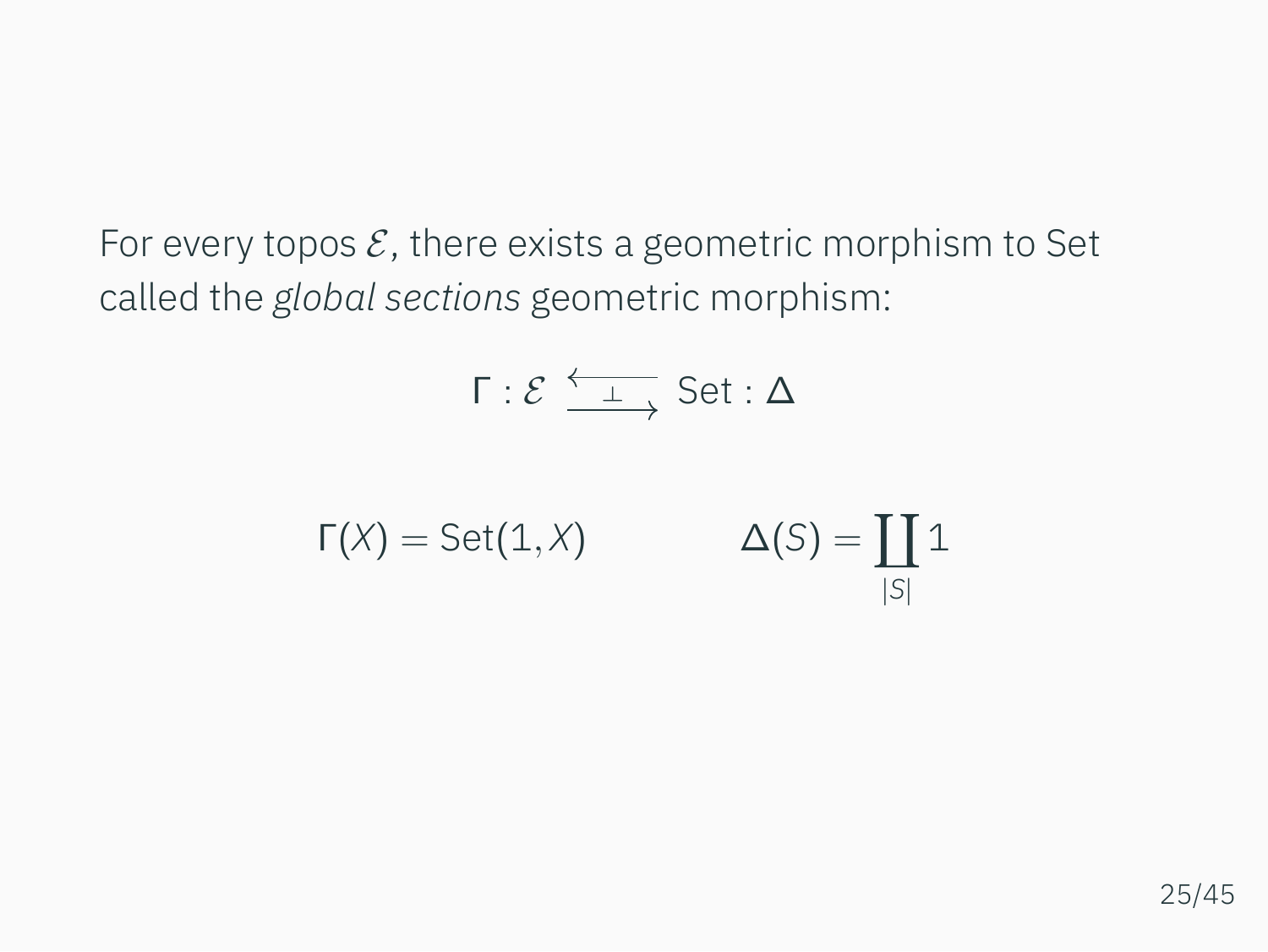A geometric morphism *f* is *essential* if it has an additional left adjoint *f*!

$$
\mathcal{E} \xrightarrow{\frac{f_1}{f^* \xrightarrow{\perp}} \mathcal{T}} \mathcal{T}
$$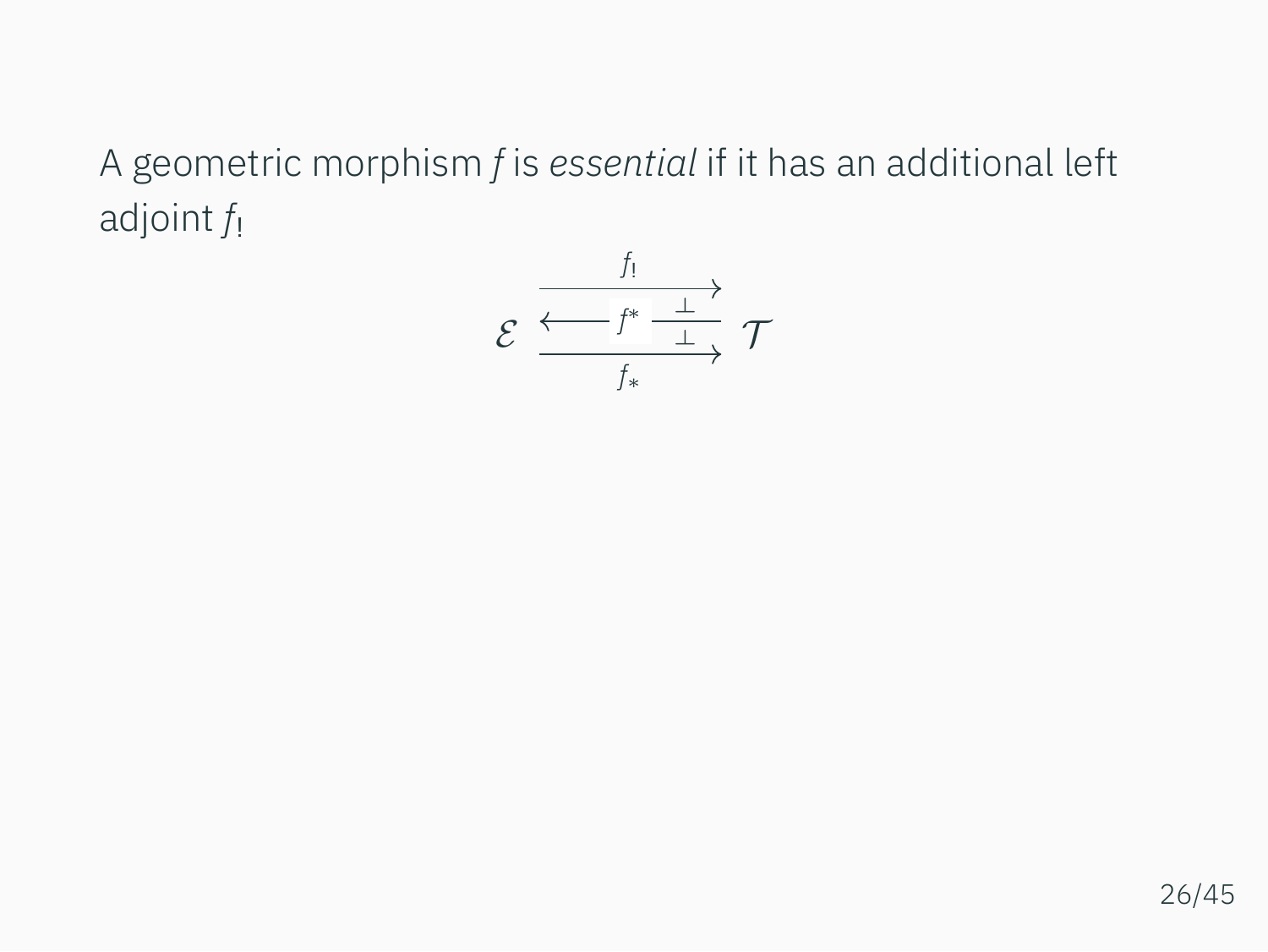A geometric morphism *f* is *essential* if it has an additional left adjoint *f*!

$$
\mathcal{E} \xrightarrow{\frac{f_!}{f_* \xrightarrow{\perp}} \mathcal{T}}
$$

A topos is *locally connected* if Γ is essential.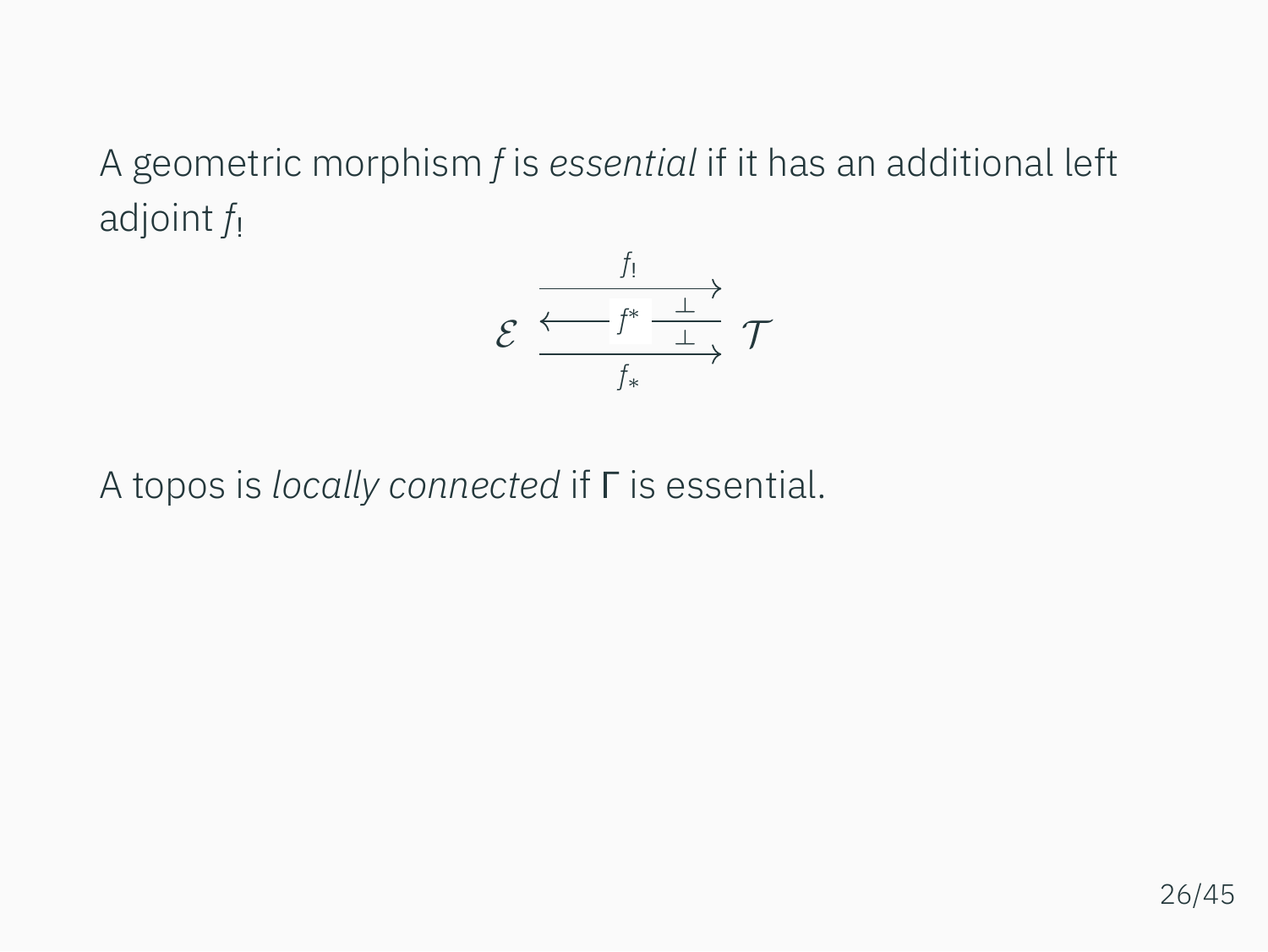A geometric morphism *f* is *essential* if it has an additional left adjoint *f*!

$$
\mathcal{E} \xrightarrow{\frac{f_!}{f_* \xrightarrow{\perp}} \mathcal{T}}
$$

A topos is *locally connected* if Γ is essential.

# **Pretty common for models of SGDT!**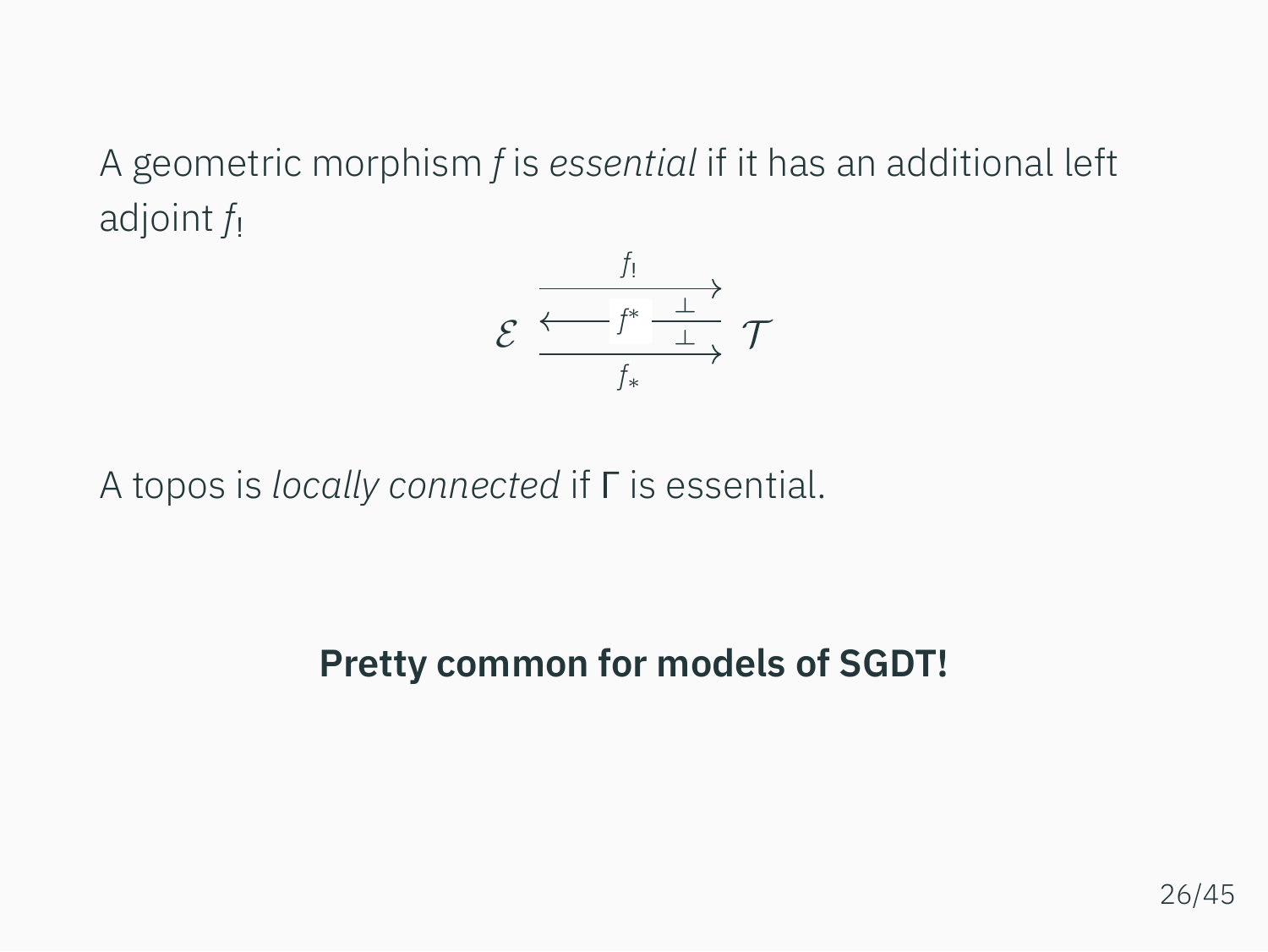A geometric morphism *f* is *local* if it has an additional fully faithful right adjoint *f* !

$$
\mathcal{E} \xleftarrow{f^* \xrightarrow{f^*} \mathcal{I}} \mathcal{T}
$$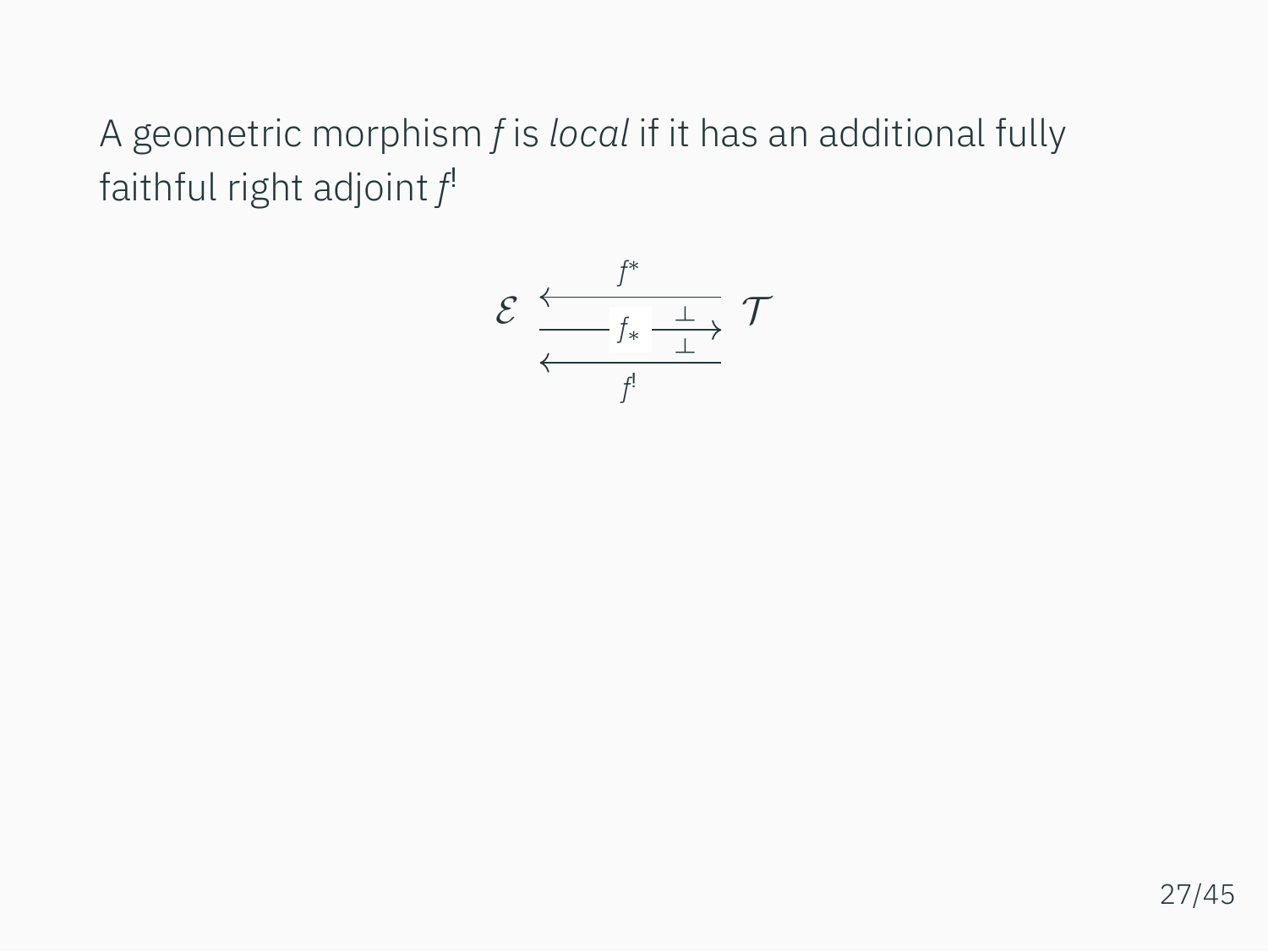A geometric morphism *f* is *local* if it has an additional fully faithful right adjoint *f* !

$$
\mathcal{E} \xleftarrow{f^* \xrightarrow{f^*} \frac{\bot}{\bot}} \mathcal{T}
$$

A topos is *local* if Γ is a local geometric morphism.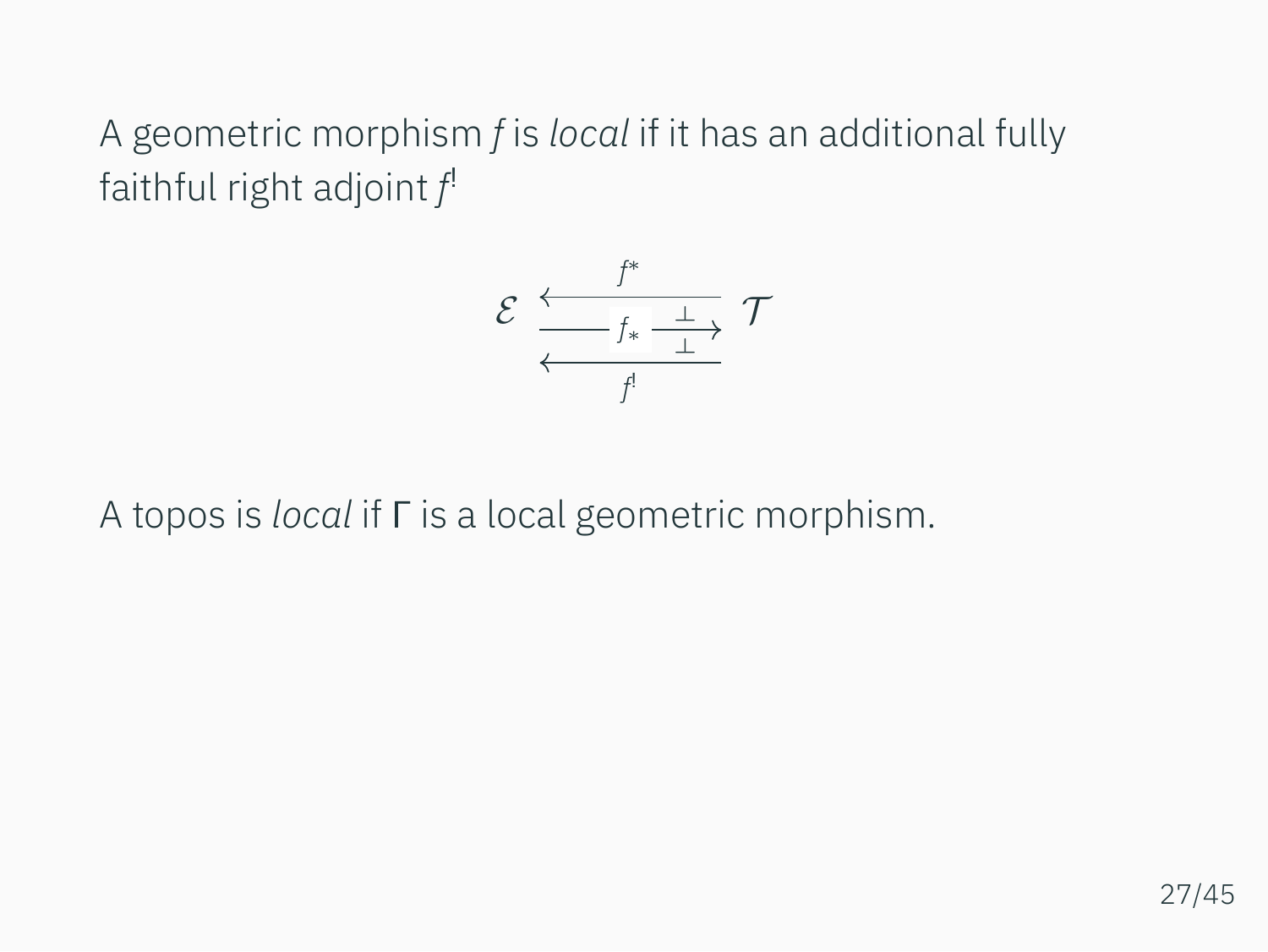A geometric morphism *f* is *local* if it has an additional fully faithful right adjoint *f* !

$$
\mathcal{E} \xleftarrow{f^* \xrightarrow{f^*} \frac{\bot}{\bot}} \mathcal{T}
$$

A topos is *local* if Γ is a local geometric morphism.

**Is there any known local model of SGDT?**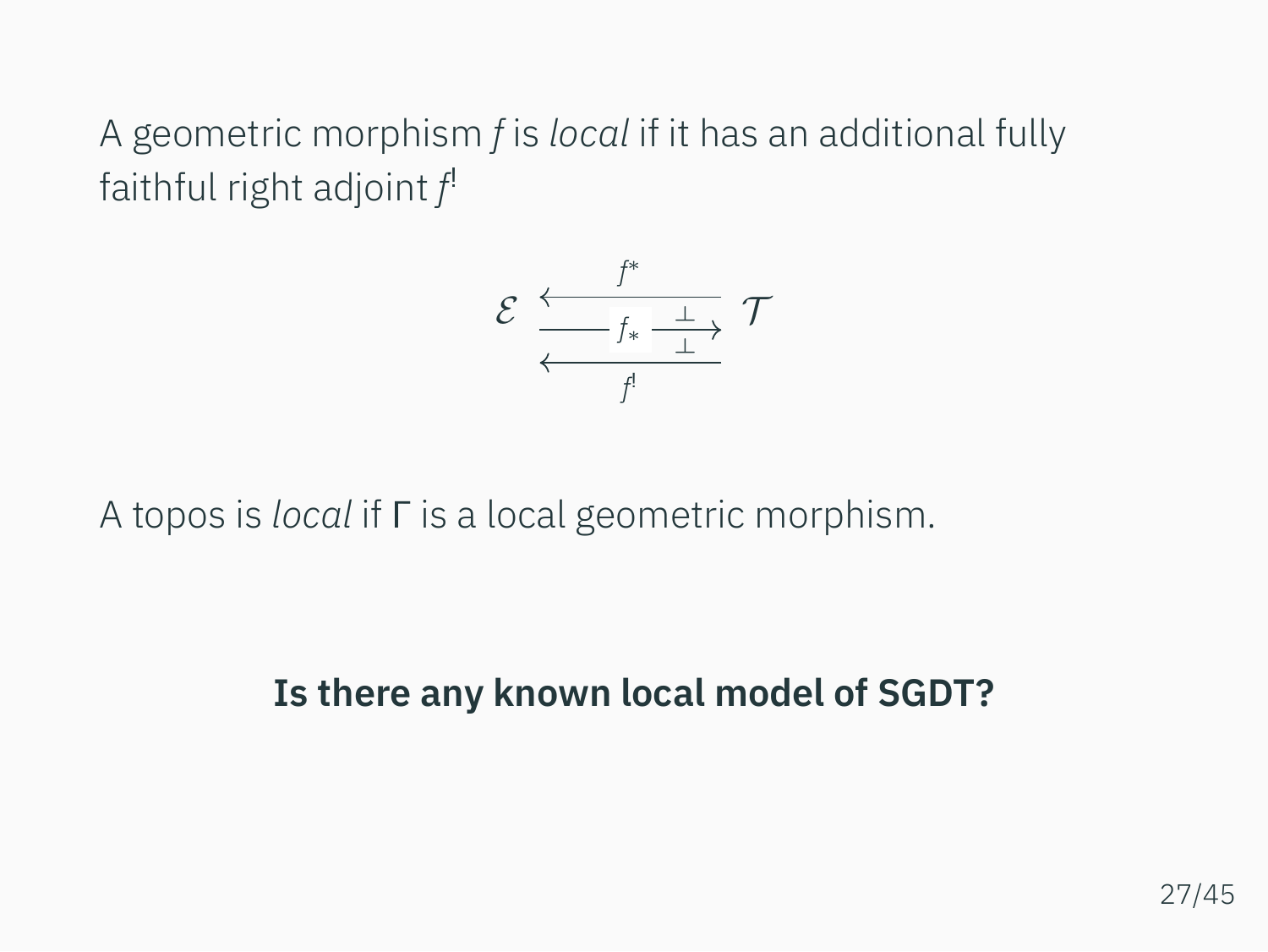A quadruple of adjoint functors:

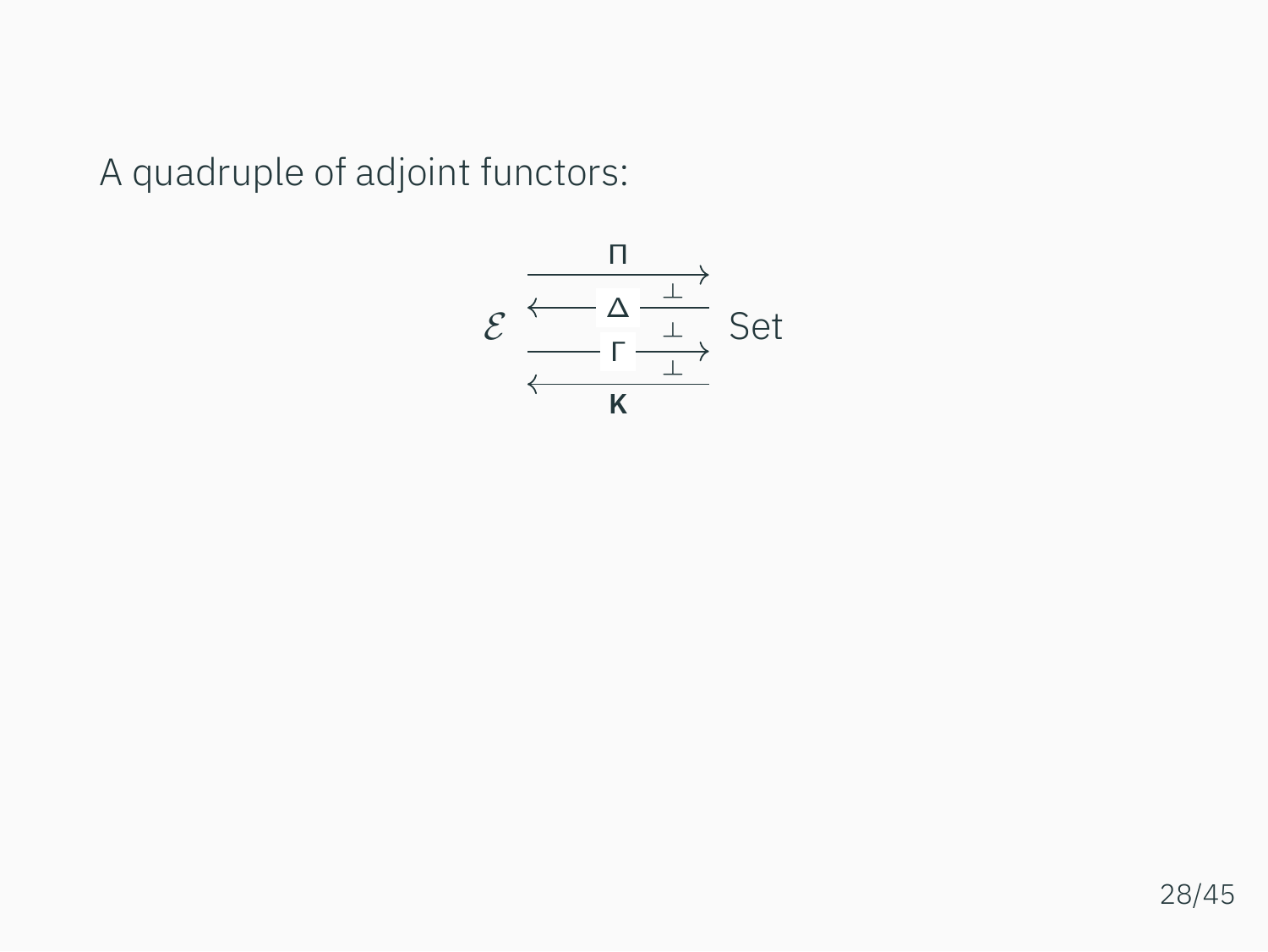A quadruple of adjoint functors:



Exhibits the cohesion of *E* over Set if:

- ∆ and **K** are fully faithful.
- Π preserves finite products.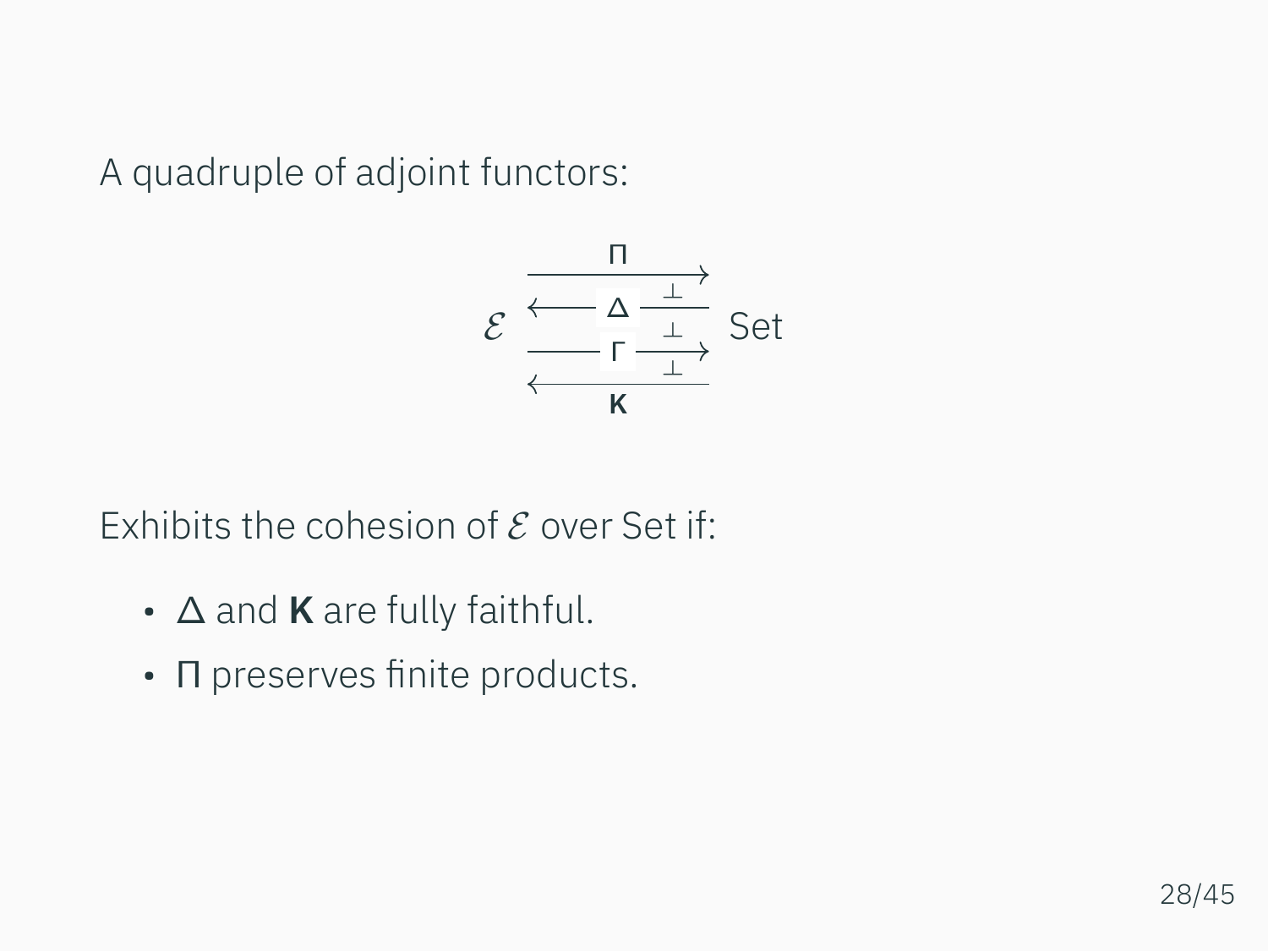**Fact:** A quadruple of adjoints induces a triple of adjoints.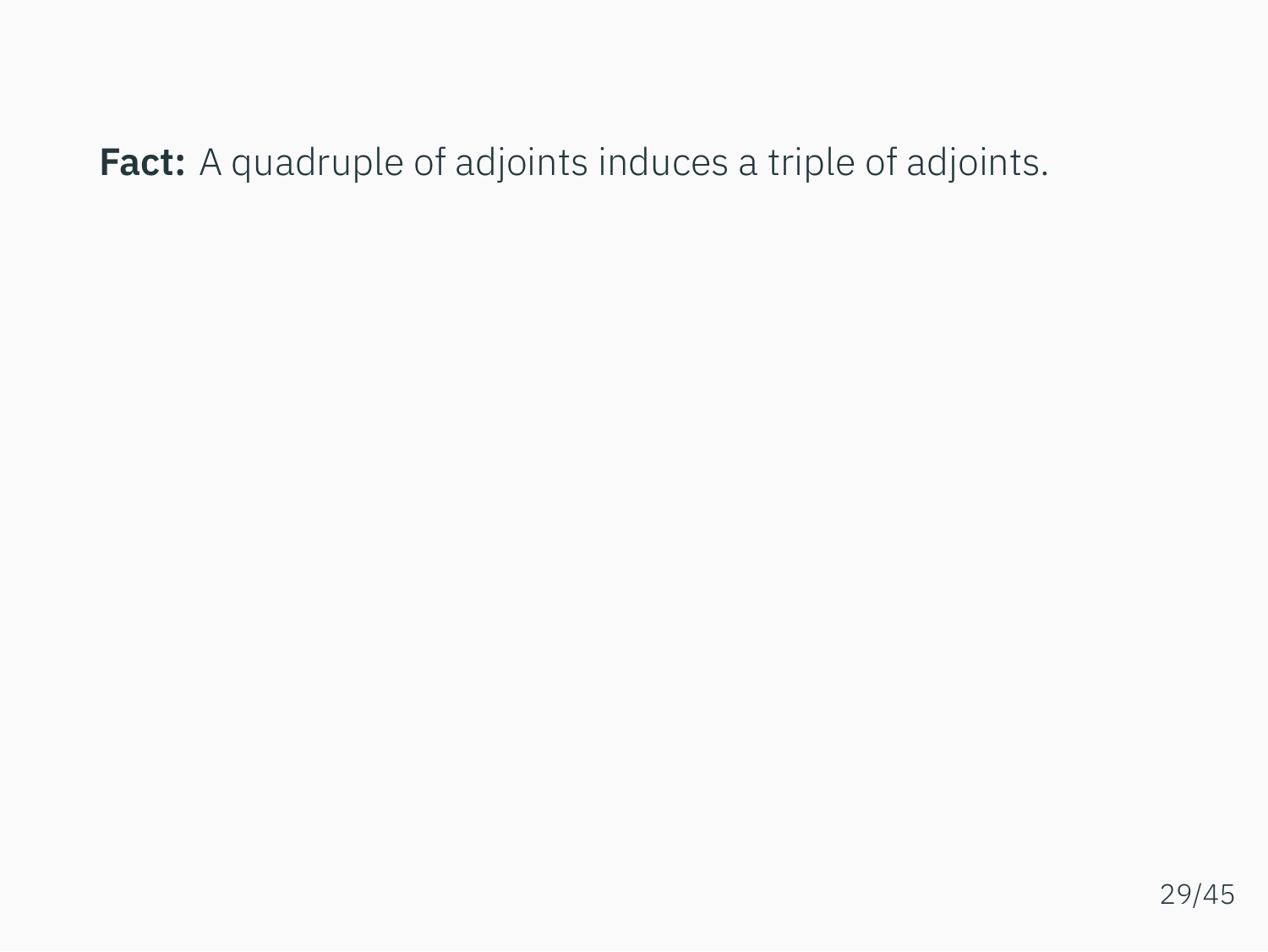**Fact:** A quadruple of adjoints induces a triple of adjoints. There is an adjoint triple of idempotent (co)Monads on *E*:

$$
\mathcal{E} \xrightarrow[\Gamma]{\Pi} \text{Set} \xrightarrow[\Gamma]{\Delta} \mathcal{E}
$$

- The *shape* monad  $\mathbf{f} = \Delta \circ \Pi$
- The *flat* comonad *♭* = ∆ *◦* Γ
- The *sharp* monad *♯* = **K** *◦* Γ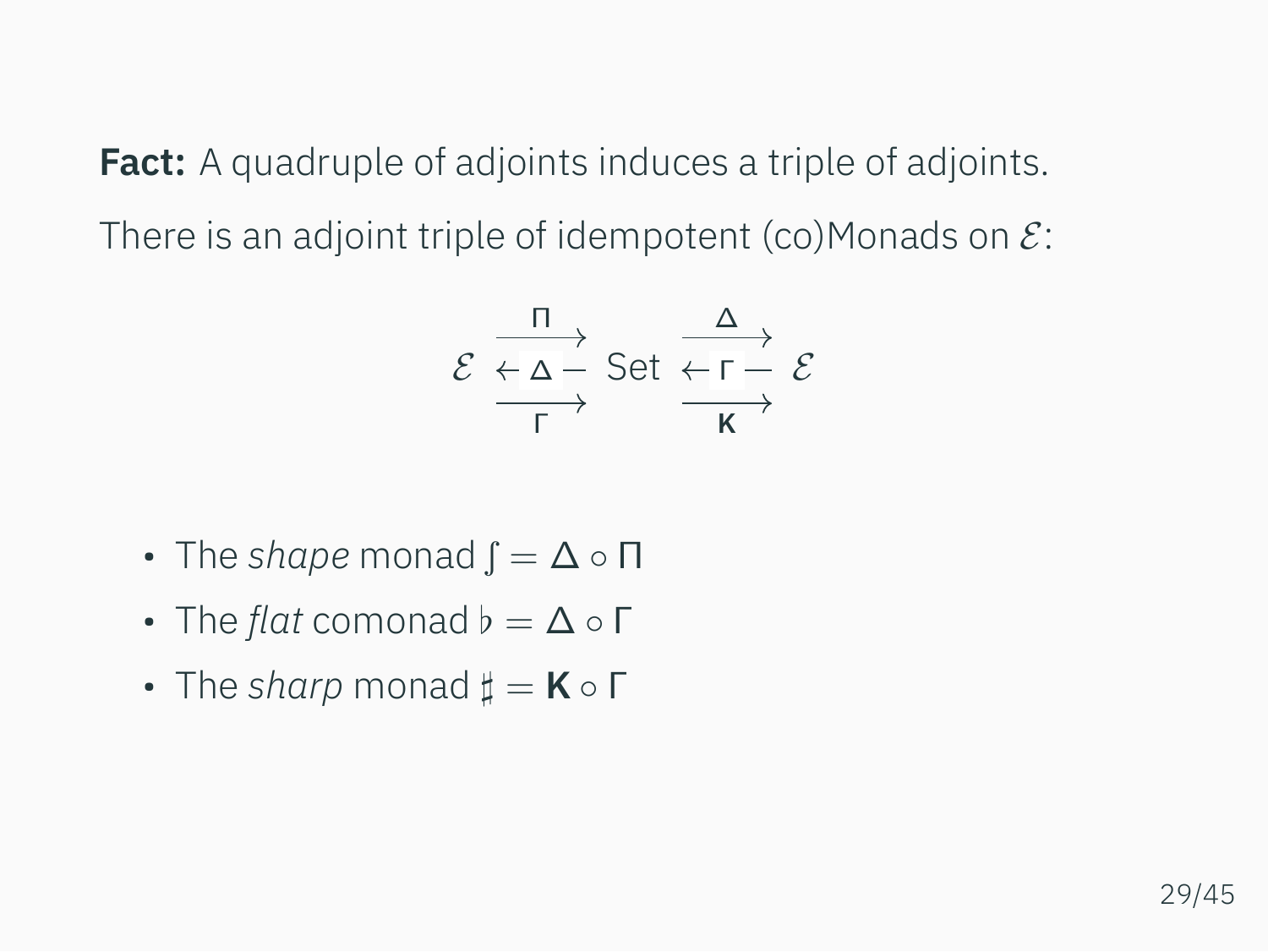# The topos *Psh*(*{*0 *→* 1*}*) <sup>8</sup> exhibits cohesion over Set.

<sup>8</sup>Also known as the *Sierpinski topos*.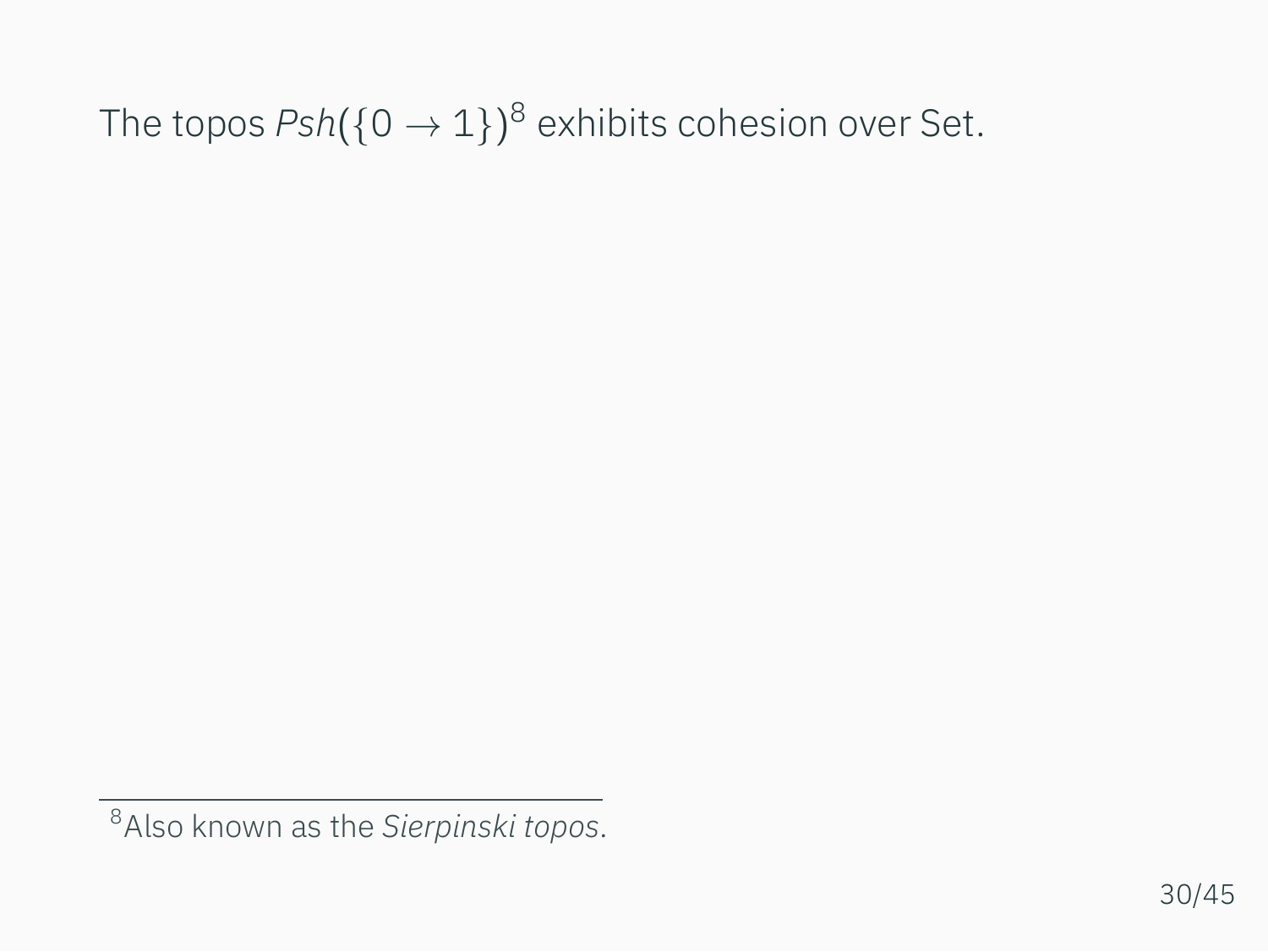The topos *Psh*(*{*0 *→* 1*}*) <sup>8</sup> exhibits cohesion over Set.

- Γ sends *X → Y* to its domain *X*.
- Π sends *X → Y* to its codomain *Y*.
- ∆ sends a set *X* to the identity *X id −→ X*.
- **K** sends a set *X* into its terminal morphism  $X \stackrel{!}{\rightarrow} \mathbb{1}.$

<sup>8</sup>Also known as the *Sierpinski topos*.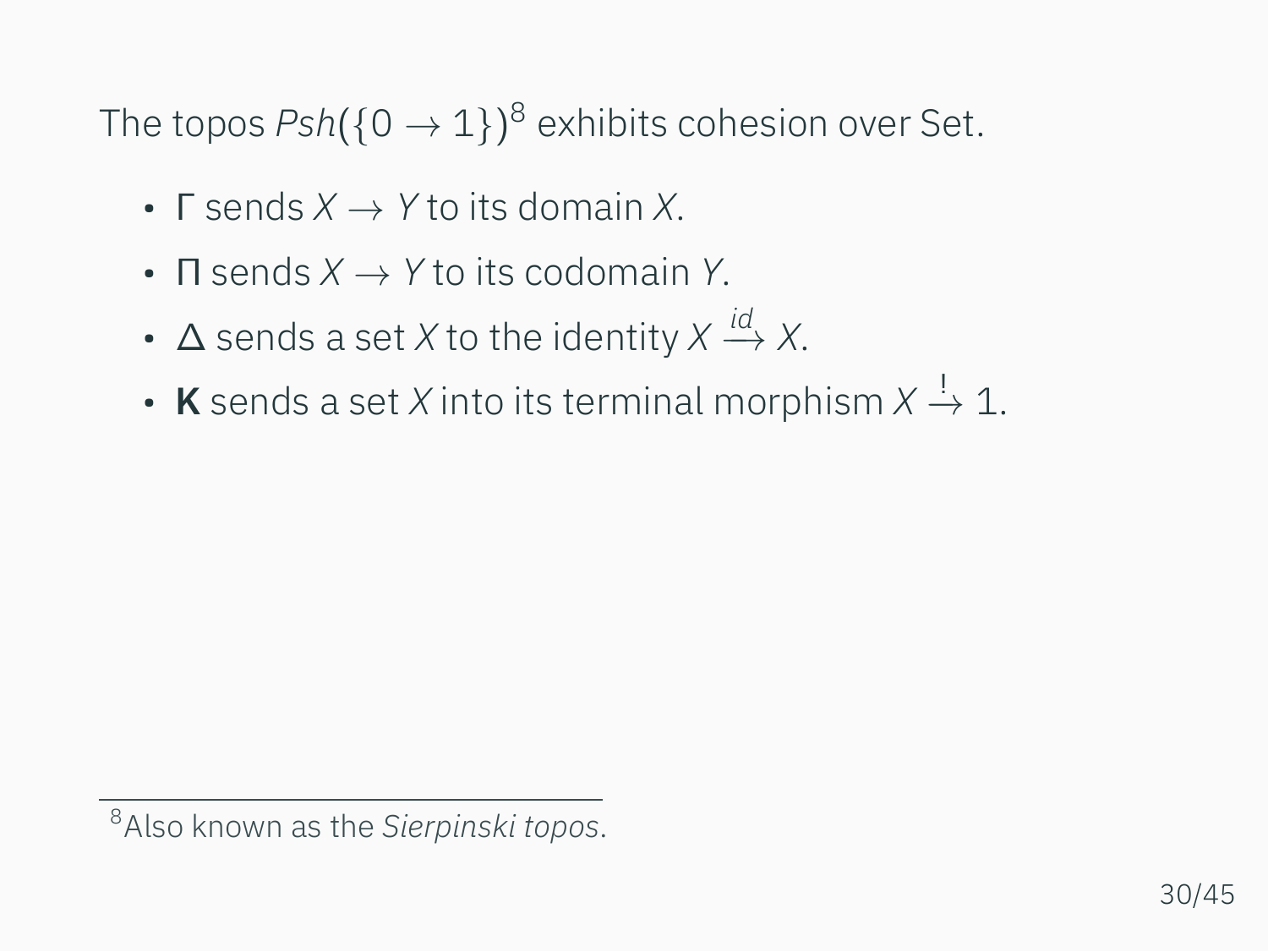The topos *Psh*(*{*0 *→* 1*}*) <sup>8</sup> exhibits cohesion over Set.

- Γ sends *X → Y* to its domain *X*.
- Π sends *X → Y* to its codomain *Y*.
- ∆ sends a set *X* to the identity *X id −→ X*.
- **K** sends a set *X* into its terminal morphism  $X \stackrel{!}{\rightarrow} \mathbb{1}.$

### **Theorem**

*If C has both an initial and a terminal object, then Psh*(*C*) *exhibits cohesion over* Set *with:*

lim *⊣* const *⊣* colim *⊣* coconst

<sup>8</sup>Also known as the *Sierpinski topos*.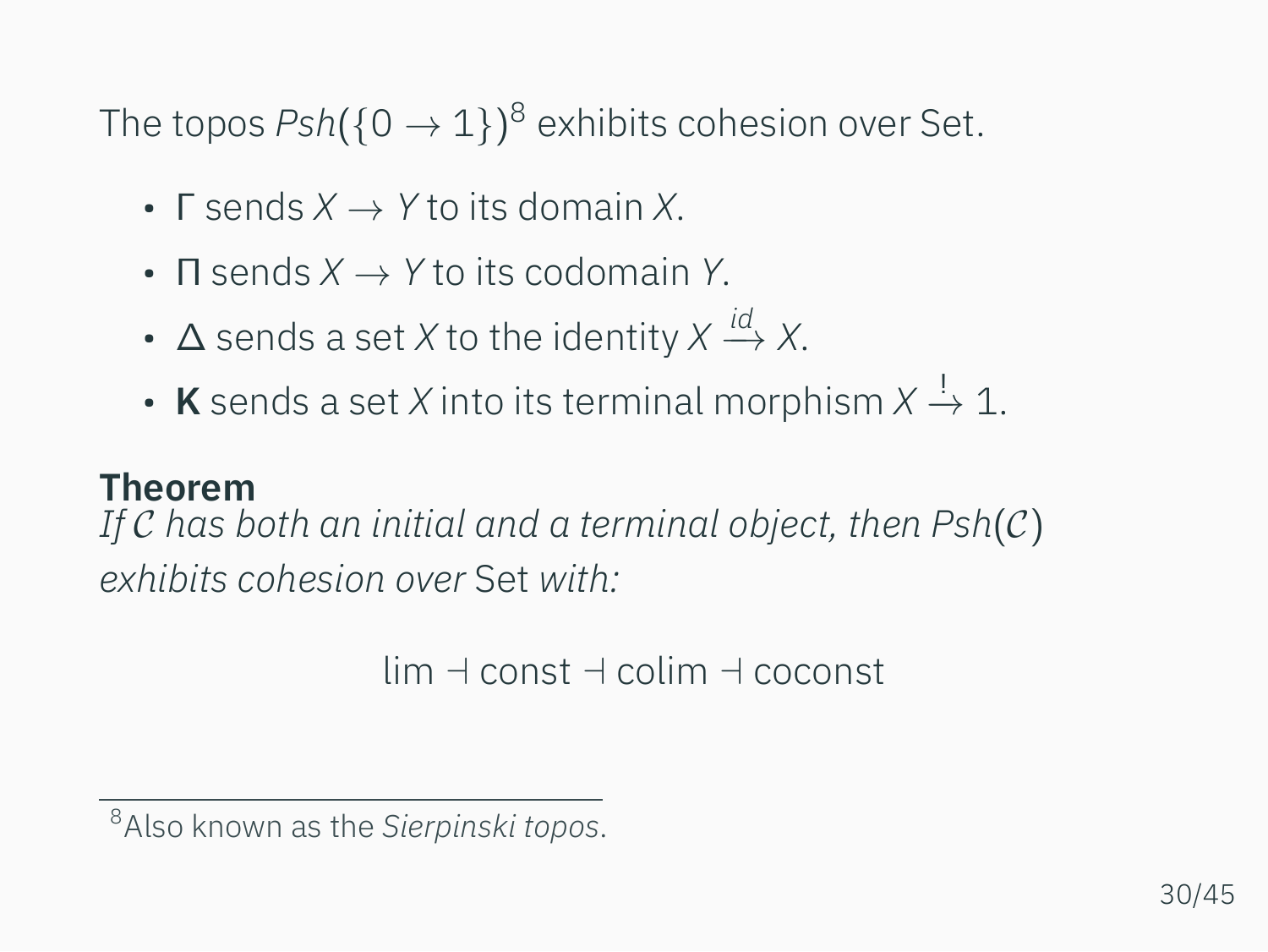The topos  $Psh(\omega + 1)$  exhibits cohesion over Set.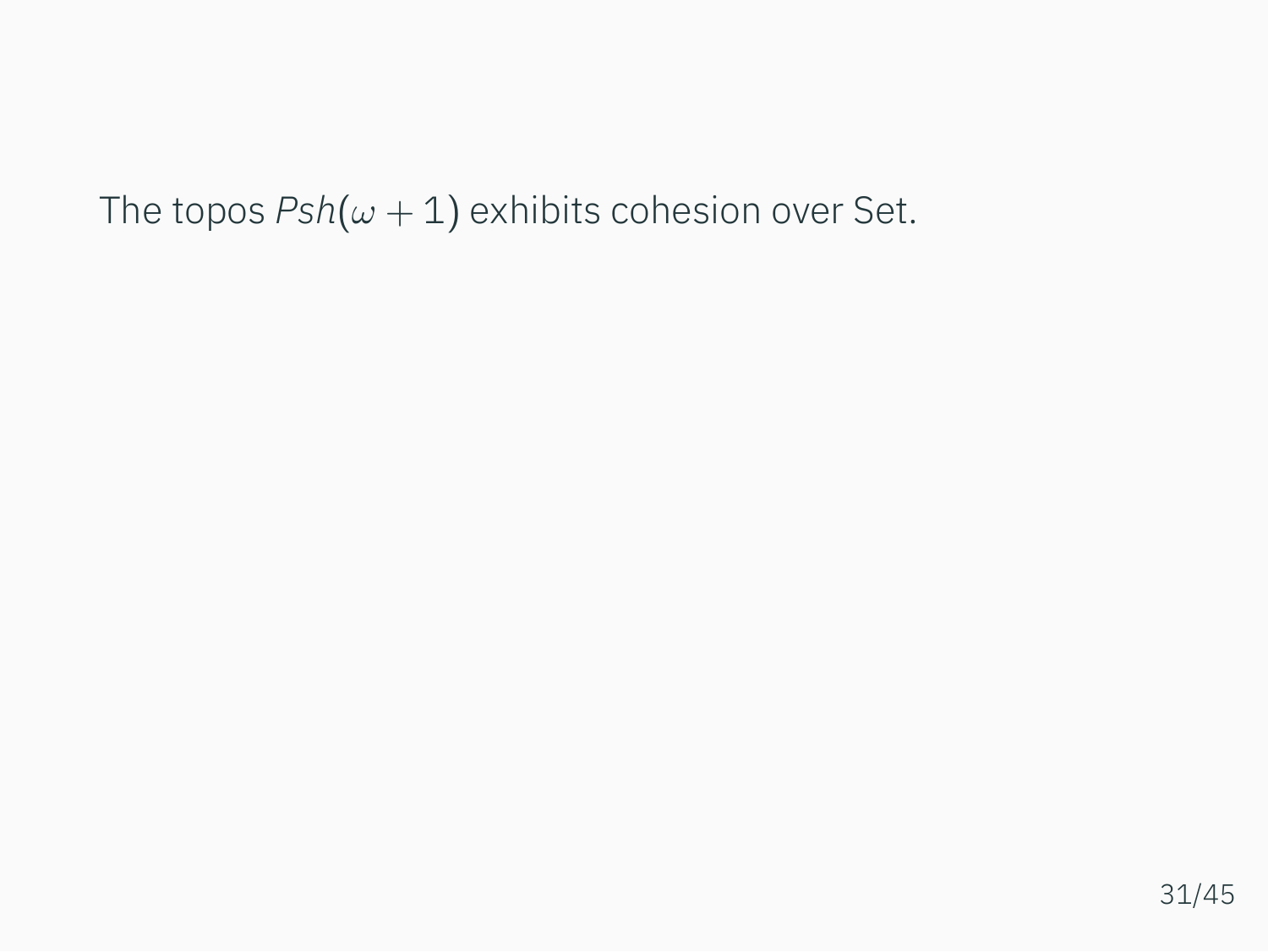The topos  $Psh(\omega + 1)$  exhibits cohesion over Set.

Let  $X = X_1 \leftarrow X_2 \leftarrow \cdots \leftarrow X_\omega$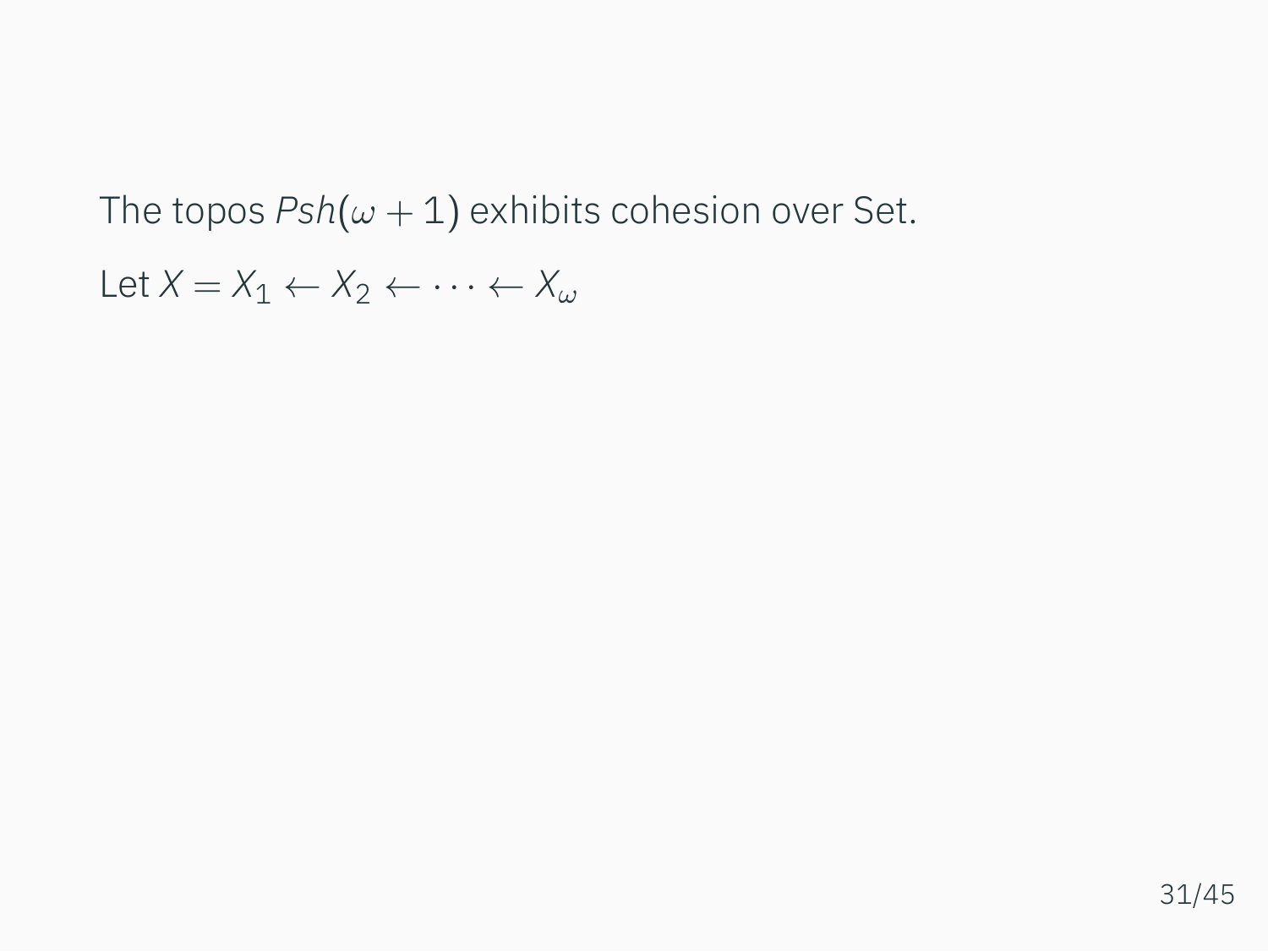The topos  $Psh(\omega + 1)$  exhibits cohesion over Set.

Let  $X = X_1 \leftarrow X_2 \leftarrow \cdots \leftarrow X_\omega$ 

- Γ sends *X* to its domain *Xω*.
- Π sends *X* to its codomain *X*1.
- ∆ sends a set *X* to the constant object on *X*.
- **K** sends a set *X* to the object 1 *id ←−* 1 *id ←− . . .* ! *←− X*.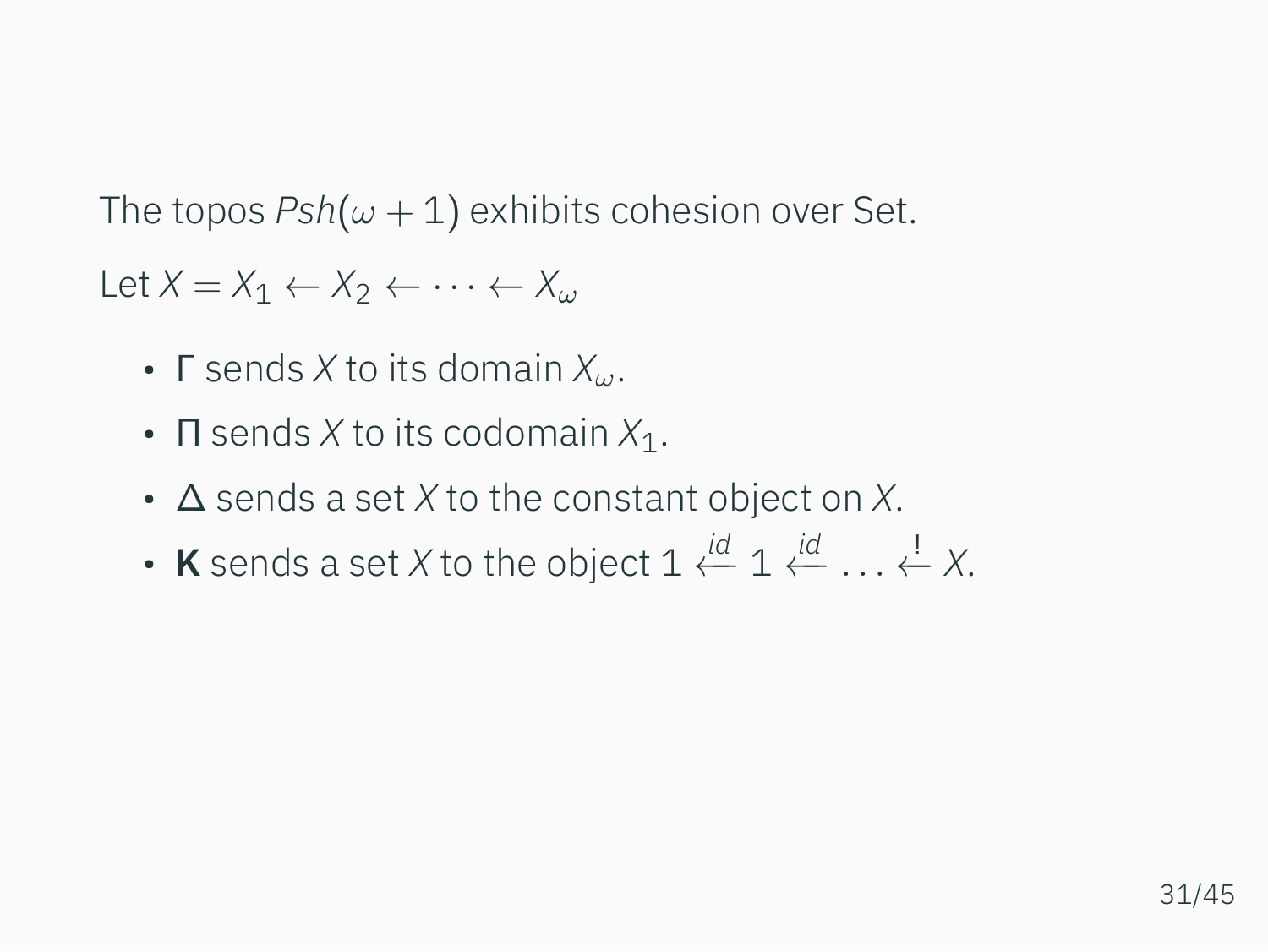The topos  $Psh(\omega + 1)$  exhibits cohesion over Set.

Let  $X = X_1 \leftarrow X_2 \leftarrow \cdots \leftarrow X_\omega$ 

- Γ sends *X* to its domain *Xω*.
- Π sends *X* to its codomain *X*1.
- ∆ sends a set *X* to the constant object on *X*.
- **K** sends a set *X* to the object 1 *id ←−* 1 *id ←− . . .* ! *←− X*.

In general this works for every successor ordinal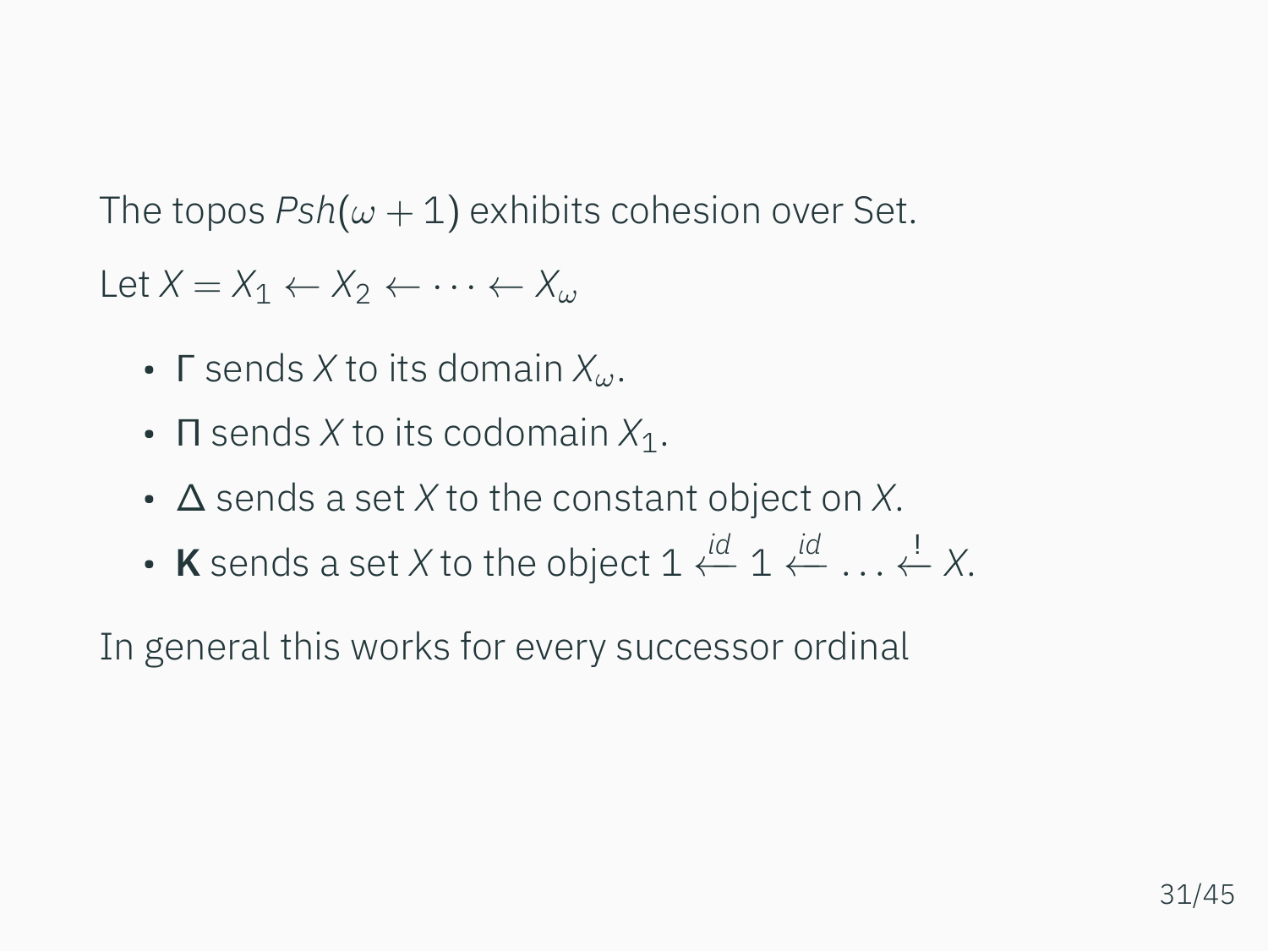Languages like Idris and Agda use a (quite conservative) syntactic approximation to productivity for recursive functions on coinductive types: each recursive call **must** be "guarded" by a constructor.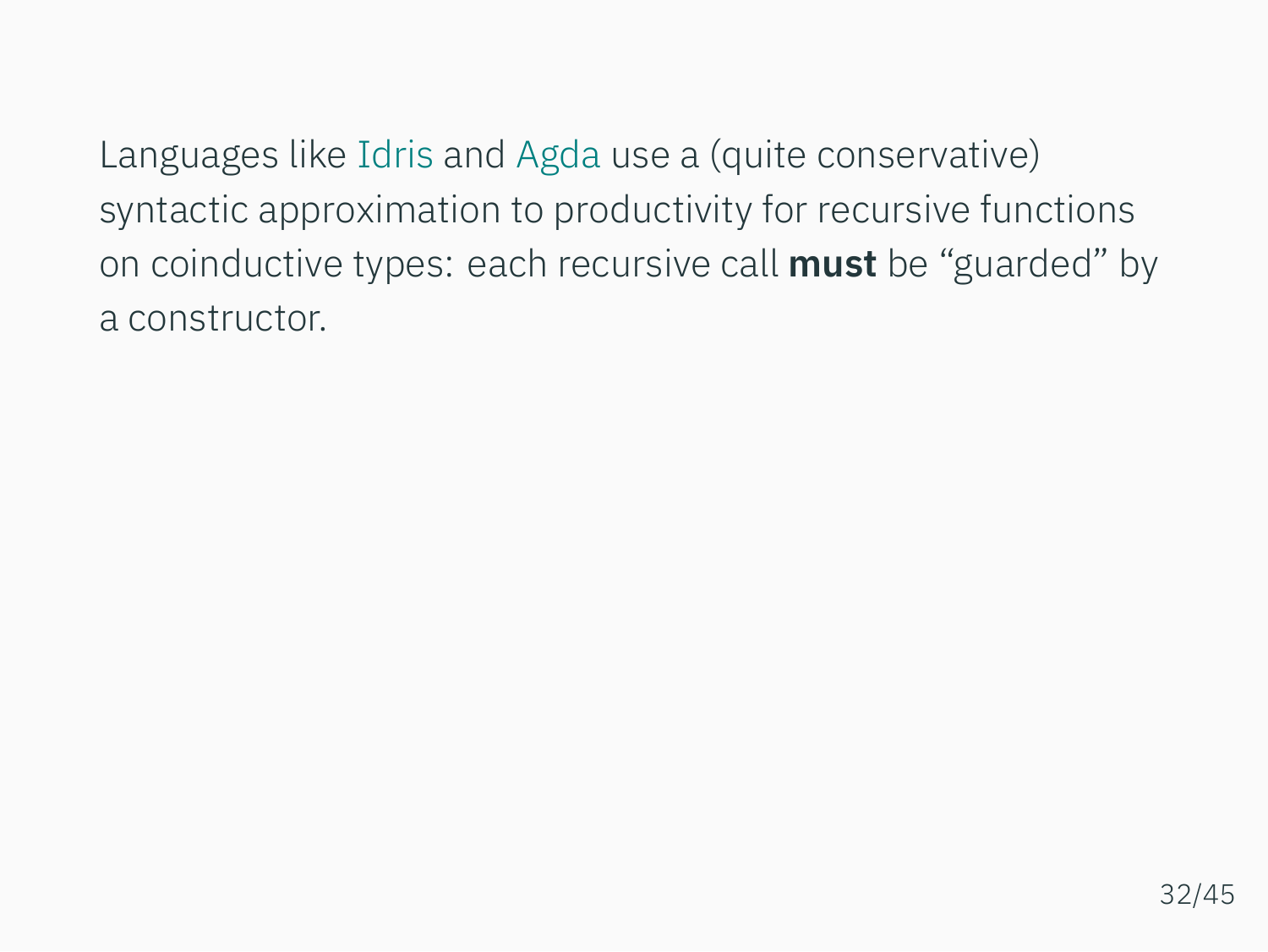Languages like Idris and Agda use a (quite conservative) syntactic approximation to productivity for recursive functions on coinductive types: each recursive call **must** be "guarded" by a constructor.

```
-- The type of streams of naturals
-- in pseudo-haskell/idris/agda
data S : Type where
  (::) : N → S → S
-- This one is recognized as productive, phew!
onOff : S
onOff = 1 :: 0 :: onOff
```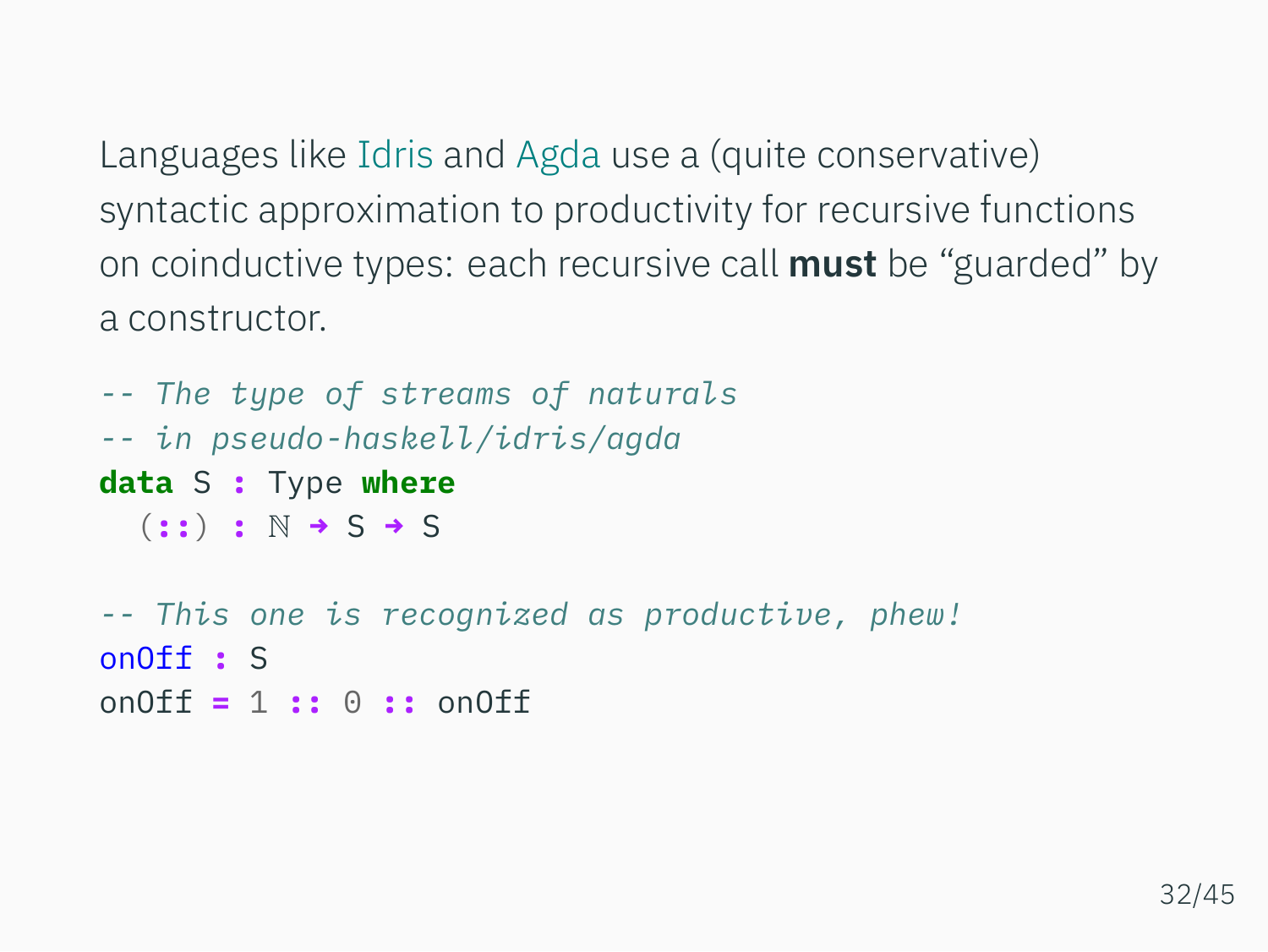## These requirements are a bit too restrictive and often confusing.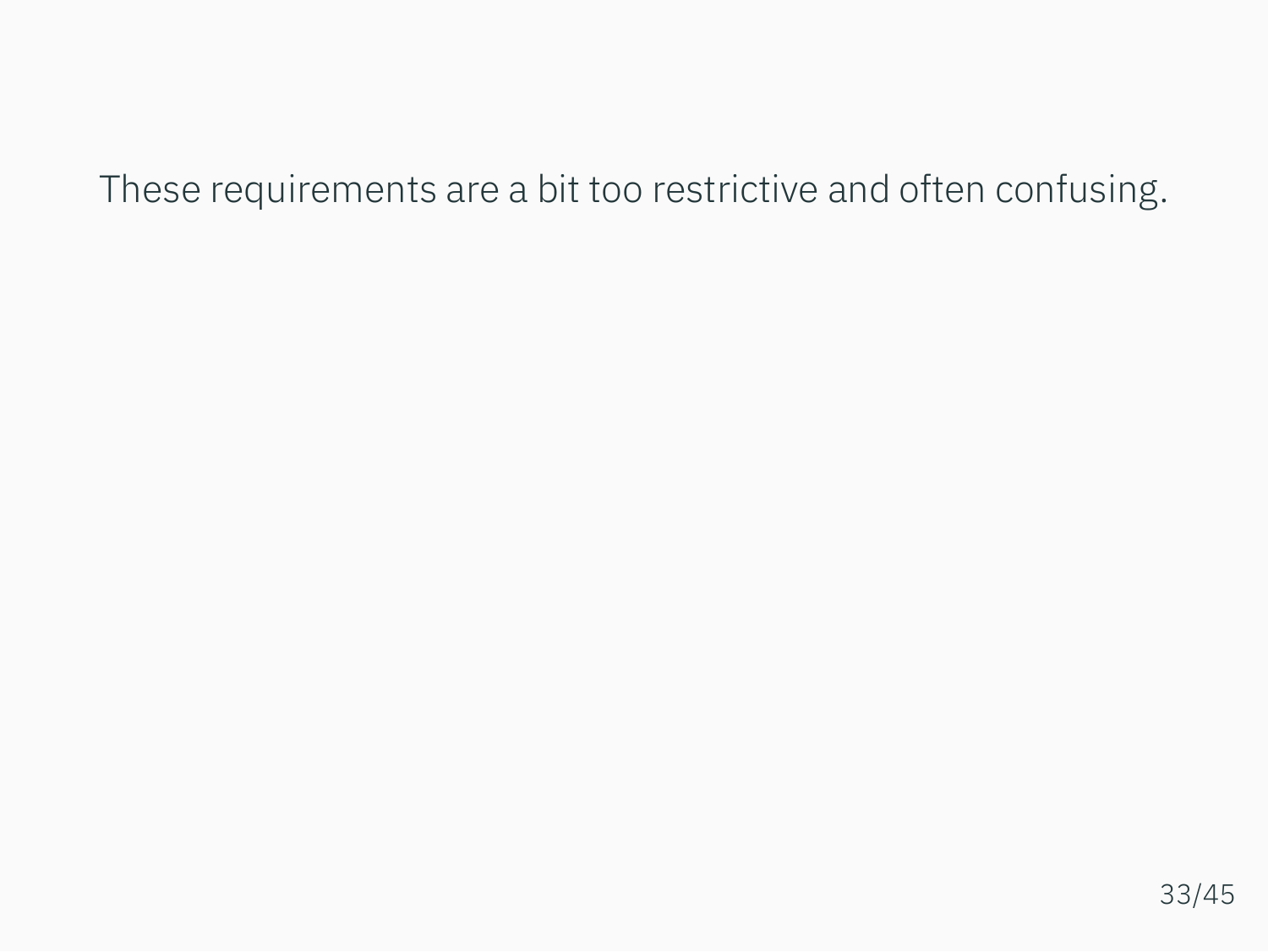These requirements are a bit too restrictive and often confusing.

```
interleave : S → S → S
interleave (x :: xs) ys = x :: interleave ys xs
```

```
-- Non-productive, gets rejected
dragon' : S
dragon' = interleave dragon' onOff
```

```
-- Productive, gets rejected anyways
dragon : S
dragon = interleave onOff dragon
```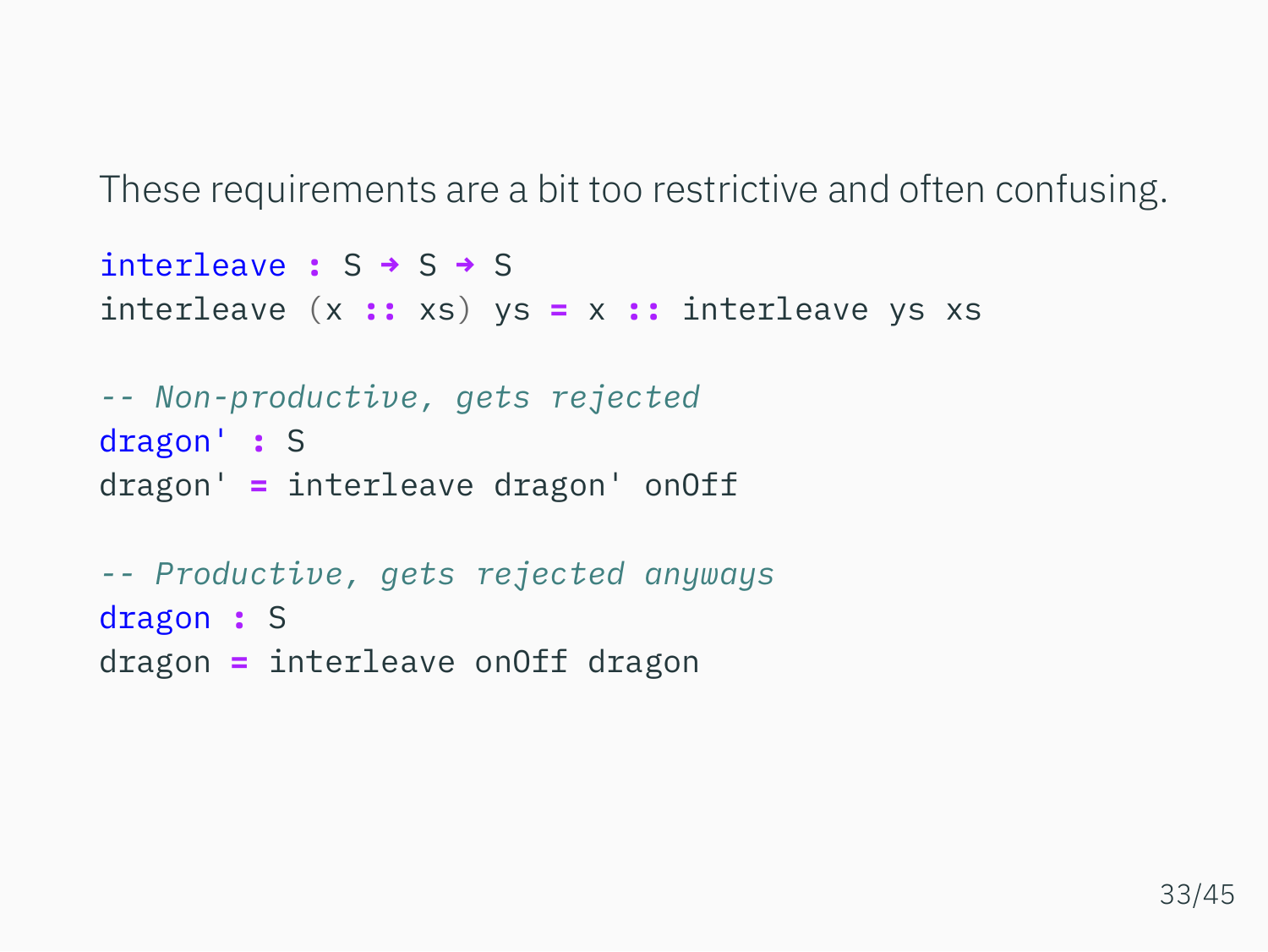Another example:

*-- Not always non-productive* mergeBy **:** (N **→** N **→** S **→** S) **→** S **→** S **→** S mergeBy f (x **::** xs) (y **::** ys) **=** f x y (mergeBy f xs ys)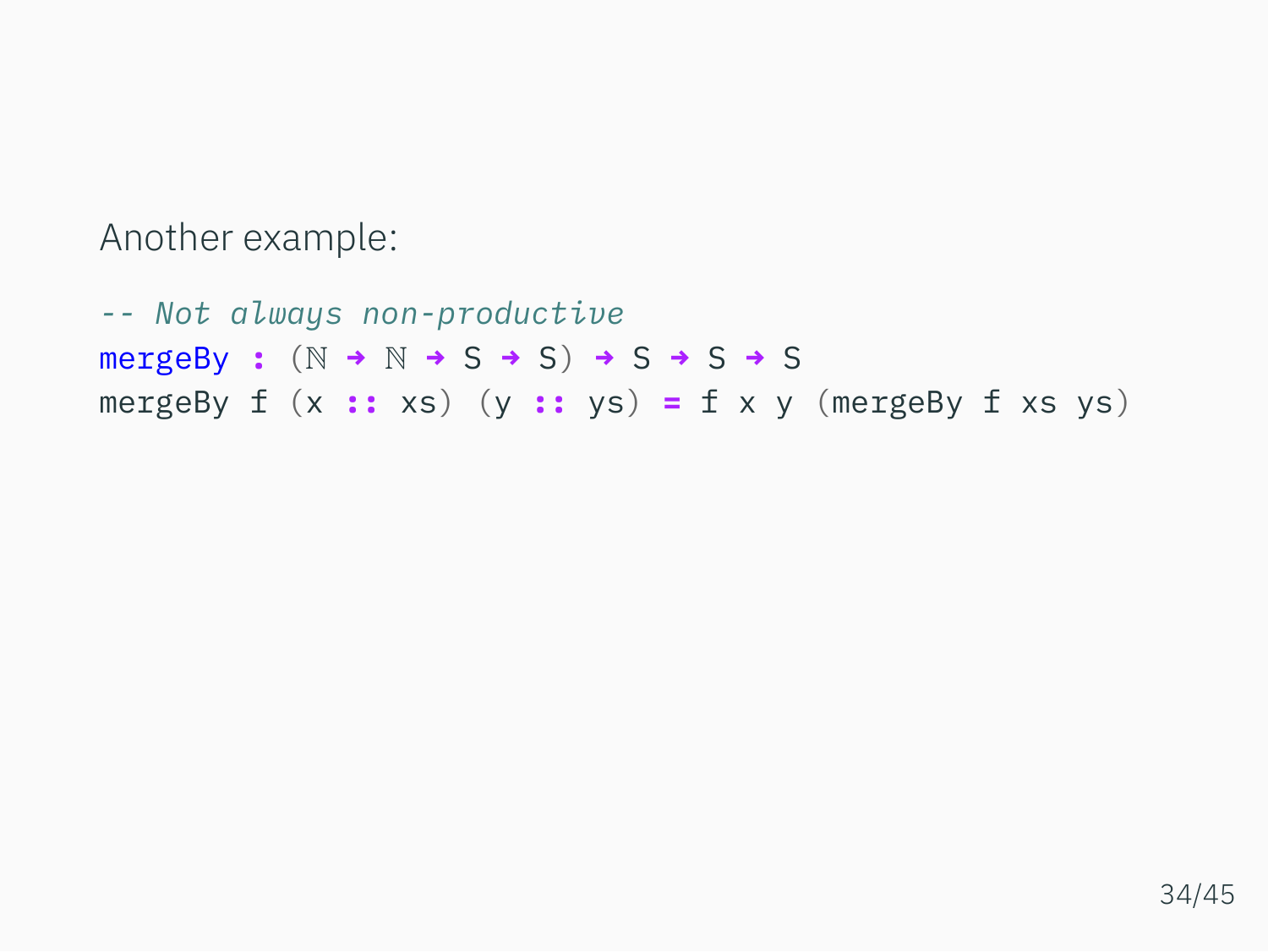Another example:

*-- Not always non-productive* mergeBy **:** (N **→** N **→** S **→** S) **→** S **→** S **→** S mergeBy f (x **::** xs) (y **::** ys) **=** f x y (mergeBy f xs ys)

## **Can we at least save something?**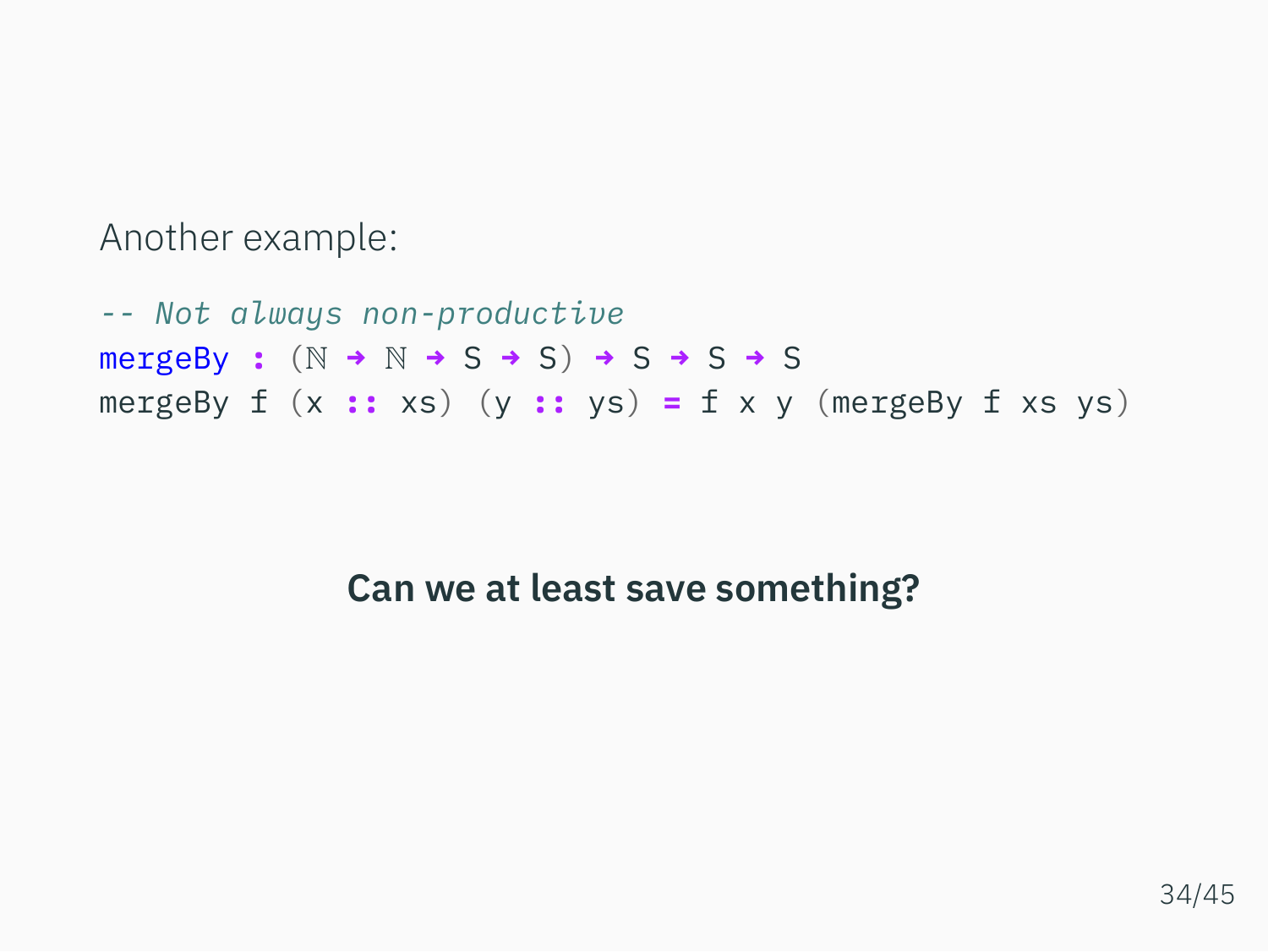Let's switch to *guarded* streams:

**data** S▶ **:** Type **where** (**::**) **:** N **→** ▶S▶ **→** S▶

*-- Remember that* ▶ *is an applicative -- and has a (guarded) fixpoint operator:* fix **:** (▶X **→** X) **→** X pure **:** X **→** ▶X *-- a.k.a. n<sup>X</sup>* <\*> **:** ▶(X **→** Y) **→** ▶X **→** ▶Y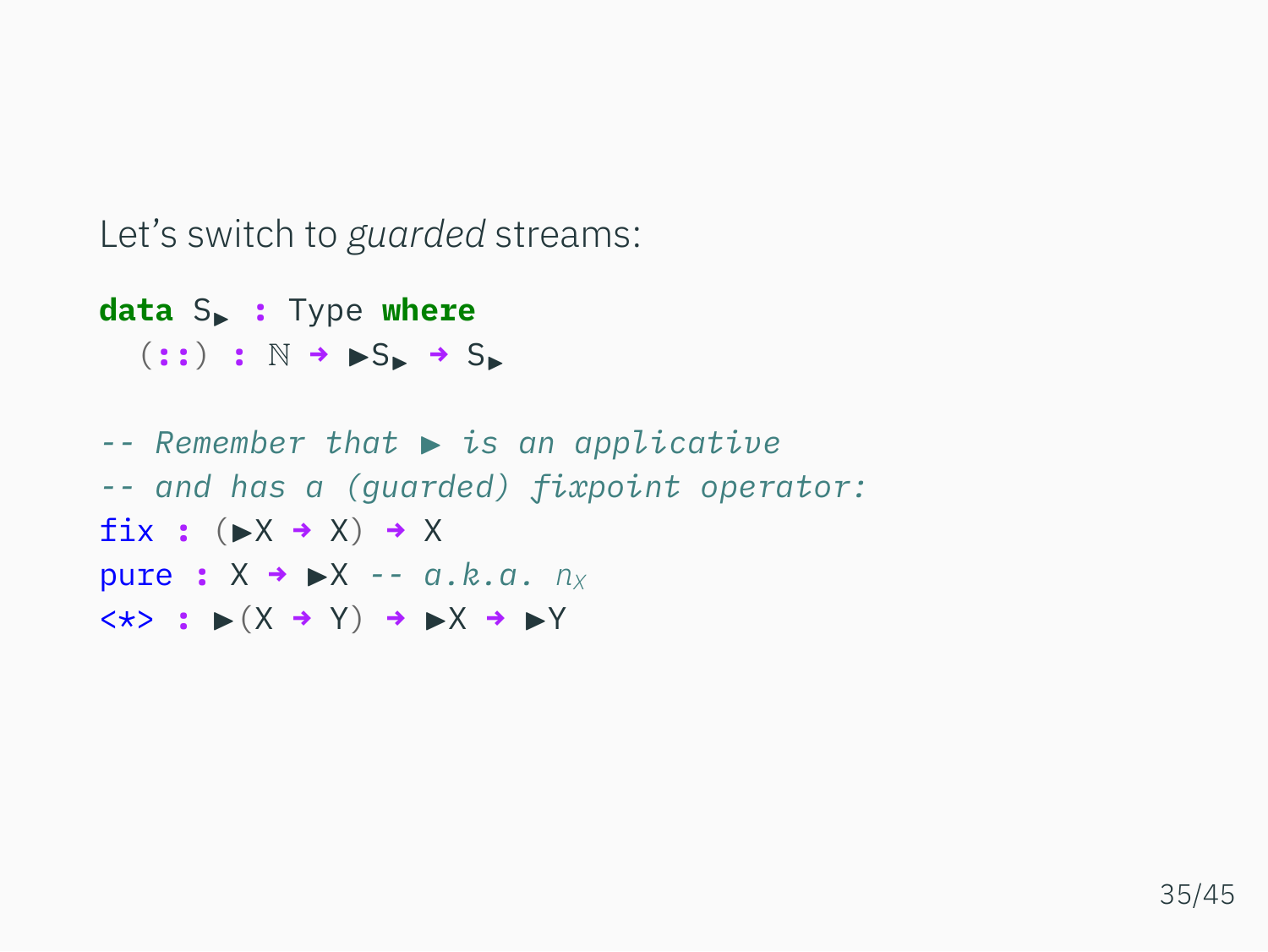We can now fix our function:

 $mergeBy$  :  $(N \rightarrow N \rightarrow \rightarrow S_{\rightarrow} \rightarrow S_{\rightarrow} \rightarrow S_{\rightarrow} \rightarrow S_{\rightarrow}$ mergeBy f (x **::** xs) (y **::** ys) **=** fix (*λ* g **→** f x y (g <\*> xs <\*> ys))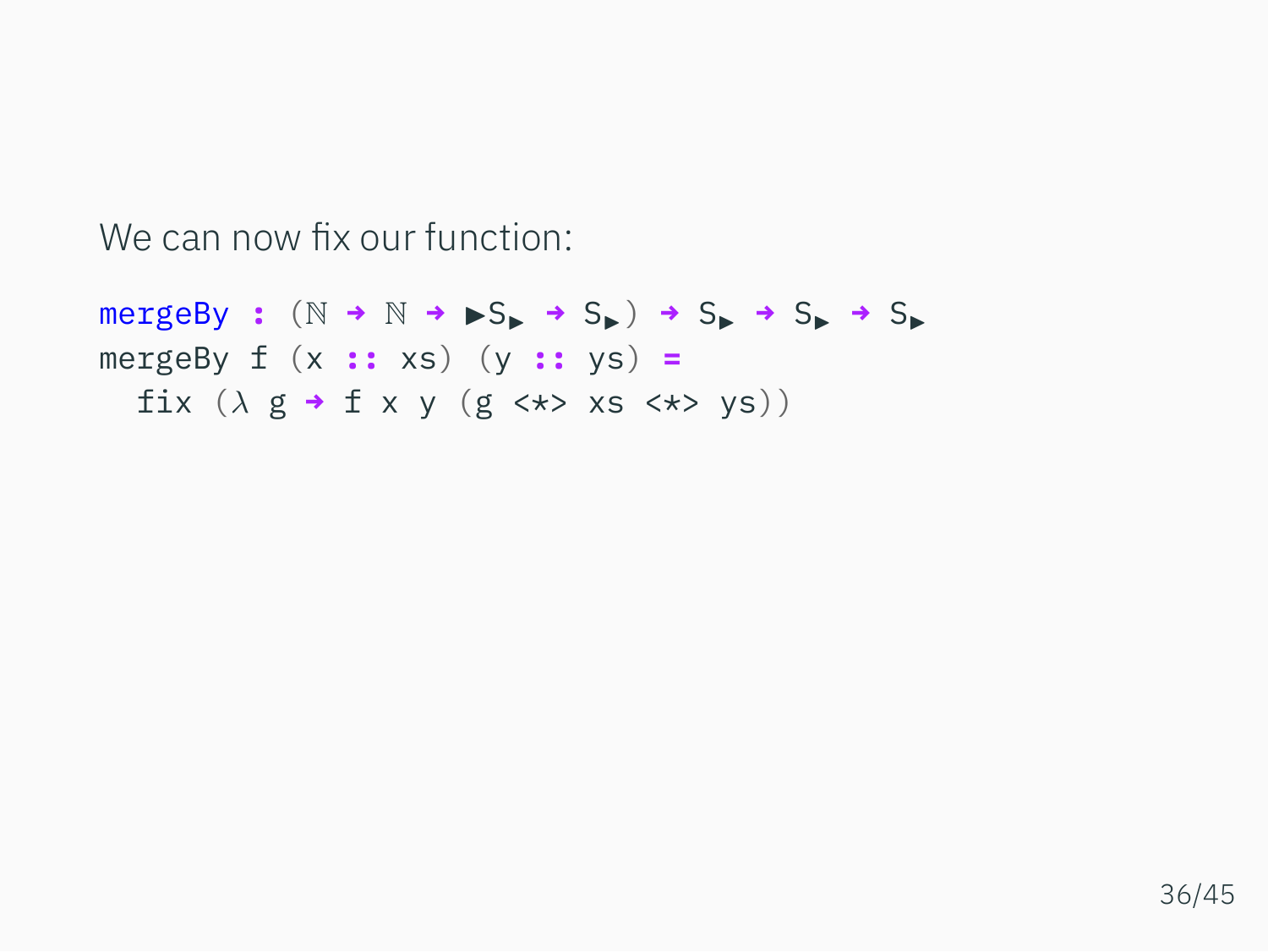We can now fix our function:

 $mergeBy$  :  $(N \rightarrow N \rightarrow S_{\blacktriangleright} \rightarrow S_{\blacktriangleright}) \rightarrow S_{\blacktriangleright} \rightarrow S_{\blacktriangleright} \rightarrow S_{\blacktriangleright}$ mergeBy f (x **::** xs) (y **::** ys) **=** fix (*λ* g **→** f x y (g <\*> xs <\*> ys))

Cool! But something's off...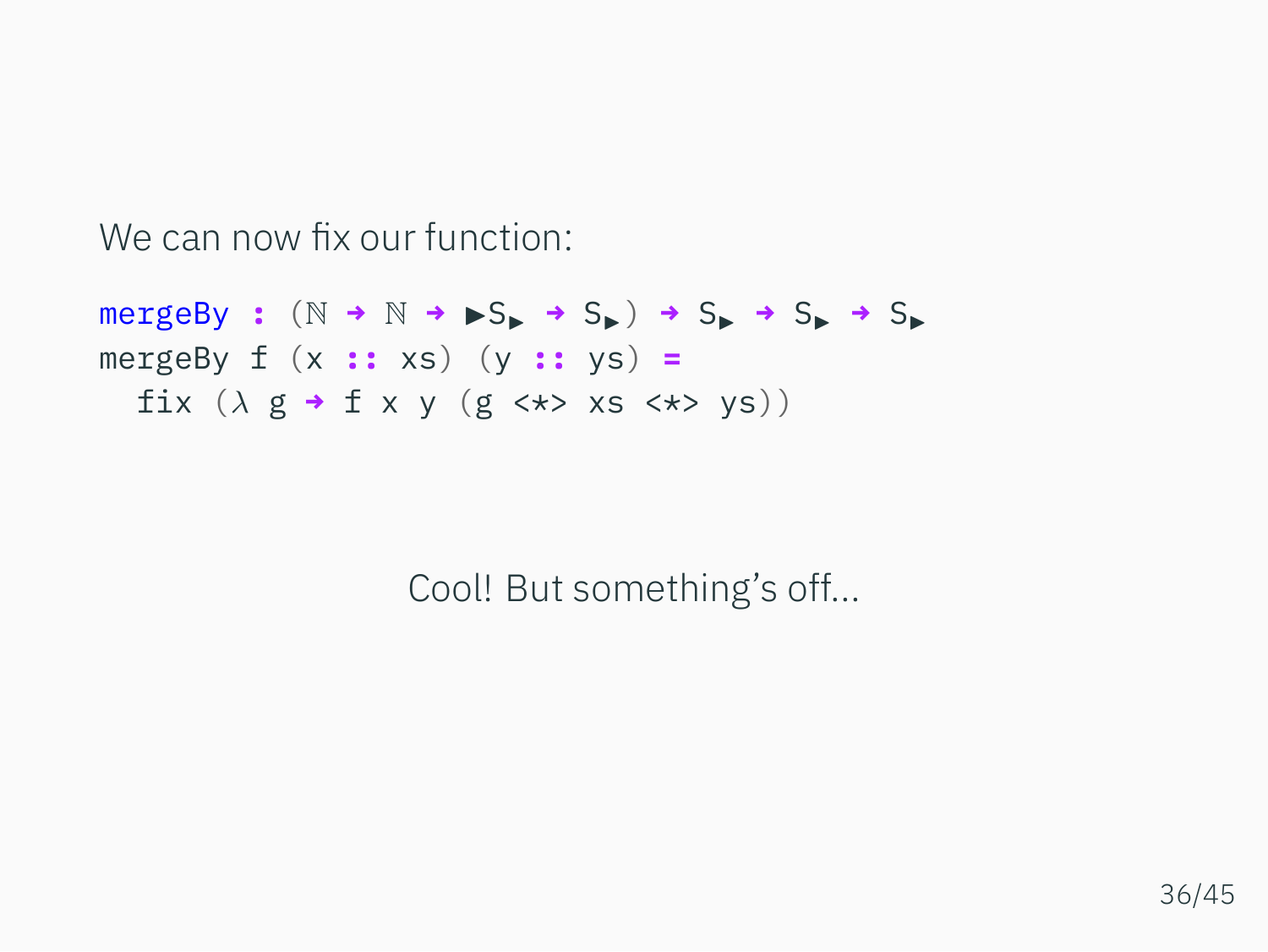Adding  $\blacktriangleright$  alone is too rigid for productivity, for example: dropSnd (x **::** y **::** xs) **=** x **::** dropSnd xs Violates causality<sup>9</sup> , and cannot be typed using *S*▶.

<sup>&</sup>lt;sup>9</sup> "For each write, the program is permitted to perform at most one read" <sup>10</sup>The most polished one, see also [\[SH18](#page-102-0)]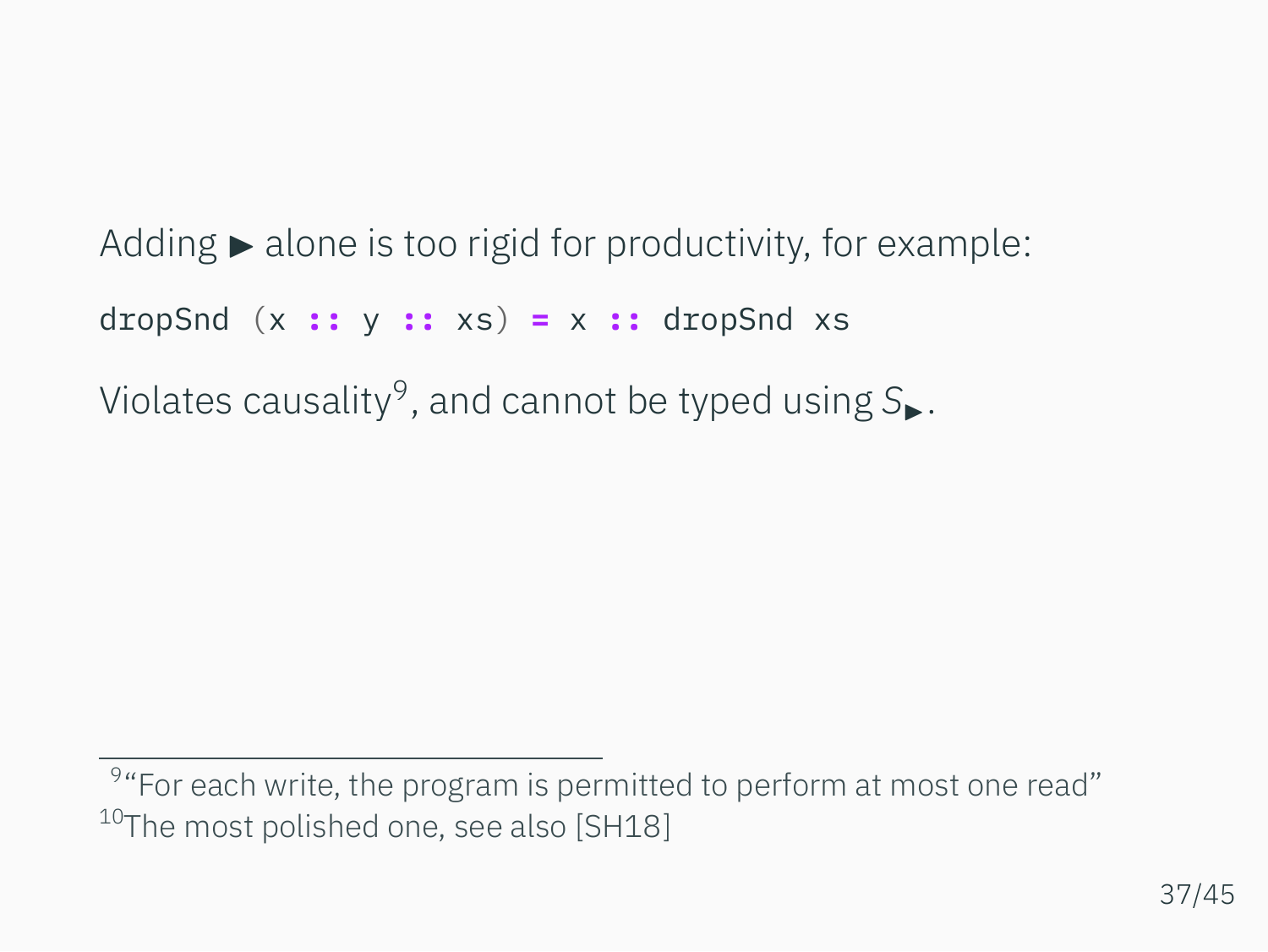Adding  $\blacktriangleright$  alone is too rigid for productivity, for example: dropSnd (x **::** y **::** xs) **=** x **::** dropSnd xs Violates causality<sup>9</sup> , and cannot be typed using *S*▶.

Possible solutions: [\[AM13\]](#page-100-0) <sup>10</sup> [\[BBM14](#page-100-1)] [\[Gua18\]](#page-101-0)

<sup>&</sup>lt;sup>9</sup> "For each write, the program is permitted to perform at most one read" <sup>10</sup>The most polished one, see also [\[SH18](#page-102-0)]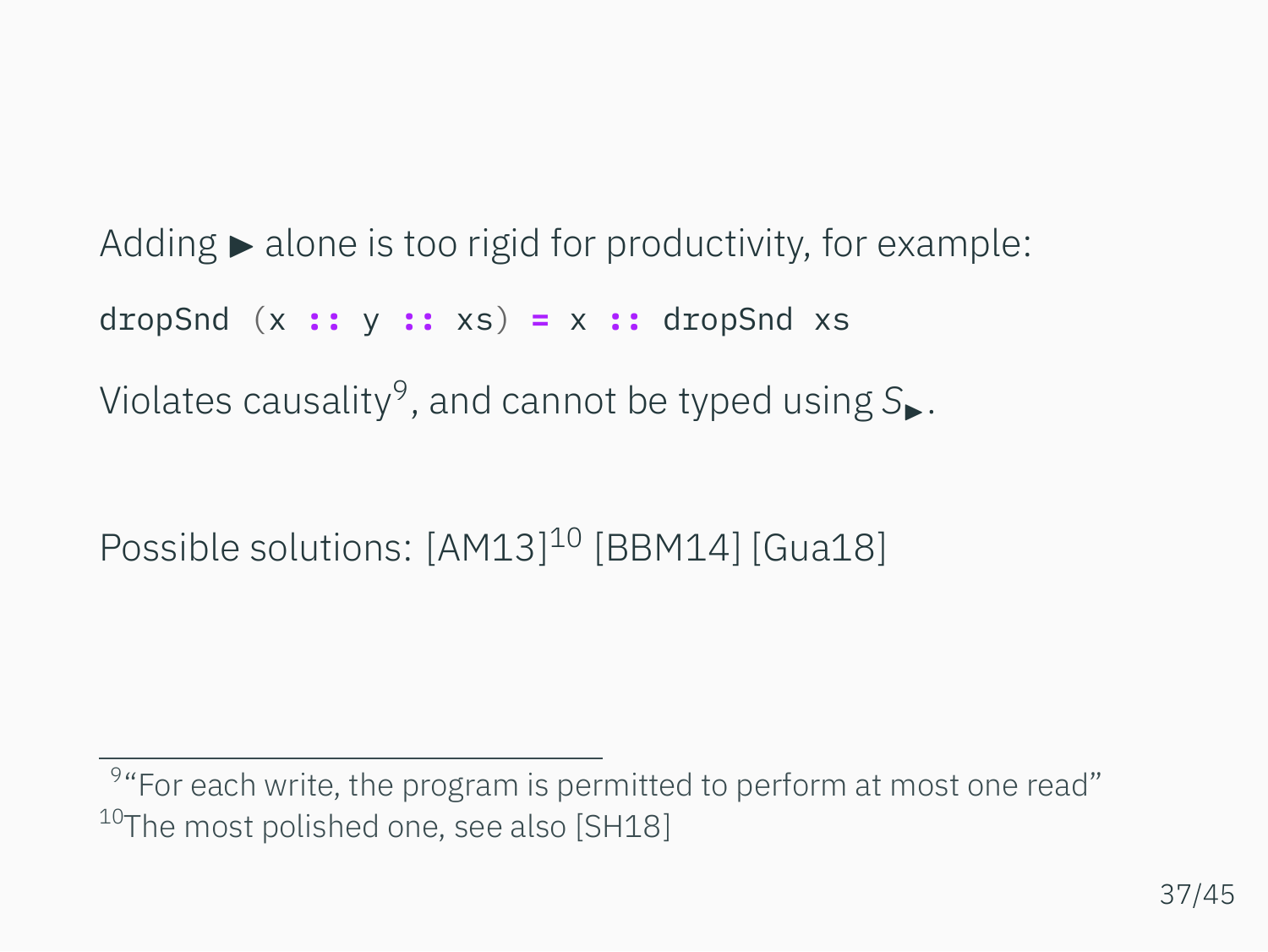Fortunately, we have the right "modality" for our problem:

*♭*(▶ *X*) *∼*= *♭X*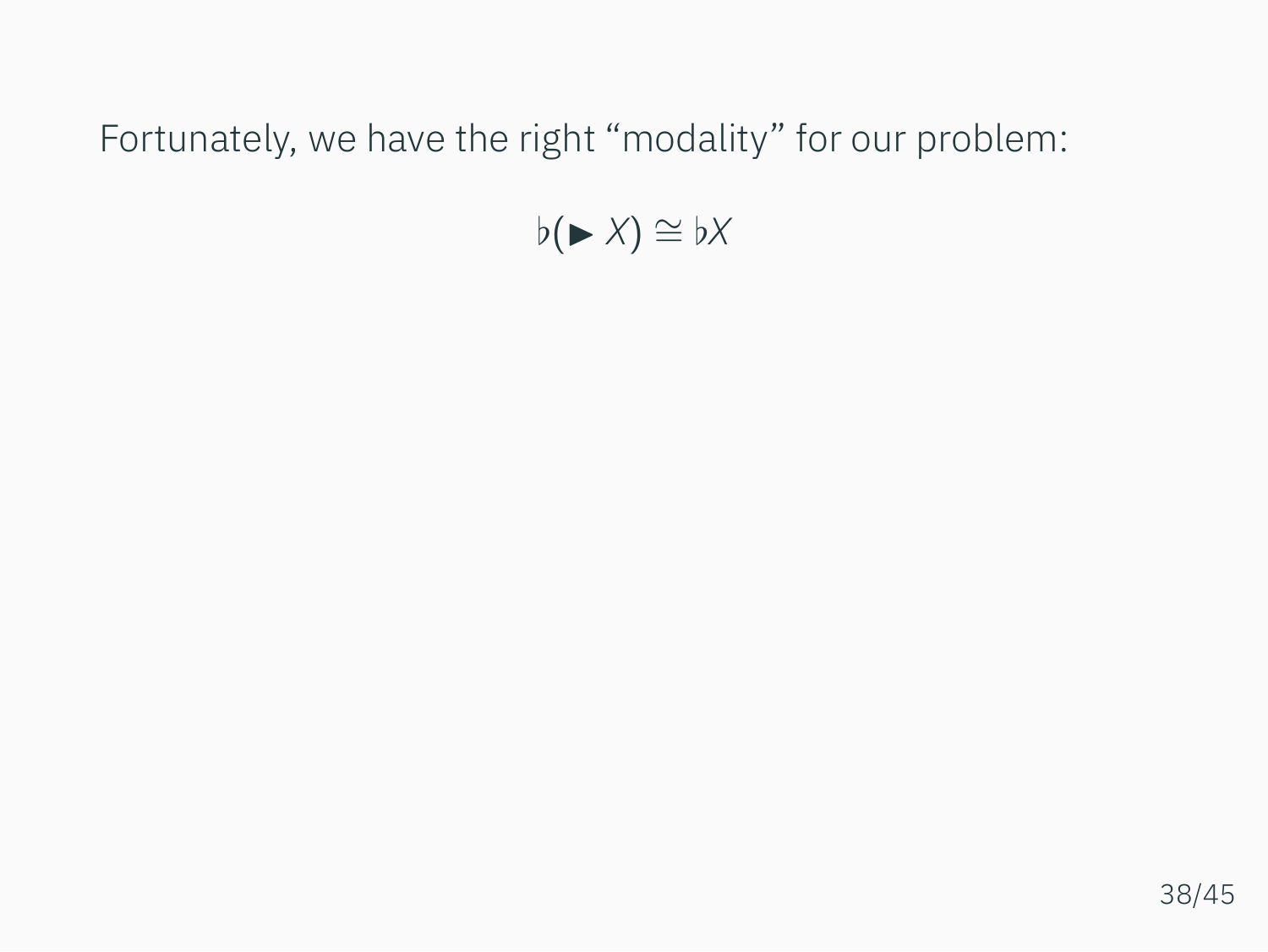Fortunately, we have the right "modality" for our problem:

*♭*(▶ *X*) *∼*= *♭X*

With the fortunate consequence:

$$
\flat S_{\blacktriangleright} \cong \flat(\mathbb{N} \times \blacktriangleright S_{\blacktriangleright}) \cong \flat \mathbb{N} \times \flat(\blacktriangleright S_{\blacktriangleright}) \cong \mathbb{N} \times \flat S_{\blacktriangleright} \cong S
$$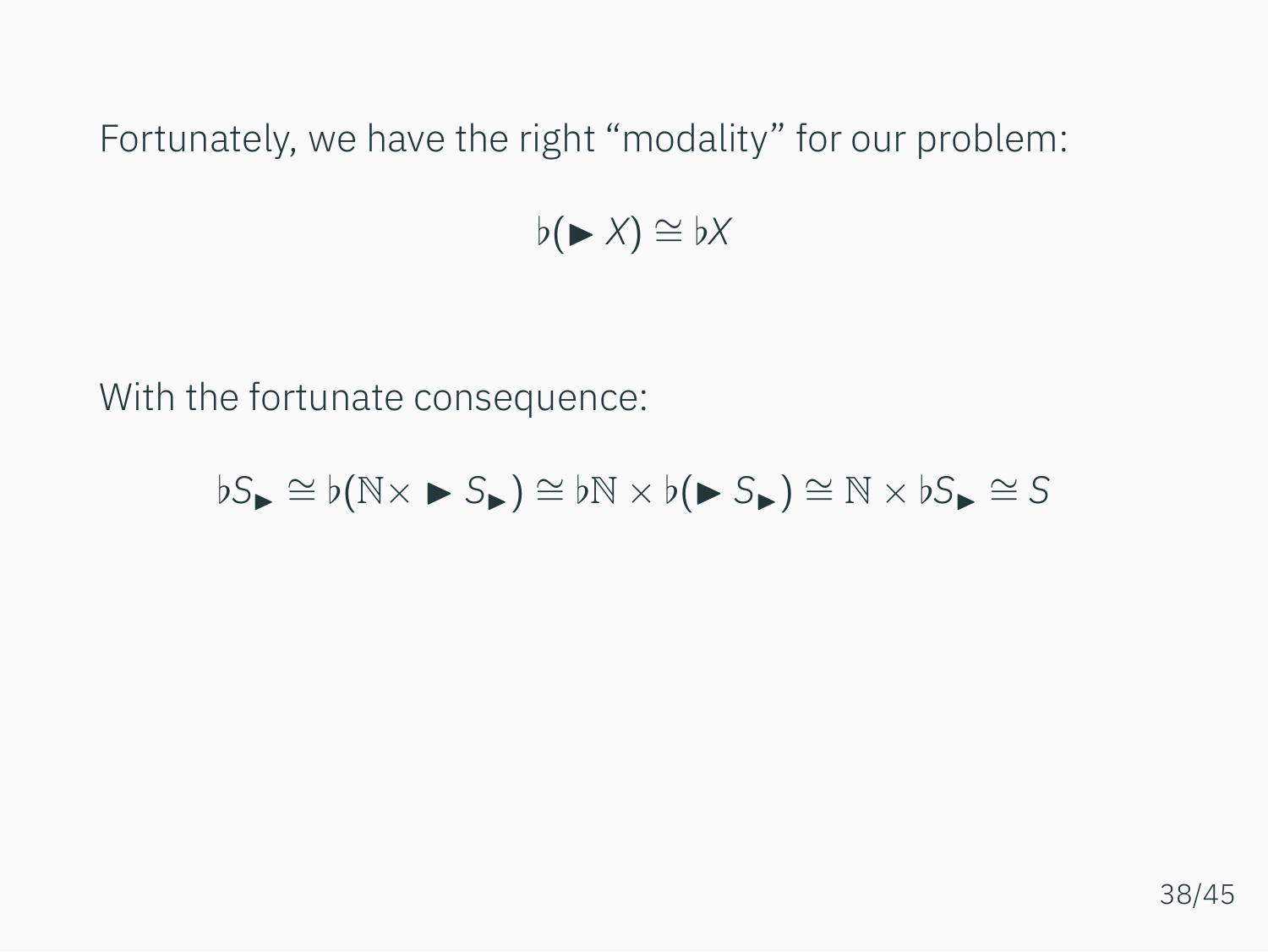Fortunately, we have the right "modality" for our problem:

*♭*(▶ *X*) *∼*= *♭X*

With the fortunate consequence:

$$
\flat S_{\blacktriangleright} \cong \flat (\mathbb{N} \times \blacktriangleright S_{\blacktriangleright}) \cong \flat \mathbb{N} \times \flat (\blacktriangleright S_{\blacktriangleright}) \cong \mathbb{N} \times \flat S_{\blacktriangleright} \cong S
$$

Sadly, *♭* is not a type constructor.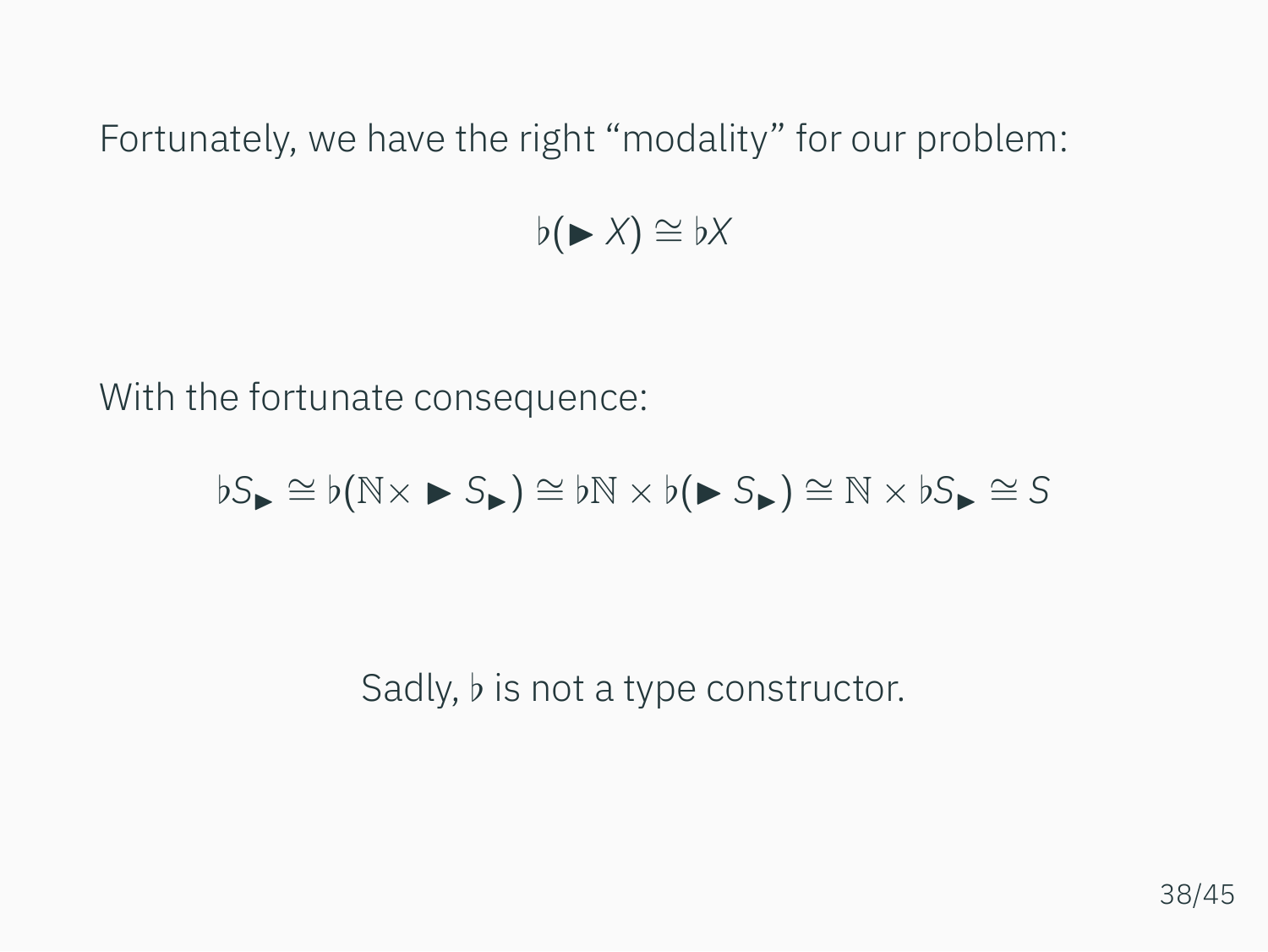**Formal fact:** In a topos, all the idempotent comonads fibred over the codomain fibration are of the form  $\square_{U}(A) = A \times U$  for a subterminal object *U*.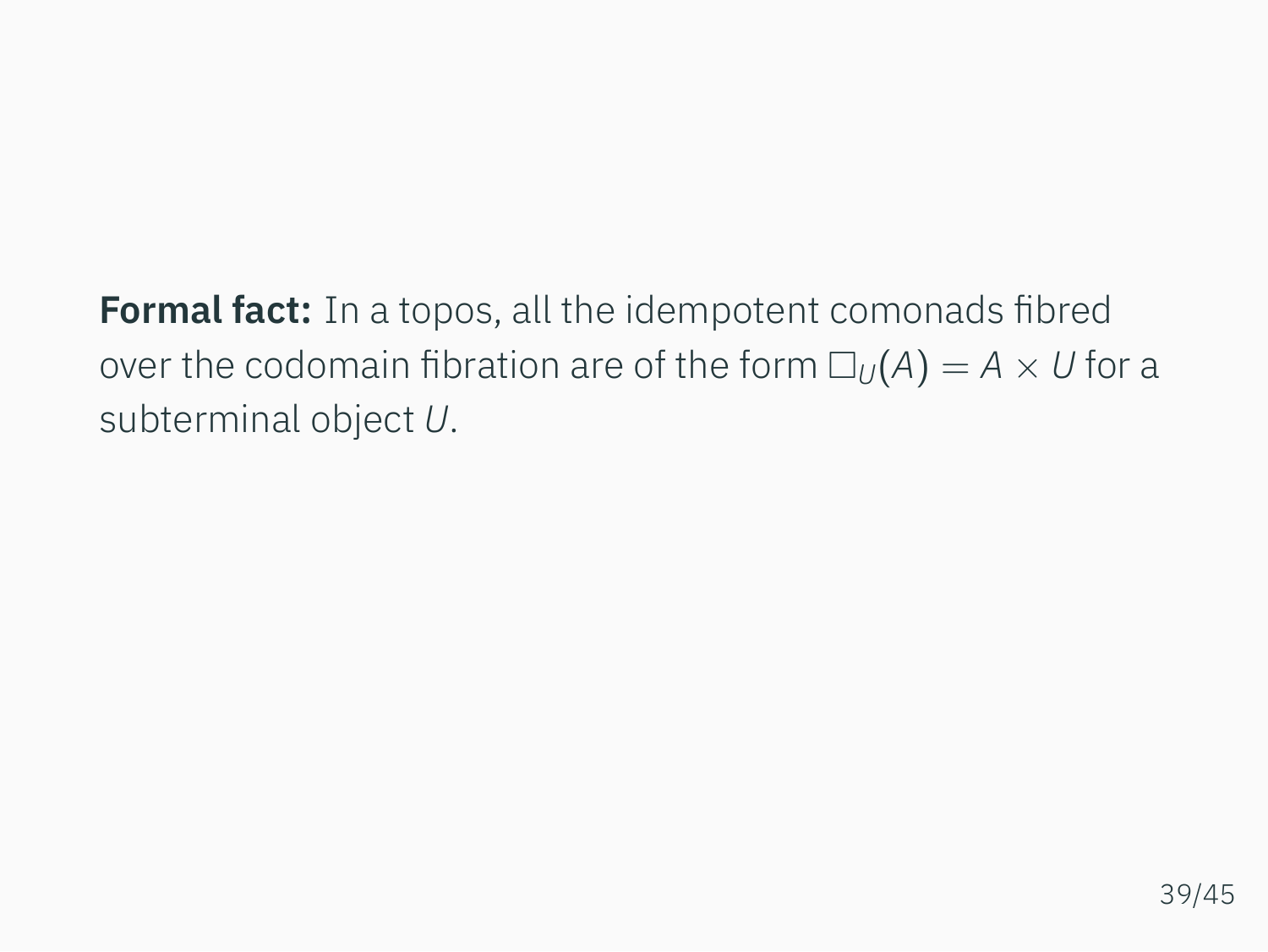**Formal fact:** In a topos, all the idempotent comonads fibred over the codomain fibration are of the form  $\square_{U}(A) = A \times U$  for a subterminal object *U*.

Clearly, *♭* doesn't have this form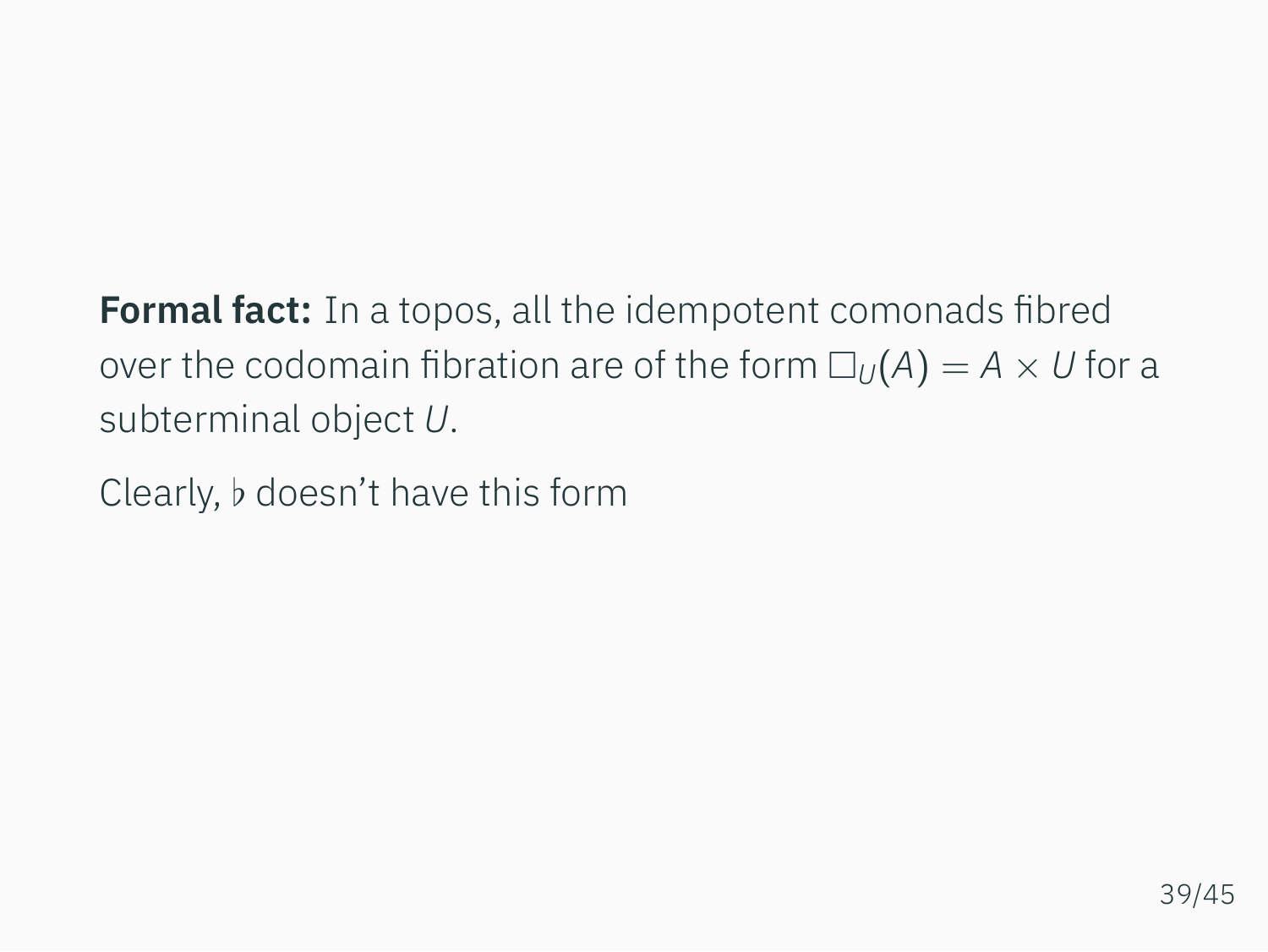**Formal fact:** In a topos, all the idempotent comonads fibred over the codomain fibration are of the form  $\square_{U}(A) = A \times U$  for a subterminal object *U*.

Clearly, *♭* doesn't have this form *⇒* We cannot have *♭* as an operation Type *→* Type.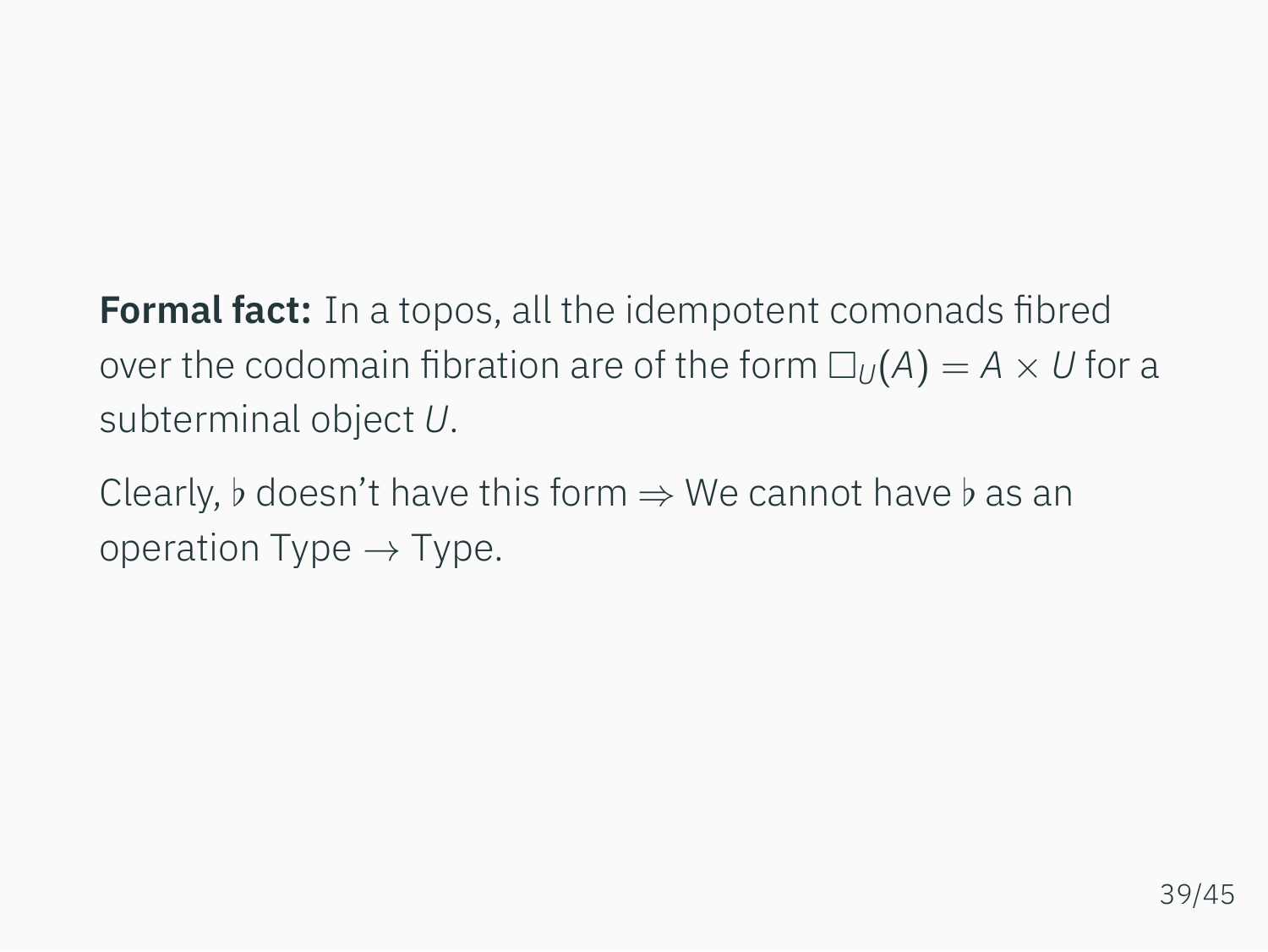**Possible solution:** In presence of a *♯* modality, we can describe *♭* as an operation *♯*Type *→ ♯*Type.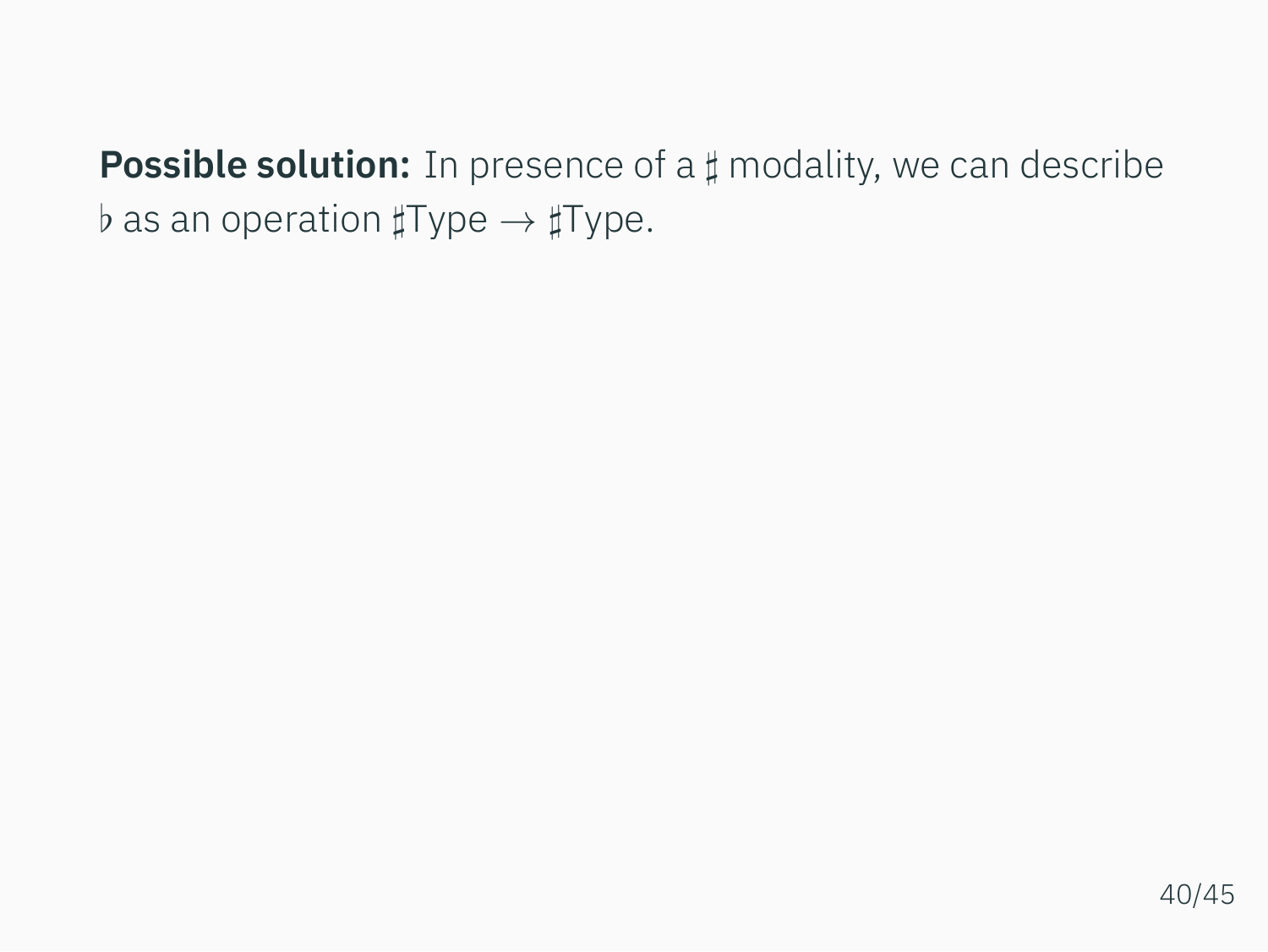**Possible solution:** In presence of a *♯* modality, we can describe *♭* as an operation *♯*Type *→ ♯*Type.

**Pros:**

•Easily formalizable in an existing proof assistant [[Shu11](#page-102-1)].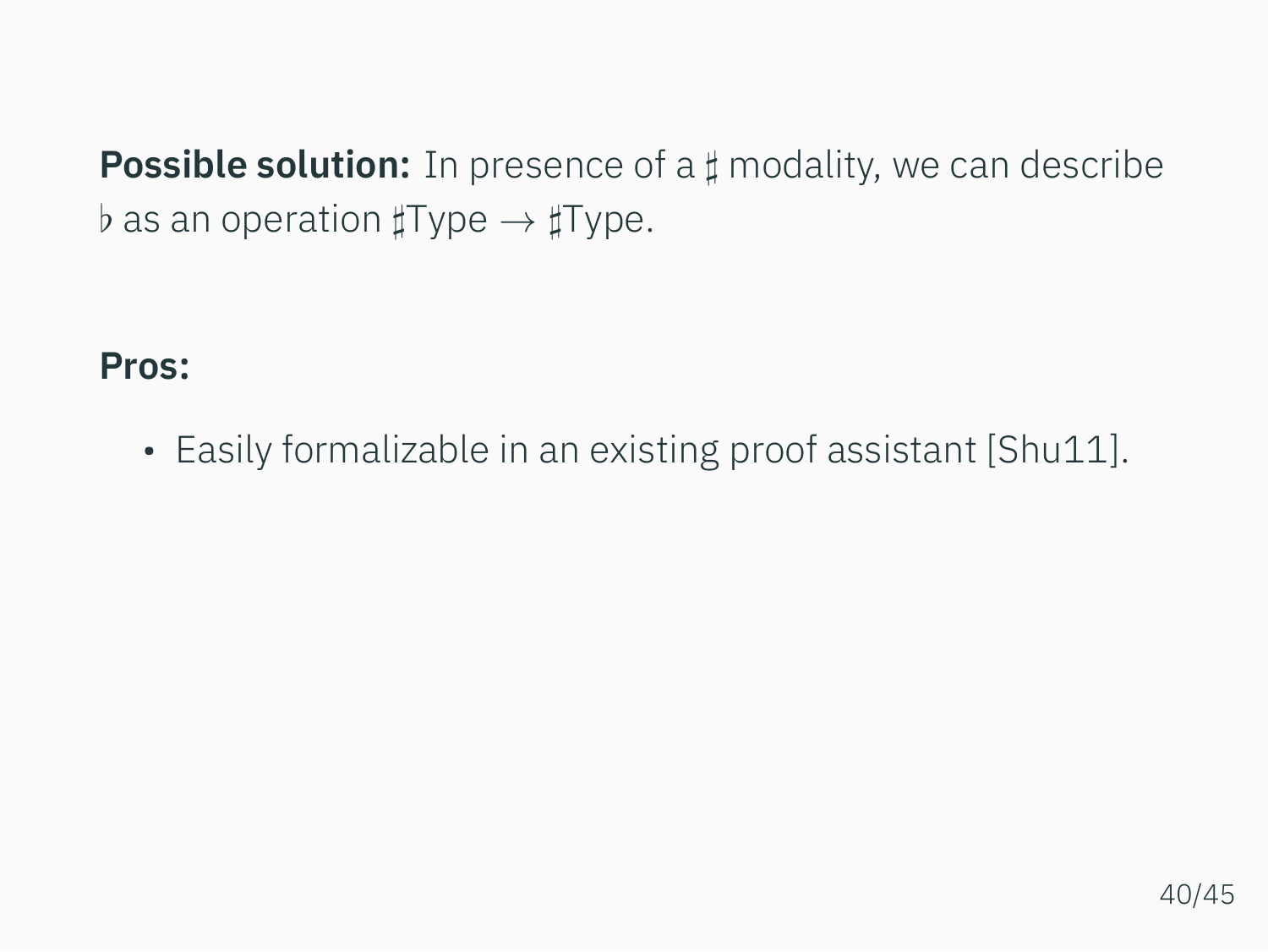**Possible solution:** In presence of a *♯* modality, we can describe *♭* as an operation *♯*Type *→ ♯*Type.

## **Pros:**

•Easily formalizable in an existing proof assistant [[Shu11](#page-102-1)].

## **Cons:**

- Requires a lot of work on the theory of *♯*Type.
- It's hard to "escape" from *♯*Type [\[Shu11,](#page-102-1) [Shu18\]](#page-102-2).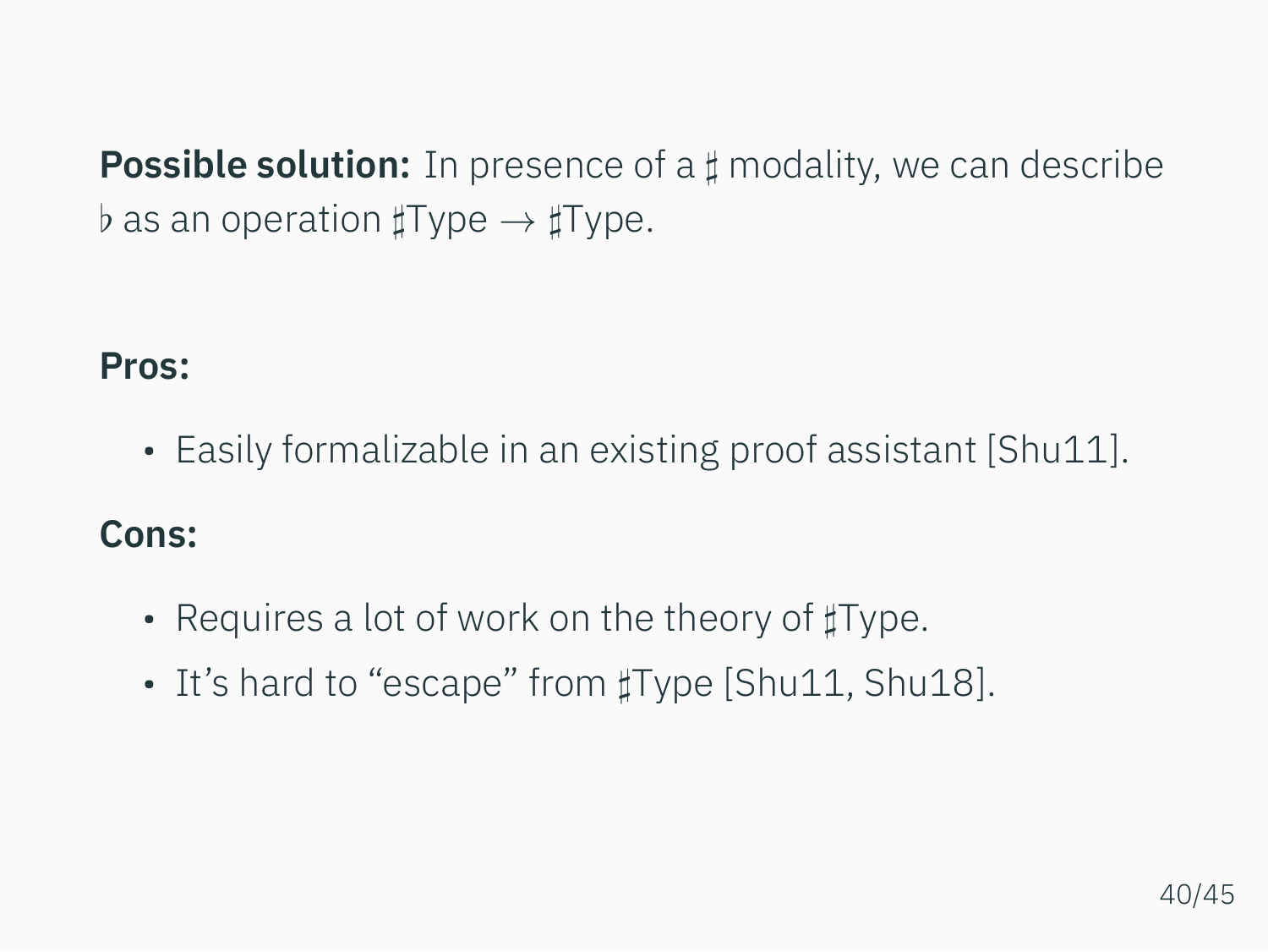• SGDT is both a generalization of step indexing in categories of metric spaces [\[BST10\]](#page-101-1) and Nakano-style guarded recursion [\[Nak00](#page-101-2)].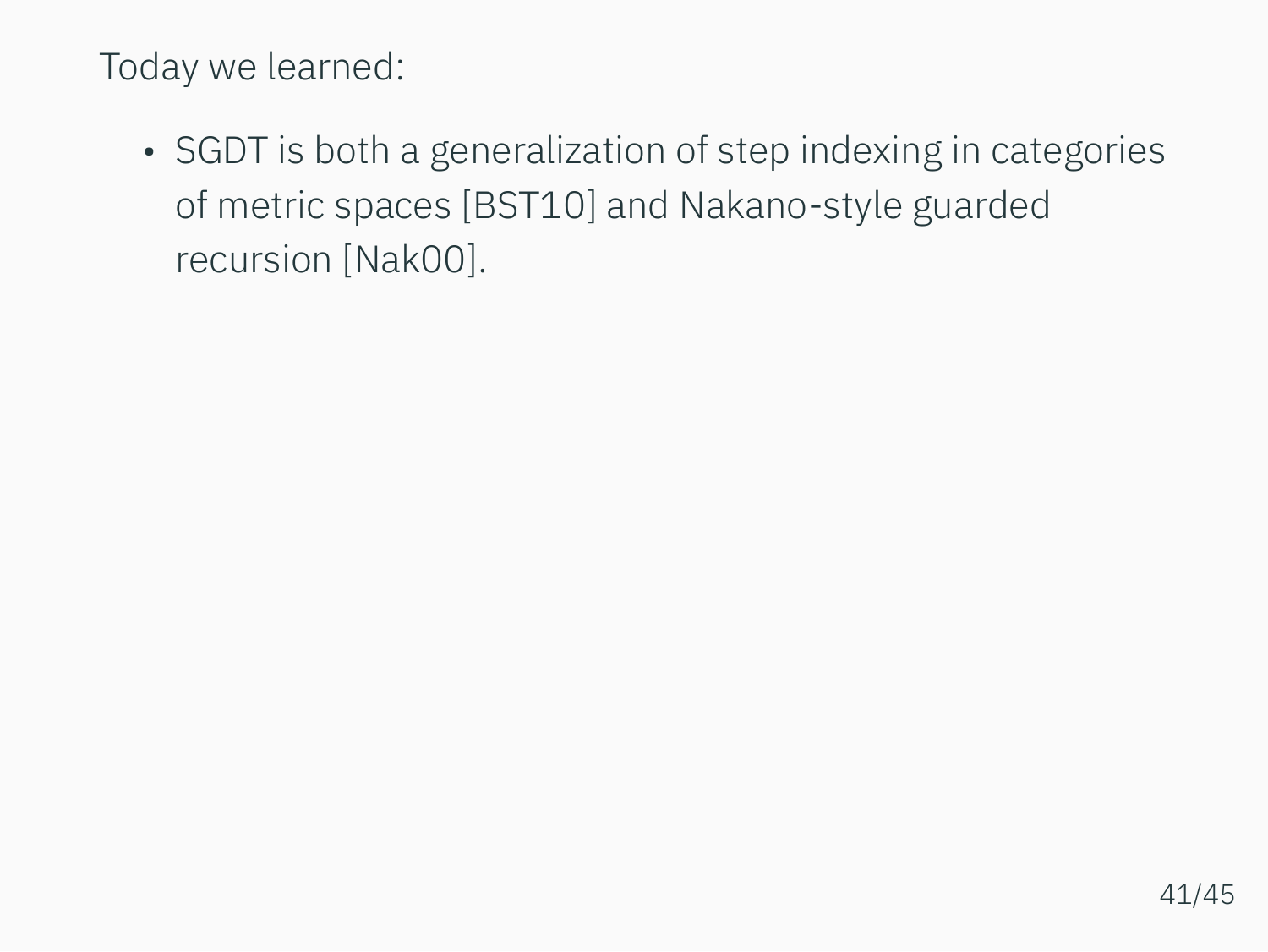- SGDT is both a generalization of step indexing in categories of metric spaces [\[BST10\]](#page-101-1) and Nakano-style guarded recursion [\[Nak00](#page-101-2)].
- Models of SGDT are pretty easy to come by and (often) have simple descriptions in terms of very simple presheaf categories.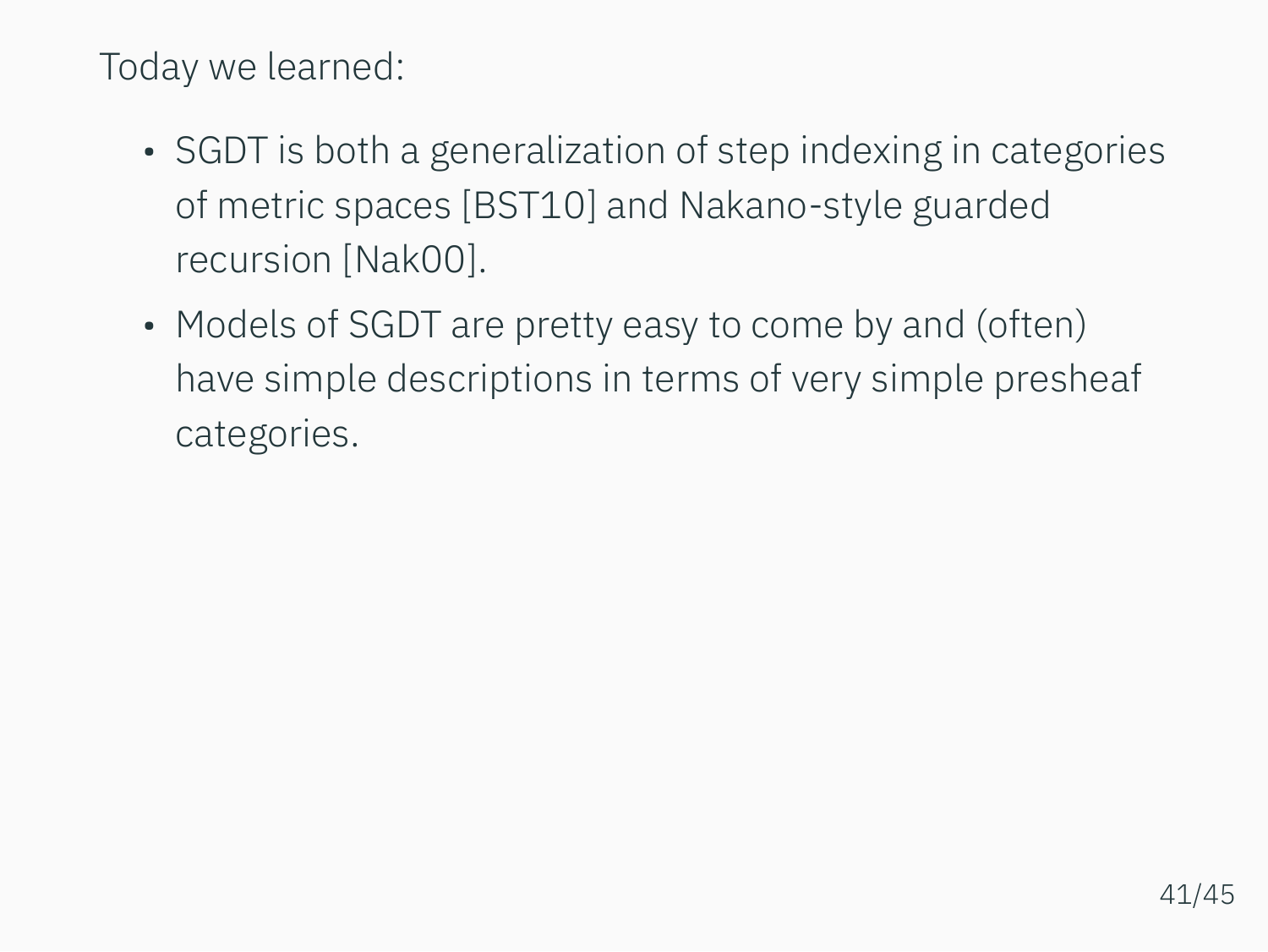- SGDT is both a generalization of step indexing in categories of metric spaces [\[BST10\]](#page-101-1) and Nakano-style guarded recursion [\[Nak00](#page-101-2)].
- Models of SGDT are pretty easy to come by and (often) have simple descriptions in terms of very simple presheaf categories.
- Although there are many signs of geometry hiding in plain sight in SGDT this aspect of the theory has been pretty much ignored as of now.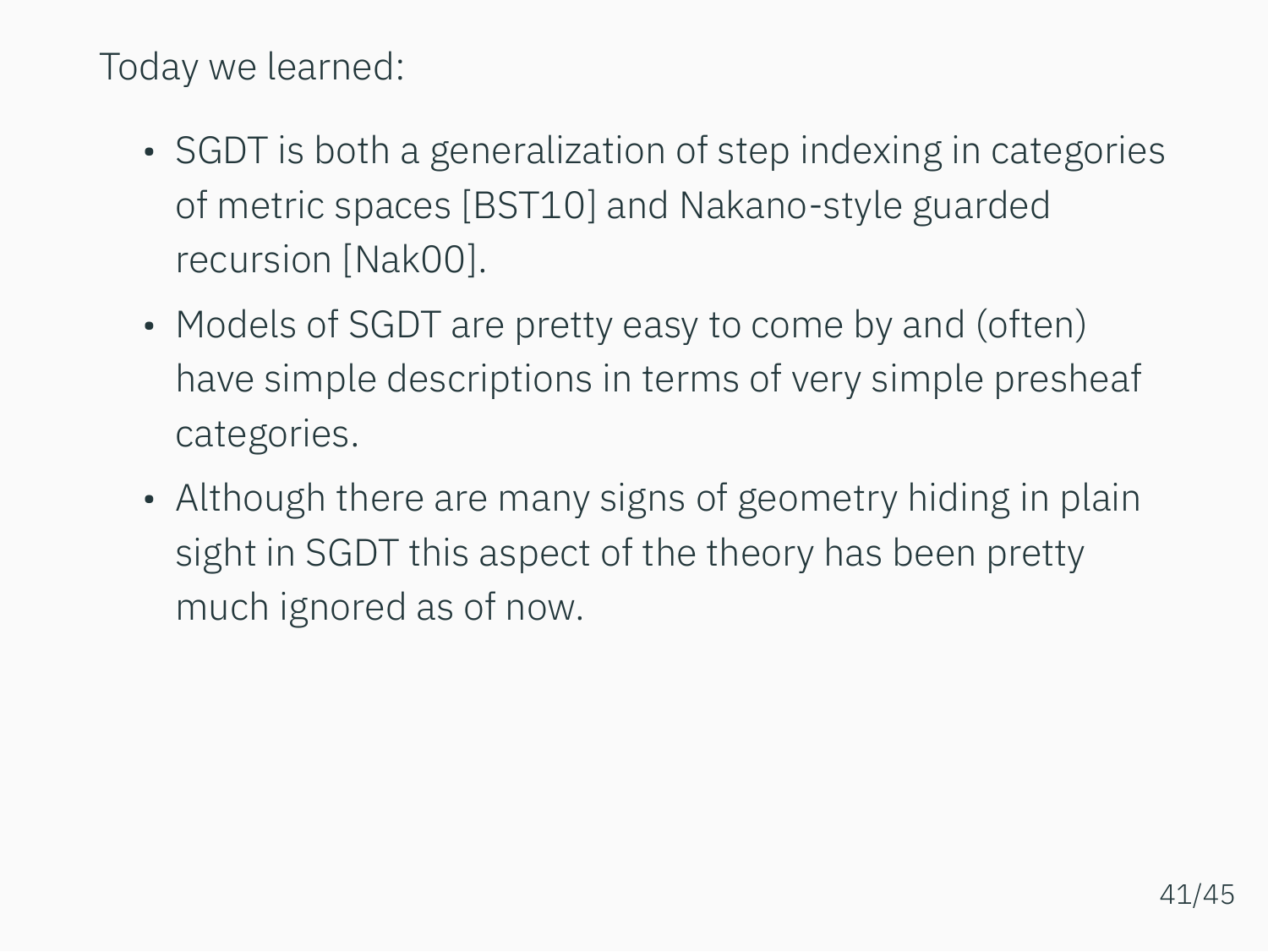- SGDT is both a generalization of step indexing in categories of metric spaces [\[BST10\]](#page-101-1) and Nakano-style guarded recursion [\[Nak00](#page-101-2)].
- Models of SGDT are pretty easy to come by and (often) have simple descriptions in terms of very simple presheaf categories.
- Although there are many signs of geometry hiding in plain sight in SGDT this aspect of the theory has been pretty much ignored as of now.
- The  $\blacktriangleright$  modality saves us from coding around syntactic productivity checks but it's too rigid when considered alone, *♭* and *♯* help us with that.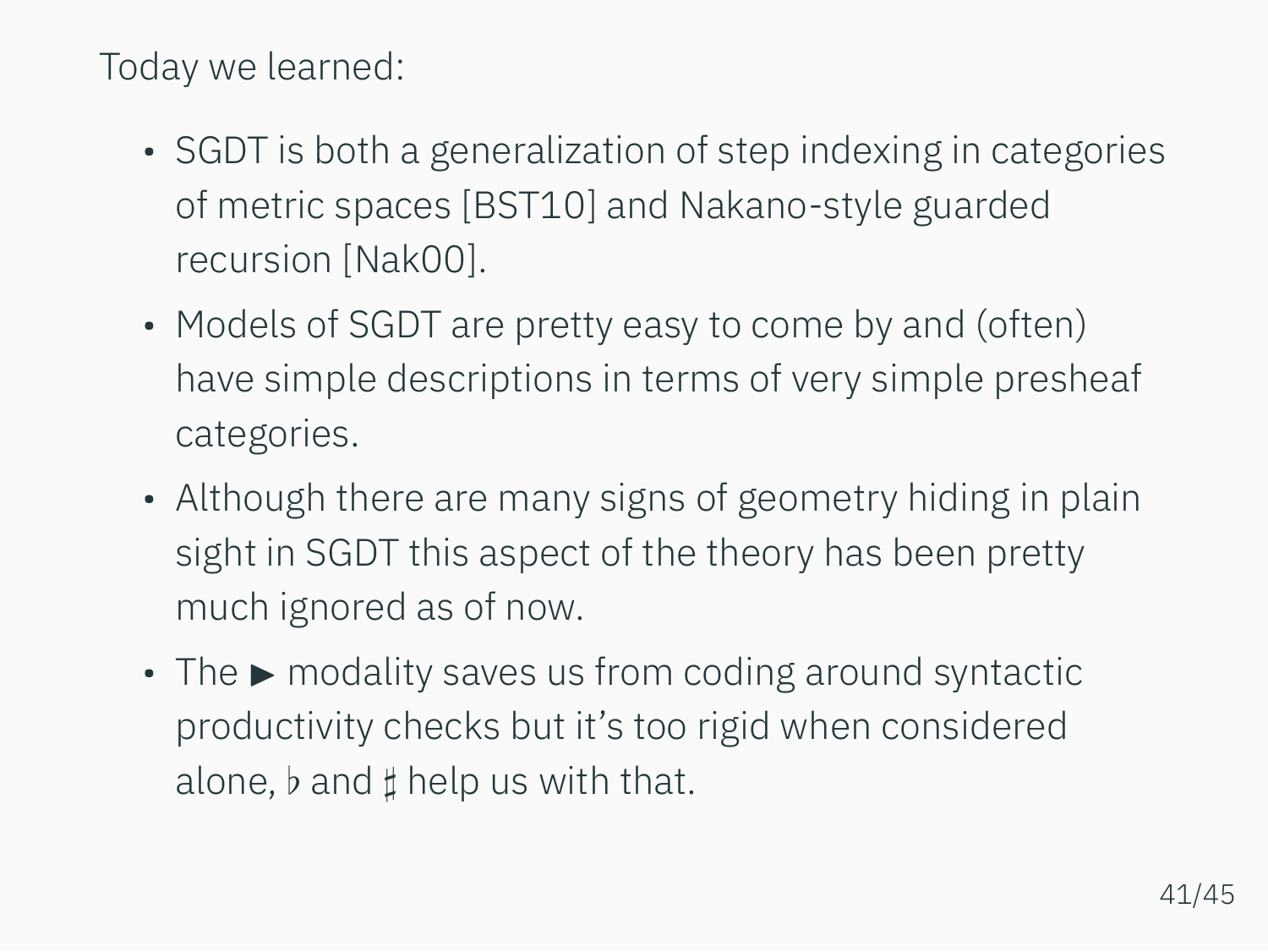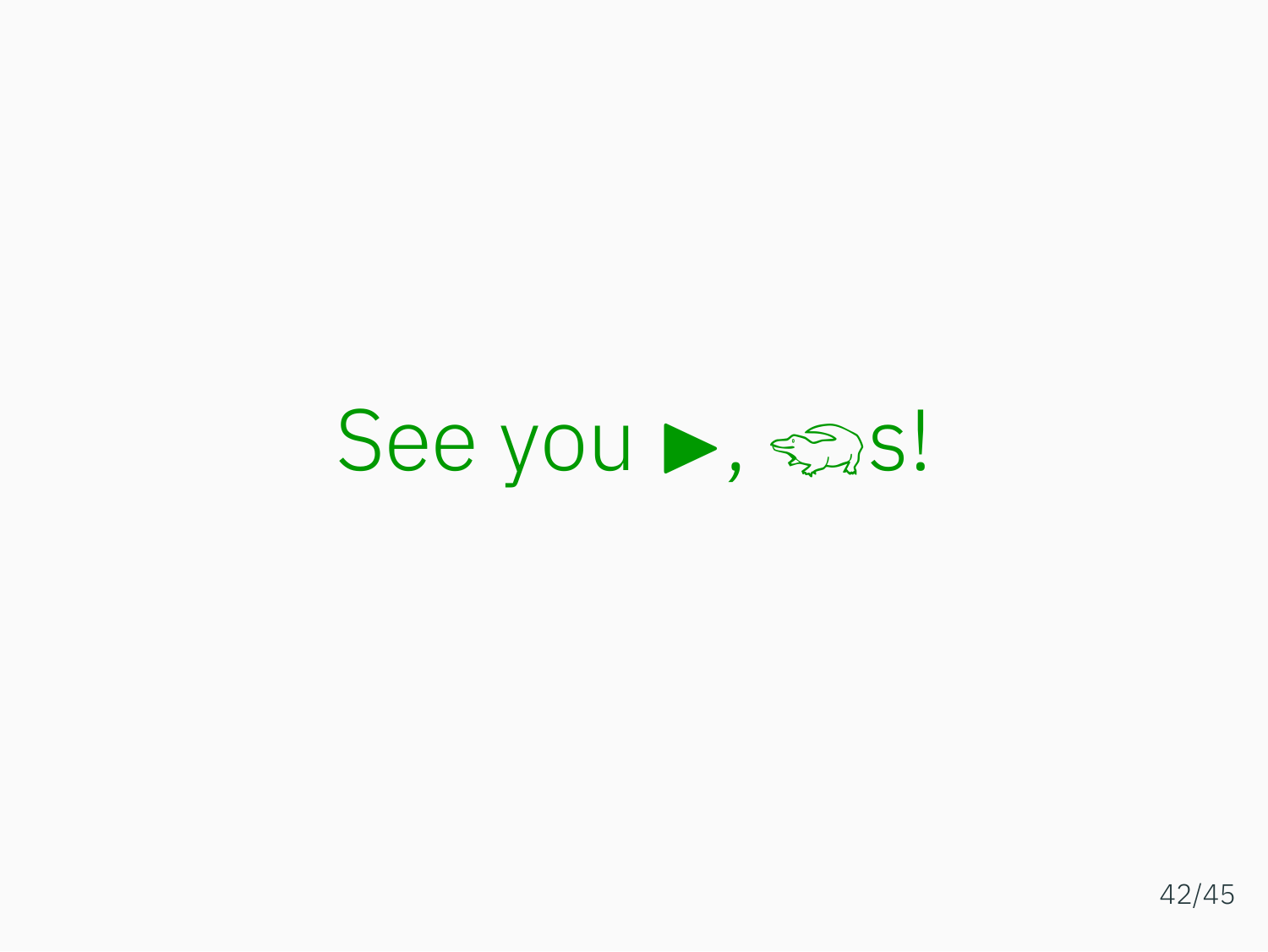<span id="page-100-0"></span>Robert Atkey and Conor McBride, Productive 譶 coprogramming with guarded recursion, ACM SIGPLAN Notices **48** (2013), no. 9, 197–208.

- <span id="page-100-1"></span>Aleš Bizjak, Lars Birkedal, and Marino Miculan, A model of 歸 countable nondeterminism in guarded type theory, Rewriting and Typed Lambda Calculi, Springer, 2014, pp. 108–123.
- **Lars Birkedal, Rasmus Eilers Mogelberg, Jan** Schwinghammer, and Kristian Stovring, First steps in synthetic guarded domain theory: step-indexing in the topos of trees, 2011 IEEE 26th Annual Symposium on Logic in Computer Science, IEEE, 2011, pp. 55–64.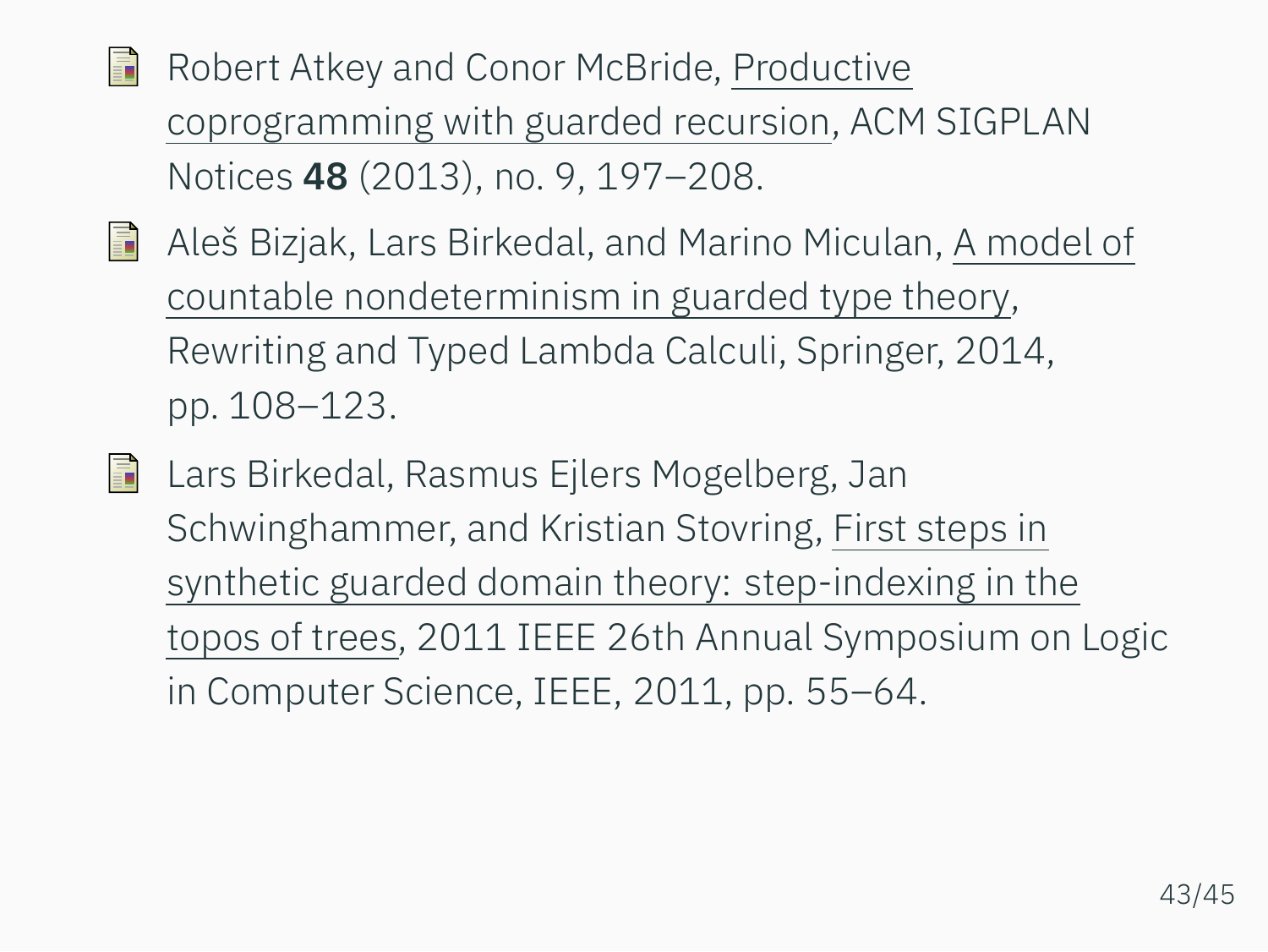- <span id="page-101-1"></span>Lars Birkedal, Kristian Støvring, and Jacob Thamsborg, The F category-theoretic solution of recursive metric-space equations, Theoretical Computer Science **411** (2010), no. 47, 4102–4122.
- <span id="page-101-0"></span>**Adrien Guatto, A generalized modality for recursion,** Proceedings of the 33rd Annual ACM/IEEE Symposium on Logic in Computer Science, 2018, pp. 482–491.
- <span id="page-101-2"></span>Hiroshi Nakano, A modality for recursion, Proceedings 歸 Fifteenth Annual IEEE Symposium on Logic in Computer Science (Cat. No. 99CB36332), IEEE, 2000, pp. 255–266.